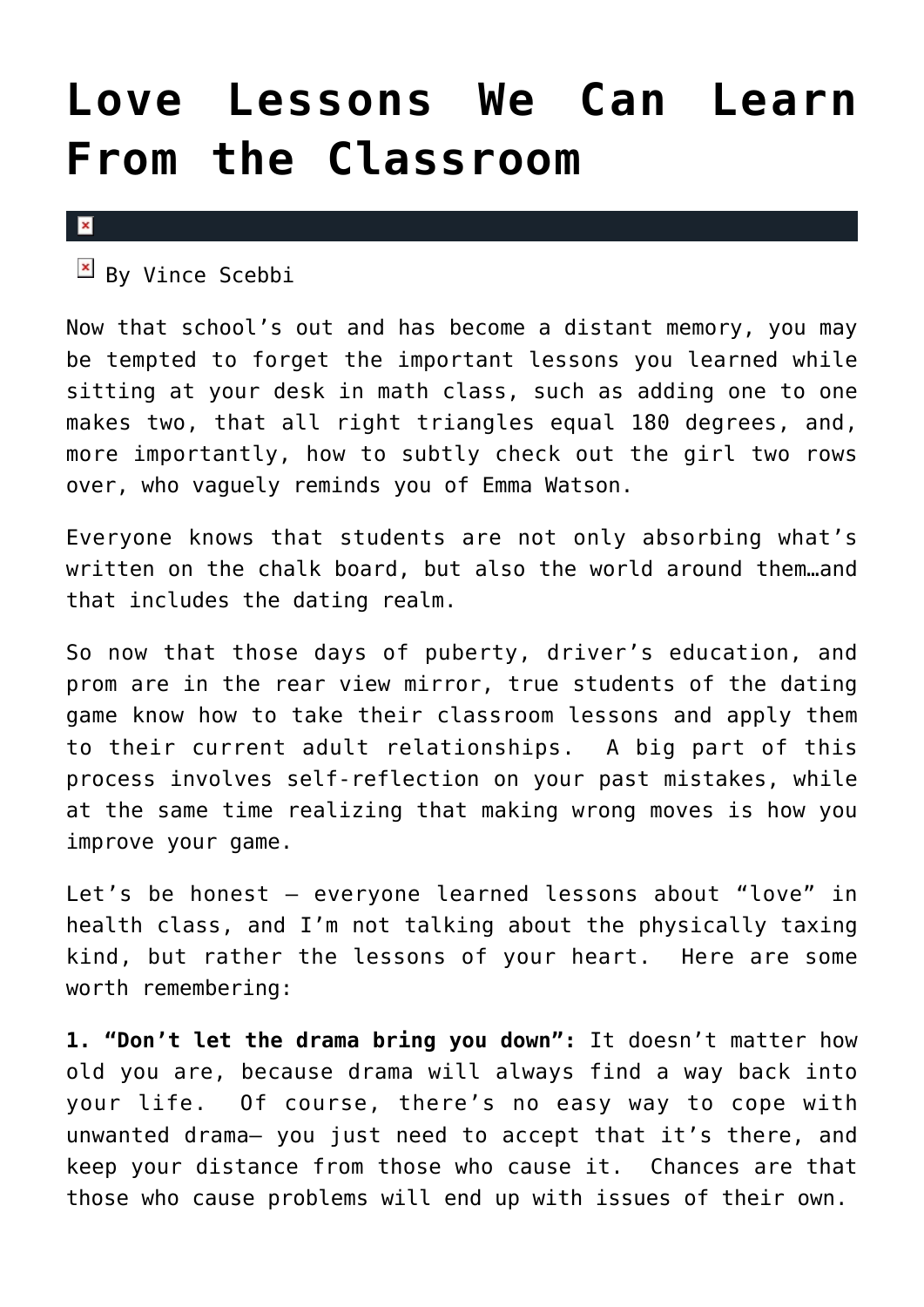**2.** "**It's the subtlety of sexiness":** One of the most important lessons you learned in school was how to interact socially. In relationships, this plays a huge factor at events, such as making the first move when approaching that Emma-Watson-looka-like. In high school, a conversation could easily begin with a discussion about homework. Now that you're older, don't over think it. Find common ground with your potential love interest, and hopefully both a discussion and a future date will result.

**3. "Love is a reaction":** With each relationship you make and break, you take a step closer to finding true love. Most likely starting in school, you began discovering what love meant to you, and how a solid relationship worked. Now, you can analyze your successes and failures, what you liked versus what annoyed you, and why you were attracted to someone in the first place. Chemistry class taught you what didn't work: some couples were like ionic bonds – one atom giving, and the other taking. Although the theory seemed simple, that scenario rarely worked effectively, as sometimes other atoms were thrown into the mix (or, other people). The lesson you took with you is that the strongest relationships are the ones that tend to share and compromise.

**4. "Farewell! God knows when we shall meet again":** Shakespeare knows best! Whether you dated someone for four hours or four years, break-ups hurt – and in high school, it always seemed to hurt worse. Between the first love experience, the drama that comes in the aftermath, or perhaps the idealistic view of relationships we have when we're young, it's just something we get through and learn from in order to grow up.

Similar to graduation, what we learned in school were the basic love lessons we carried into the adult world. But the work is never over when it comes to learning about love and relationships. It's an ongoing process that we're sure to get better and better at as time goes on.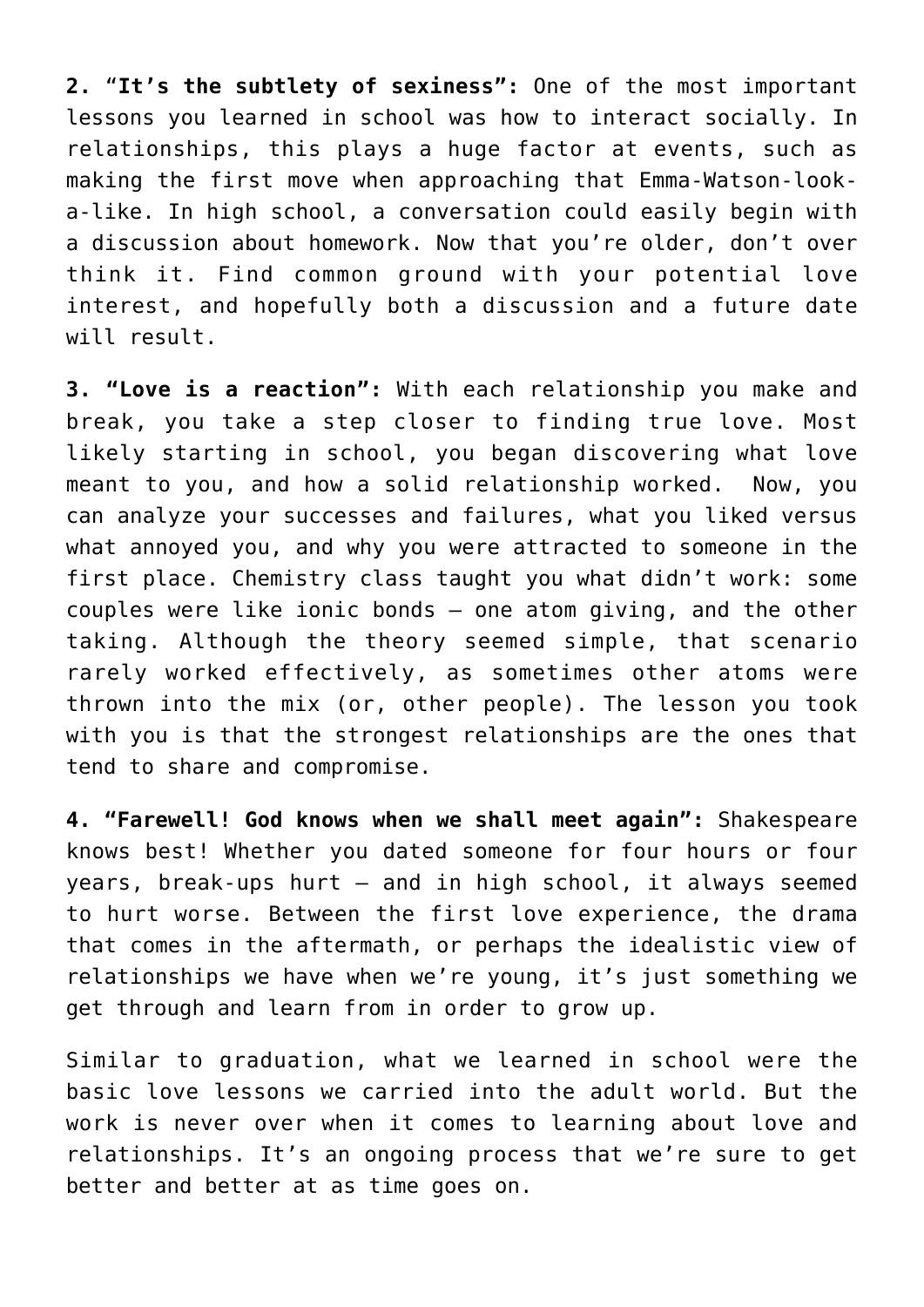## **[How to Size Someone Up For](https://cupidspulse.com/19822/sizing-someone-up-long-run-long-term-relationship-samuel-barondes/) [the Long Run](https://cupidspulse.com/19822/sizing-someone-up-long-run-long-term-relationship-samuel-barondes/)**

x

By Dr. Samuel Barondes, author of *Making Sense of People*

When we meet someone new, we immediately form a tentative picture of his or her personality. We generate this first impression in a matter of seconds, because we need it to guide our initial give and take.

Our amazing ability to rapidly size people up works so well that we continue to rely on it as we get to know the person better. In doing so, we keep building a more elaborate intuitive impression—an impression that we rarely bother to consciously examine. Although we may spend hours methodically assessing a new smartphone before deciding what we think of it, our assessment of someone's personality keeps being made by the seat of our pants.

There are times, though, when we want to consciously think over what we've observed. We may, for example, want to figure out if a person we are dating has the right stuff for a permanent relationship by discussing it with our friends. But these conversations are often uninformative because few of us have been taught a systematic way to assess personalities. This limits our ability to come up with a thoughtful

appraisal of the person we have in mind, even with the assistance of those who are eager to help us.

I have a system for going beyond a first impression by consciously assessing the personality of someone who interests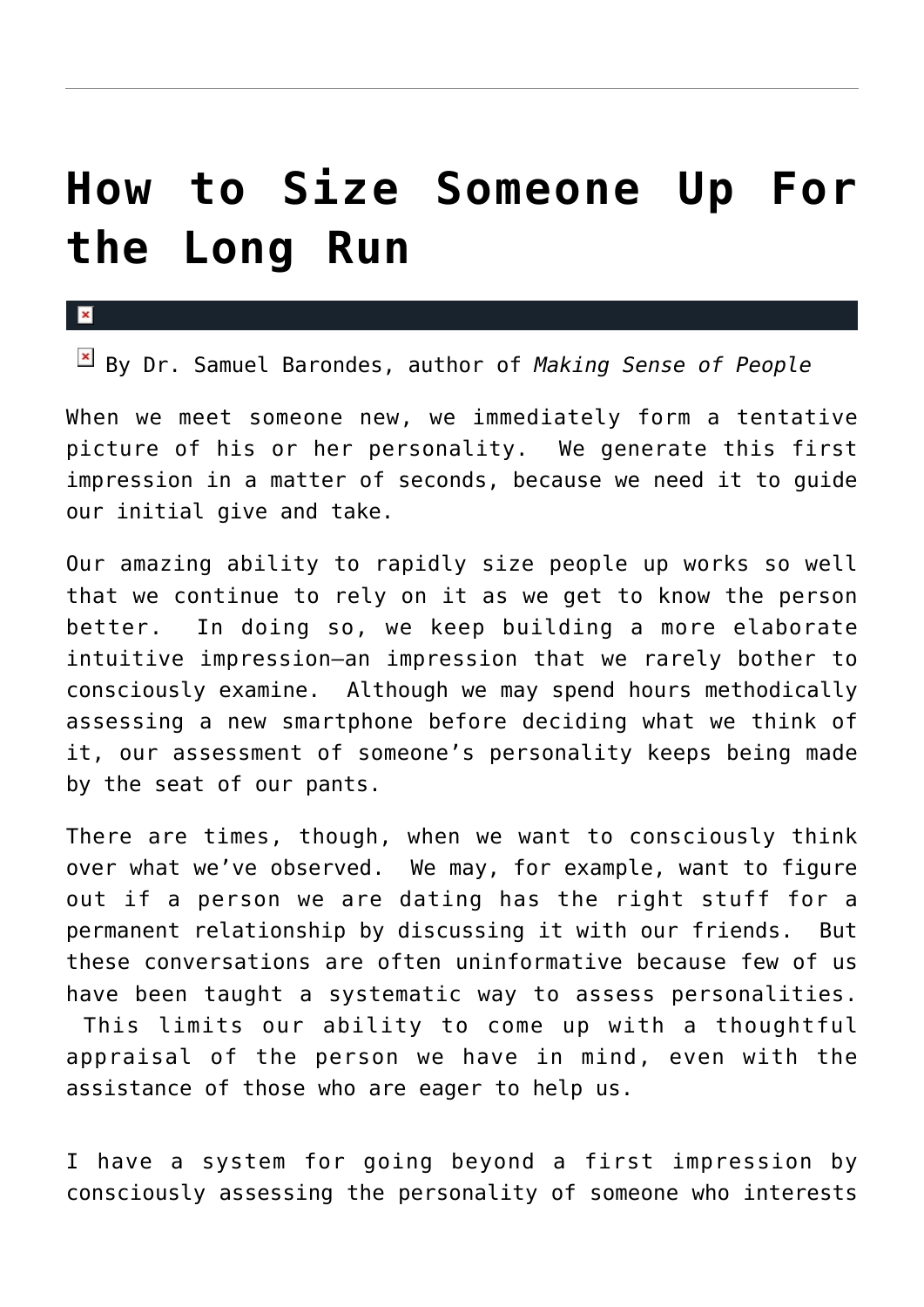you. With this system, you and your friends can discuss the many observations you've made, and come up with a clearer and more useful picture. It begins by showing you how to thoughtfully assess basic characteristics such as sociability, warmth, competence and emotional stability. This will help you decide how much it matters to you that the person is shy or outgoing, warm or cold, reliable or unreliable, and content or easily upset.

You will then be ready to look for signs of troublesome patterns such as compulsiveness, narcissism, sociopathy and paranoia, and to consider how this might affect you. Having clarified these matters will put you into a position to make a moral appraisal of the person's character, using your own personal standards. You'll also learn how to put this all together with what you know about the person's view of who he or she really is, a sense of identity that includes goals, ideals, and a life plan.

Making sense of someone in this systematic way will help you decide how compatible the two of you are. Although a first impression tells you if you want to get to know someone better, a thoughtful appraisal may reveal both admirable and dangerous aspects of a personality that you might have overlooked, and that may prove to be important in the long run.

*Samuel Barondes is the Jeanne and Sanford Robertson Professor and Director of the Center for Neurobiology and Psychiatry at the University of California, San Francisco. A leading psychiatrist and neuroscientist, he is a member of the Institute of Medicine and the American Academy of Arts and Sciences. His books include Mood Genes, Better than Prozac, and the Scientific American Library title Molecules and Mental Illness. He lives in the San Francisco Bay area.*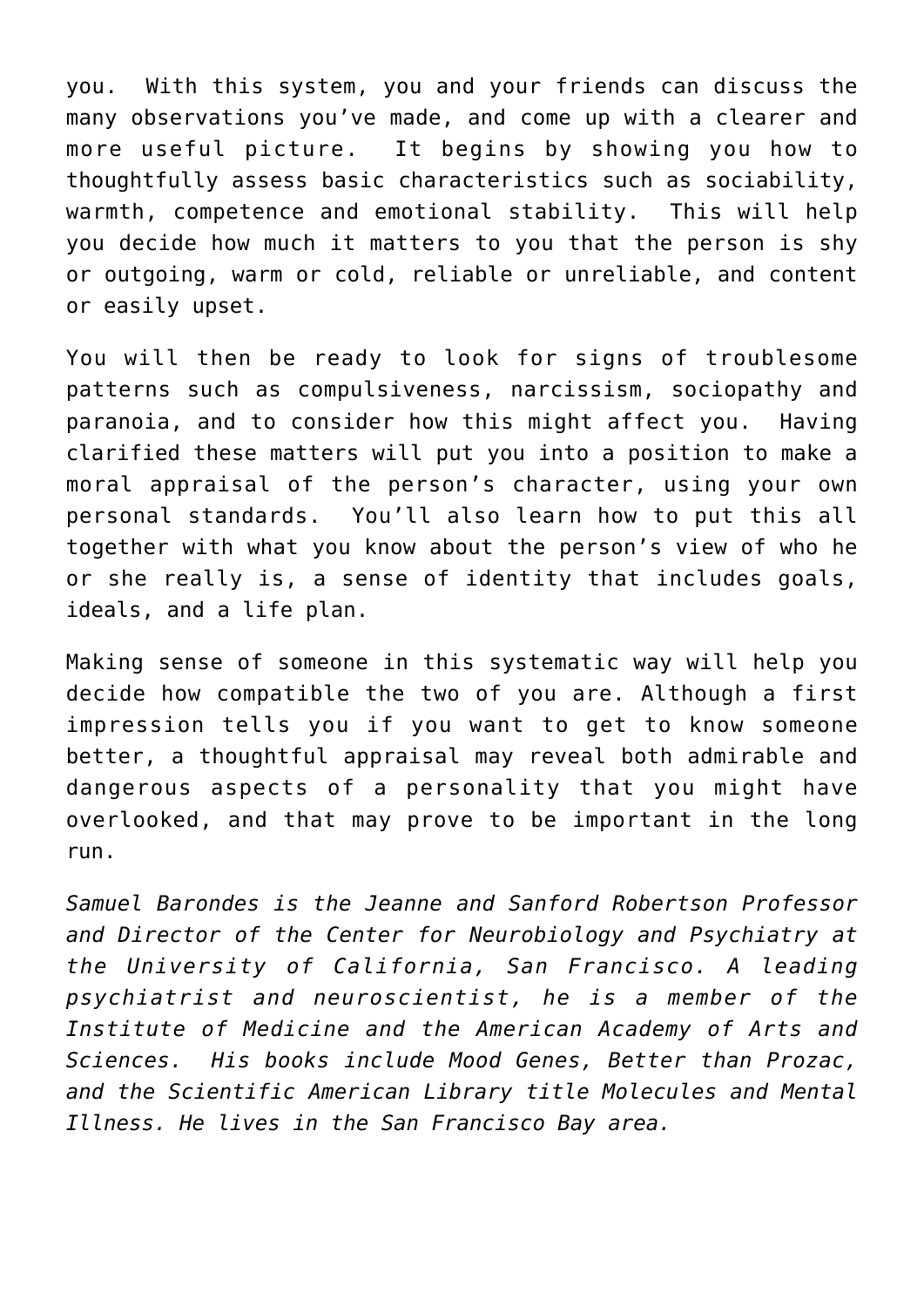## **[3 Ways to Support a Grieving](https://cupidspulse.com/17673/3-ways-support-grieving-partner/) [Partner](https://cupidspulse.com/17673/3-ways-support-grieving-partner/)**

 $\overline{B}$  By Linda Guma

Coping with the loss of a loved one is undoubtedly very painful. It may cause us to simultaneously experience rage, sadness, despair, and disbelief. This emotional suffering is known as grief, and it's our natural response to loss. This week in the United States, we celebrate Patriot's Day, which is dedicated to the victims who were killed during the terrorist attacks of September 11, 2001. It's a day marked with loss for many in our country, and it's important for us to remember those who perished on that day, especially this year, since it is the tenth anniversary of that tragic event.

But with remembrance comes emotional turmoil. Experiencing loss can definitely be tough to deal with personally, but when you're in a relationship, you also have to be supportive if this happens to your partner. If your mate loses a loved one, you have to know how to be there for him or her. You may feel like there's nothing you can do to help relieve your partner of their misery, but there are ways you can be supportive. Here are three immediate ways to help them:

**1. Be present:**Avoidance is not going to expedite the grieving process. It'll only feel like a second loss for your mourning partner if you pull away. It may be frightening to see your loved one suffering, but you can't pretend it's not happening. Grieving is necessary for healing the pain and moving forward. Acknowledge the devastation of the bereaved, and let your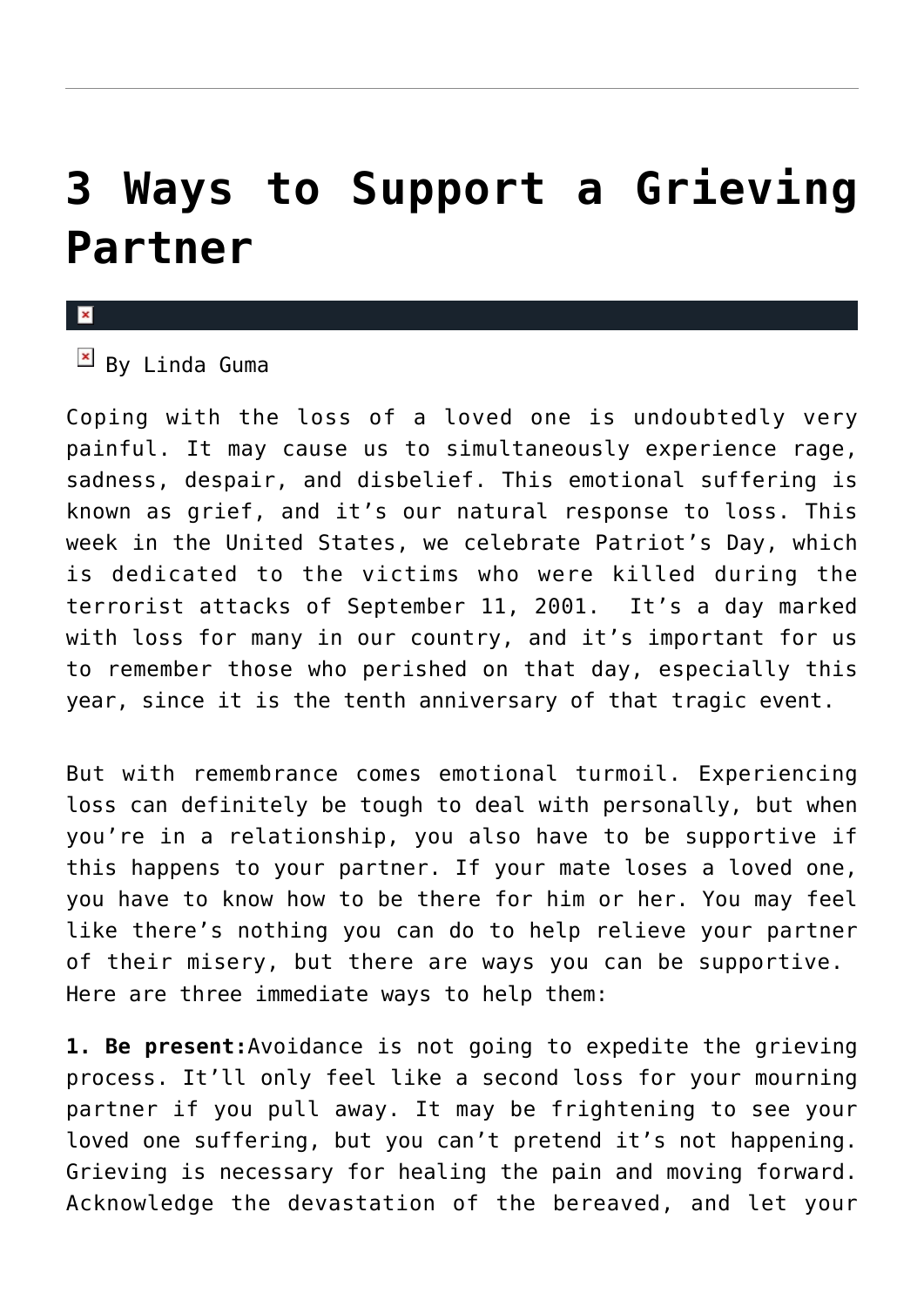significant other know that you are there for them by expressing your sorrow and support. Choose your expressions carefully. For example, use phrases like, "I'm so sorry," or "I care." Don't say things like, "I know how you feel," or "It's not that bad," which won't be helpful and will only reflect a lack of understanding.

**2. Be patient:**There's no such thing as a set timeline for grief. Some people may cry every day for five years, while others may do all their mourning at once. While you want to give your partner hope, don't tell him or her that the sense of loss will be over soon. Be prepared to stand by for as long as it will take. Be patient and encourage your partner to be patient.

**3. Be encouraging:**While it's necessary to go through the mourning process in order to heal emotional wounds, it's also important not to let it take over your lives. Spend time with your partner outdoors and get some exercise. Ask them to join you for a jog in the park or for a game of tennis. It may not be a solution to the problem, but the endorphins produced by physical activity will help relieve some tension and frustration.

**How can you help your partner through the mourning process? Share your ideas below.**

# **[Are You a Kim Kardashian or](https://cupidspulse.com/19725/kim-kardashian-traditional-wedding-tara-reid-elope/) [Tara Reid Bride?](https://cupidspulse.com/19725/kim-kardashian-traditional-wedding-tara-reid-elope/)**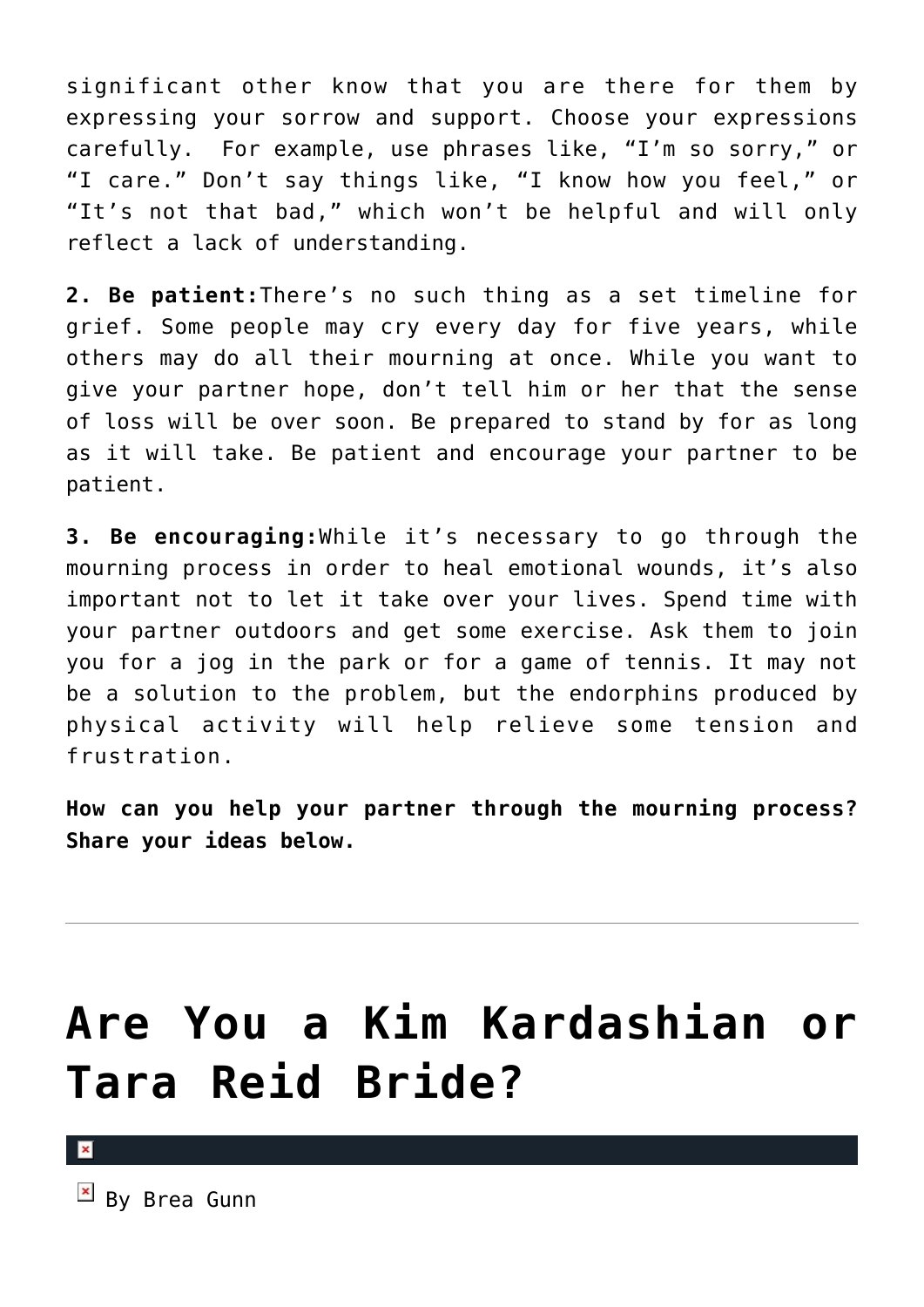Not every woman is cut out for a big Kim Kardashian-style bash for her big day. Many would prefer a quick and discrete elopement, much like Tara Reid's wedding. So, what's a girl to do? And how do you decide what's the right choice for you?

Let's take a look at things objectively for a minute. If you have a large family (and, wow, Kim K. does), then you have to examine how many people you're comfortable inviting to your celebration. If you have dreams of being a princess, a big traditional ceremony is just the thing for you.

Kim Kardashian's ceremony was just about as close to a fairy tale wedding as you can get…without actually being a royal. Between the three costume changes, black and white color scheme, and nearly 400 guests, she wowed the guests with glitz and glam.

Here are four things to consider about a large, traditional ceremony:

**1. The size of the guest list:** A traditional ceremony and venue will allow you to invite all of your family and friends, including those that you don't see too often.

**2. The ability to change outfits multiple times:** I loved all three of Kim's dresses. She looked fantastically glam, and because she was in a traditional setting (most likely with a dressing room), she was comfortable changing outfits.

**3. Knowing your vendors:** If you get married locally, there's word-of-mouth to rely on. I don't know many of us out there with a direct line to Vera Wang, but you should totally get the number of that amazing caterer that your friend had at her wedding.

**4. Help:** I cannot stress how important it is to get good help. It can be hard to find, unless you have family close at hand. Plus, you need to have someone there to help lace you into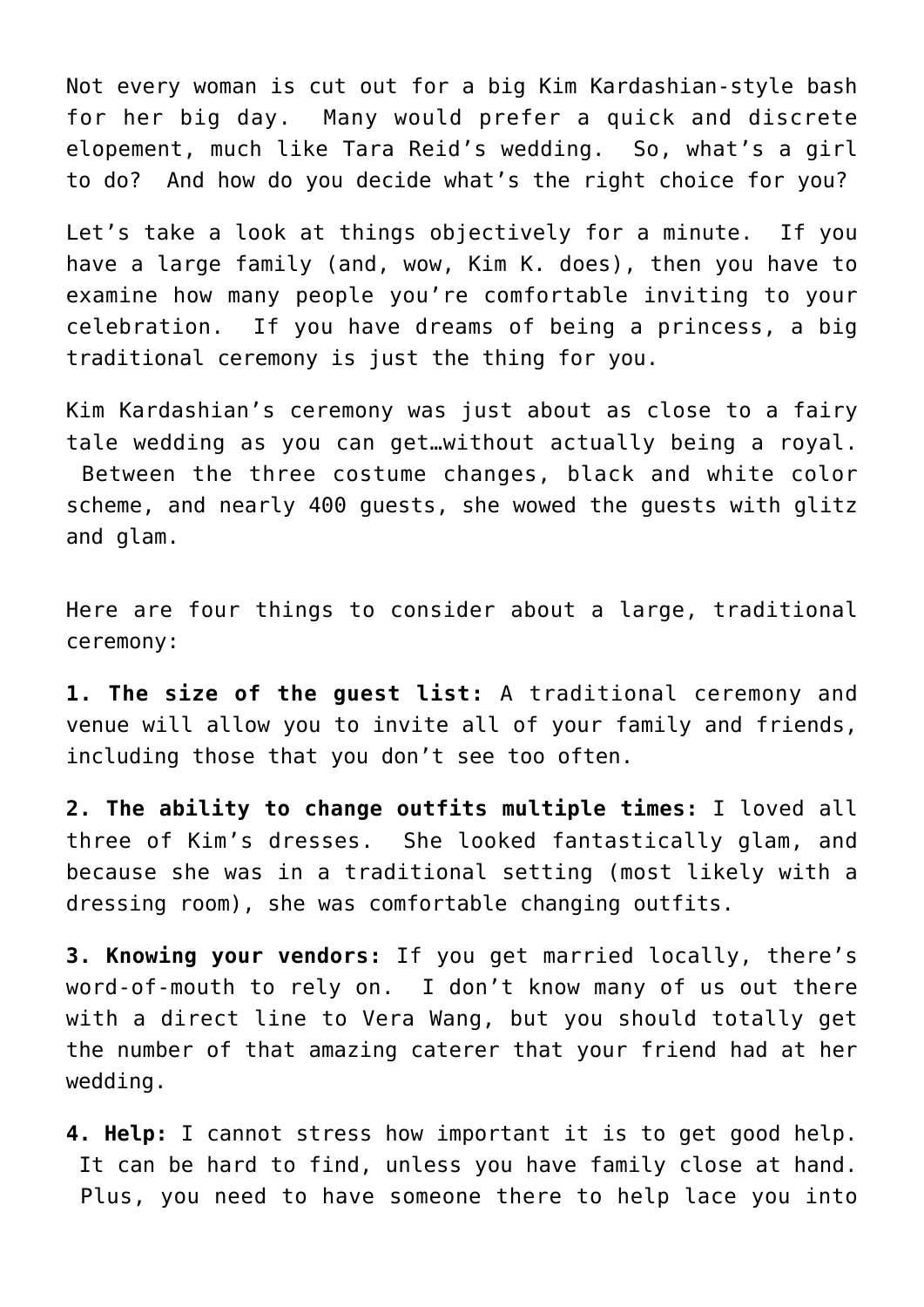your gown.

Now, if a large, lavish affair just isn't your thing, you may want to consider elopement. Take Tara Reid and her whirlwind romance. One minute she's engaged, and the next second (okay, it was actually more like two hours), she's married! Thanks to Twitter, her family probably got the news the same way the rest of the world did. And eloping is just the thing if you aren't into all kinds of fussiness. It's quick, discrete and you can invite people…if you want. It's totally up to you. With an elopement, you have far less to worry about than with a big ceremony. Here are some things to consider:

**1. Destination:** You could go to the courthouse, I suppose, but it really wouldn't be much fun. So let's think bigger, like Tara Reid. Greece? Jamaica? Hawaii? There are lots of beautiful destinations out there from which to choose.

**2. Guests:** Beyond the location you get married, you have to think about whether you want to truly elope with no attendees, or have a few close friends and family fly in for the occasion.

**3. Pack:** After you make your travel plans, all you have to do is pack your bags and go. Quick, easy, and no fuss. Just be sure to bring a camera!

Whether you choose to be a bride like Kim Kardashian and live out your fantasy princess wedding, or you just want to get away and tie the knot with no chaos like Tara Reid, that's a choice that's totally yours. Whatever you choose, it'll be a day you will never forget.

*Brea Gunn is a monthly contributor to Cupid's Pulse, and writes for a Hudson Valley weddings site for real weddings, reviews and inspiration from local wedding business resources.*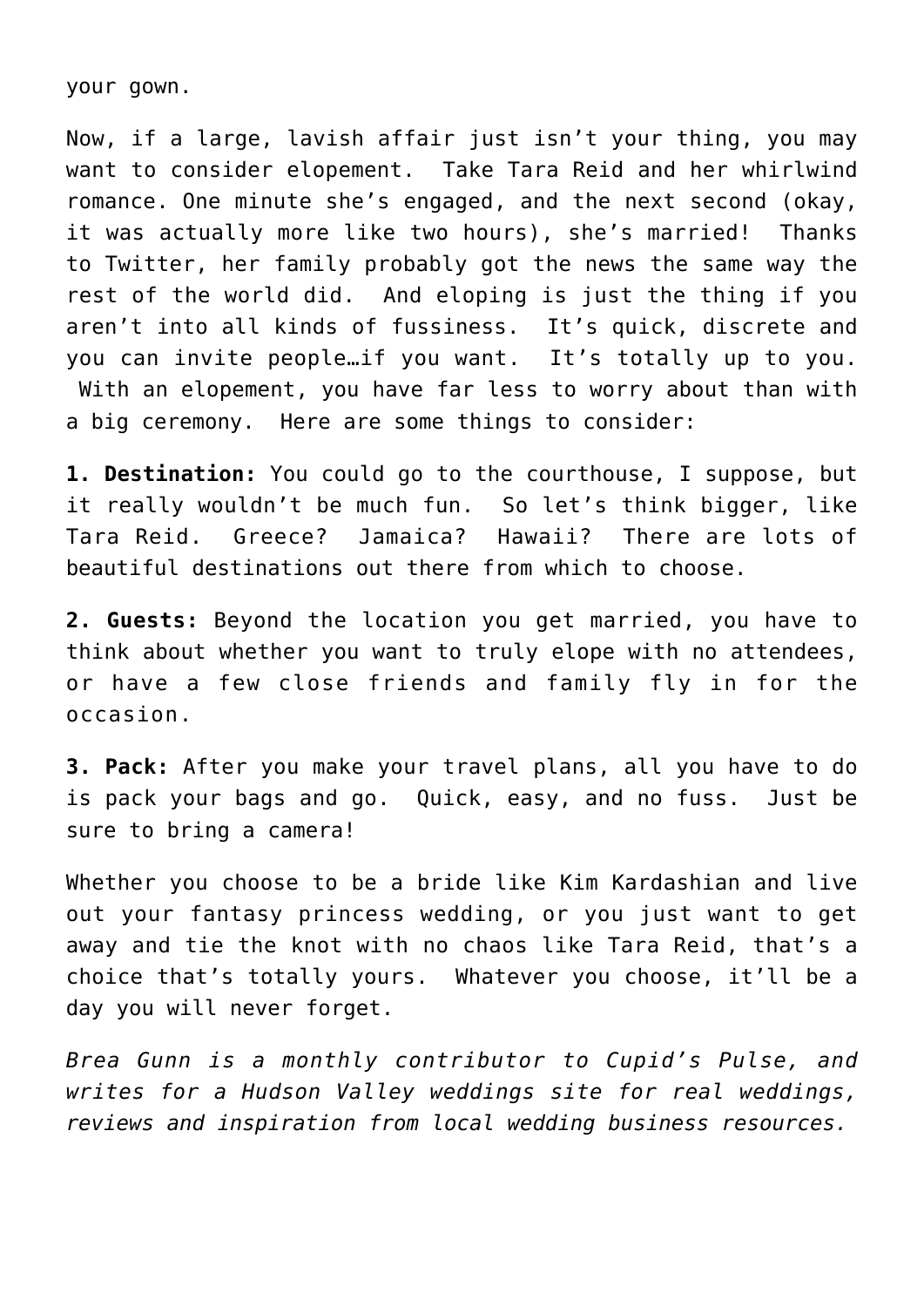## **[Fishing For Mr. Right – Types](https://cupidspulse.com/17827/fishing-mr-right-types-of-guys-to-throw-back/) [of Guys to Throw Back](https://cupidspulse.com/17827/fishing-mr-right-types-of-guys-to-throw-back/)**

 $\mathbf{x}$ 

 $\boxed{\times}$  By Kelly Rouba, GalTime.com

### **How to Navigate the Rough Seas of Online Dating**

If you're like me and haven't found Mr. Right yet, chances are you've tried or may consider trying an online dating site. Over the past few years, I've created profiles on a few sites and never had so much as one date come of it. In fact, I decided to give up on online dating altogether last year after I discovered the one guy I was planning to go out with had a girlfriend.

However, I recently decided to jump back in the online dating pool after my housemate and best guy friend encouraged me to keep at it, so I gave it a try on one of the popular free sites.

To my surprise, my inbox has seen a steady stream of invitations from my male counterparts. I've also actually gone out with a few of them – the first of which I thought had real potential until he revealed his true colors a month into dating. As stunned as I was to see his alter ego emerge, I realize now that the signs were there and I should have proceeded with greater caution.

Since then, I've vowed to guard myself and created a list of men and equated them to various types of 'fish' as a reminder of who to watch out for during my quest to find love. To all the lovely single ladies out there who are also searching for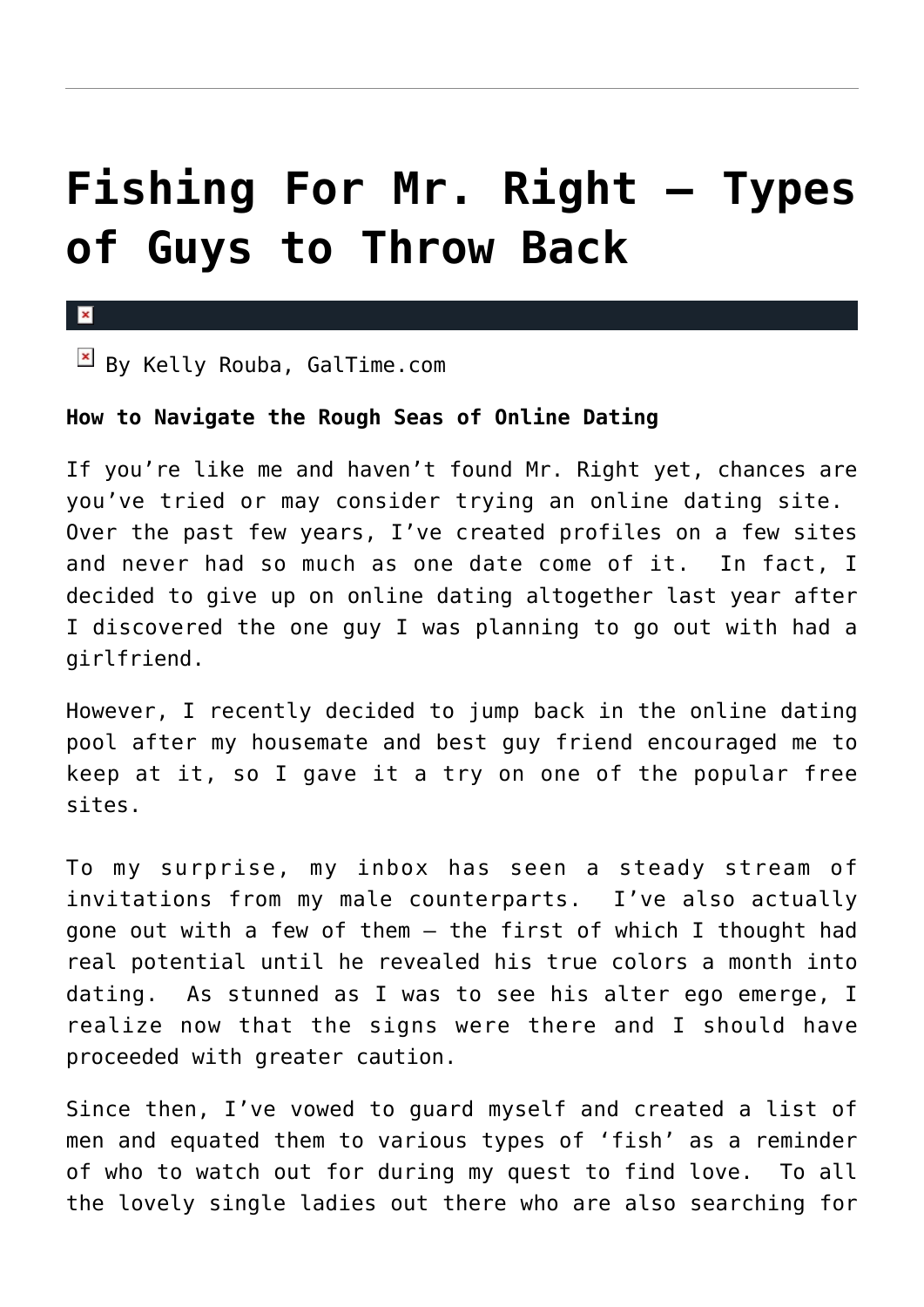their soul mate among a vast sea of fish, I hope this list will help safeguard your heart as well.

## *The Blowfish–*

This guy wants one thing and that's to get in your pants! He will come on fast and strong and may even disguise himself as Mr. Nice Guy on the first date or two before he reveals his kinky side. In fact, one guy I dated did just that. He went out of his way to charm me and win me over – even having his mom bake me cookies twice – before his conscience finally kicked in and he decided he had too much respect for me to use me for sex.

*Moral of this story***:** *Take it slow*. All will reveal itself in time, and the real deal will stick around because he knows you are worth waiting for. So if you catch a blowfish, toss him back!

## *The Clownfish–*

Everything is a joke to this guy, including dating you. If you go out with him, expect to be embarrassed as it's likely he will be surrounded by his drinking buddies and will succumb to their typical childish antics and rowdy, obnoxious behavior. The good news is a clownfish is easy to spot thanks to his goofy and drunken profiles pictures, so steer clear!

 $\pmb{\times}$ 

## *The Starfish–*

Every woman deserves to be treated like a princess – and by that I mean adored and respected. A starfish will never do that because he is too into himself. While his narcissistic personality may not always shine through online, it will on your first date.

My last date was a mild version of the starfish, and he dominated the evening with conversation about himself. He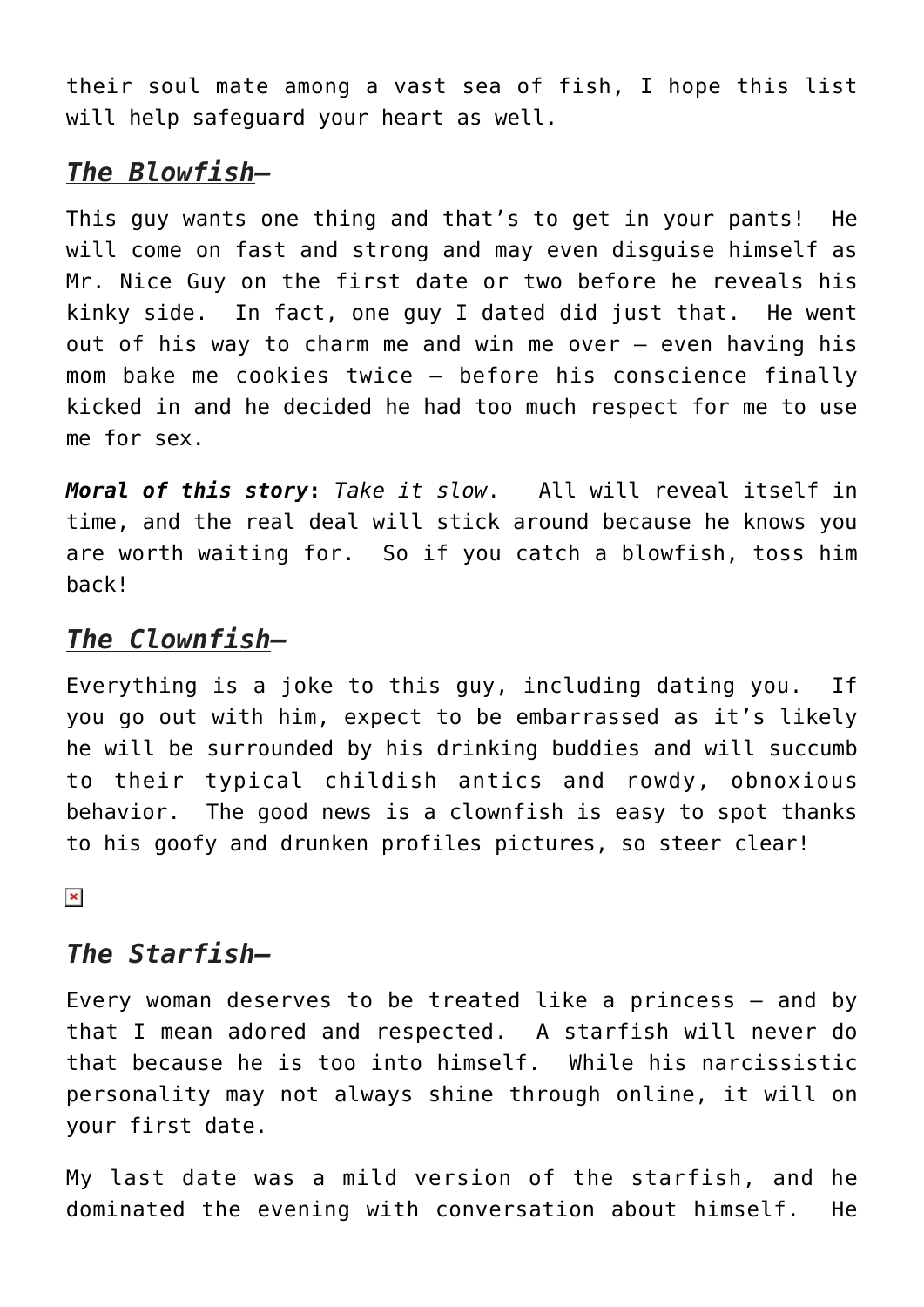never even asked me one question about myself and, in the process, he revealed too much about himself. I quickly learned he is 8 years sober, broke and doesn't really have the job title he proclaimed. The guy later texted me to let me know he was nervous on our date and will be "calmer" on the next date. Umm, what next date?

## *The Clam–*

This guy may seem friendly at first, but as things start to heat up and you want to get to know him better, he will quickly "clam up." Dating someone secretive and tight-lipped only breeds suspicion and that's no way to lay a foundation for an honest and open relationship. Move on quick!

## *The Mussel–*

Anyone got a mirror? This guy will need it since he will be more into himself than admiring you. It's easy to spot Mr. Mussel, though, since all his profile pictures will feature his abs and biceps (and are often devoid of his head for some odd reason). If you don't let yourself get caught up drooling over his brawn (remember, you need a guy with brains too!), you'll look for smooth sailing.

## *The Shark–*

Beware of sharks! These guys are ruthless and tough, and there's not a romantic bone in their bodies. Fortunately, sharks are also easy to detect since their profile names often have the word "death" or "dark" right in it and their image is equally as frightening. Need I say more here?

## *The Snake–*

The snake is a guy who is looking to create trouble in your life. As a prime example, my housemate's crush found me online and asked for my number so he could text me contact information for some contractors who could repair my basement wall. After I gave him my digits, he instead hit on me via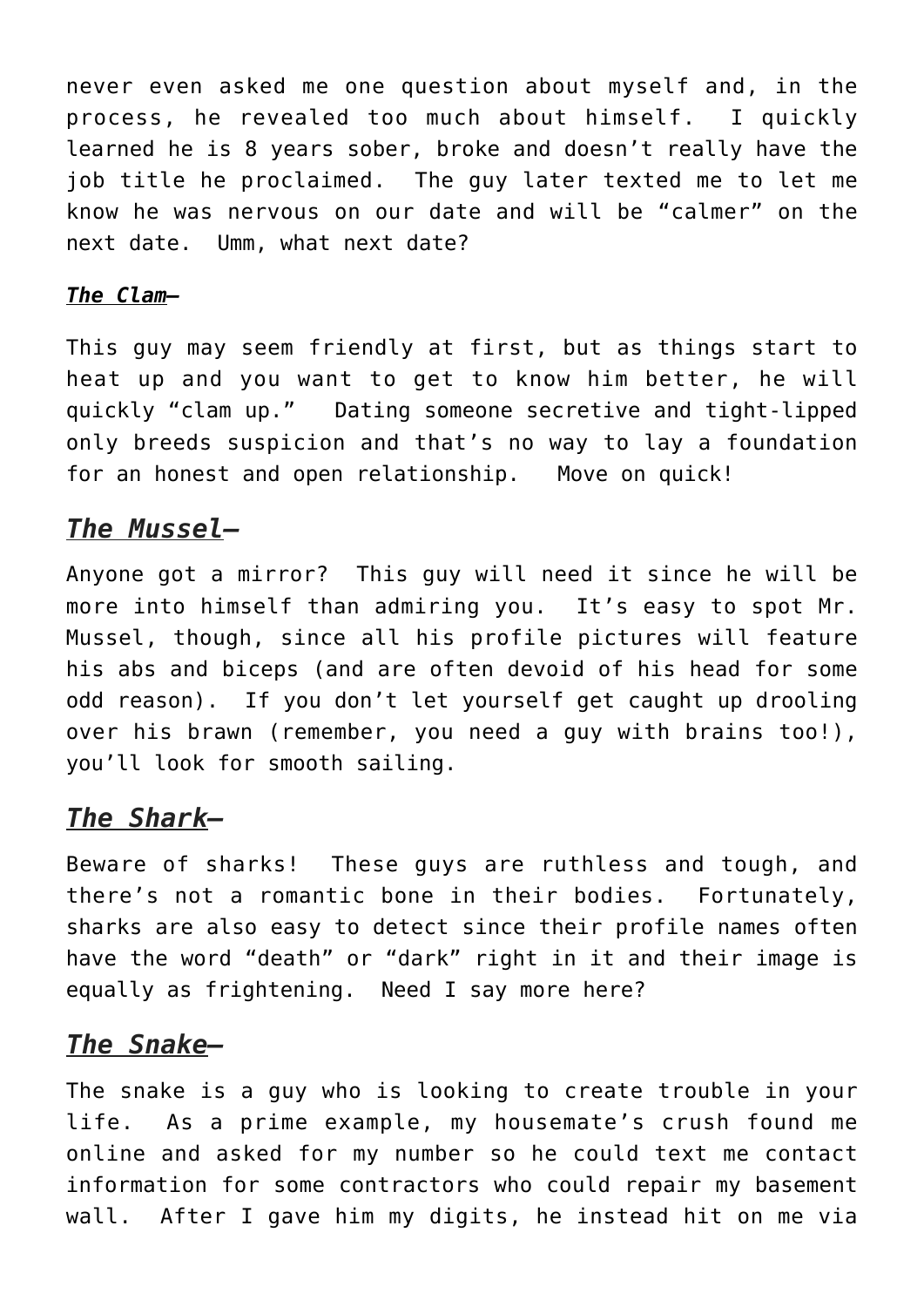text and asked for more of my pictures. (He never did give me the contractors' contact information, either.)

Not wanting my housemate to find out from someone else about what had occurred, I felt obligated to tell her what happened so she wouldn't think I was trying to steal her crush. Sadly, she bought his bs response hook, line and sinker after she confronted him. The good news is that you can be spared this type of agony if you keep an eye out for snakes!

## *The Hammerhead–*

You will find yourself beating your head against the wall with this guy. He always wants things his own way and will pout or whine until you give in – or he'll just walk away. And let him because there's no reasoning with him and all relationships should involve compromise so both parties are happy.



## *The Goldfish–*

This guy likes the finer things in life and will blow through his entire paycheck to get what he desires – from sports cars to gold chains (Notice I didn't say your heart?). It's all about making him look good and there likely won't be much left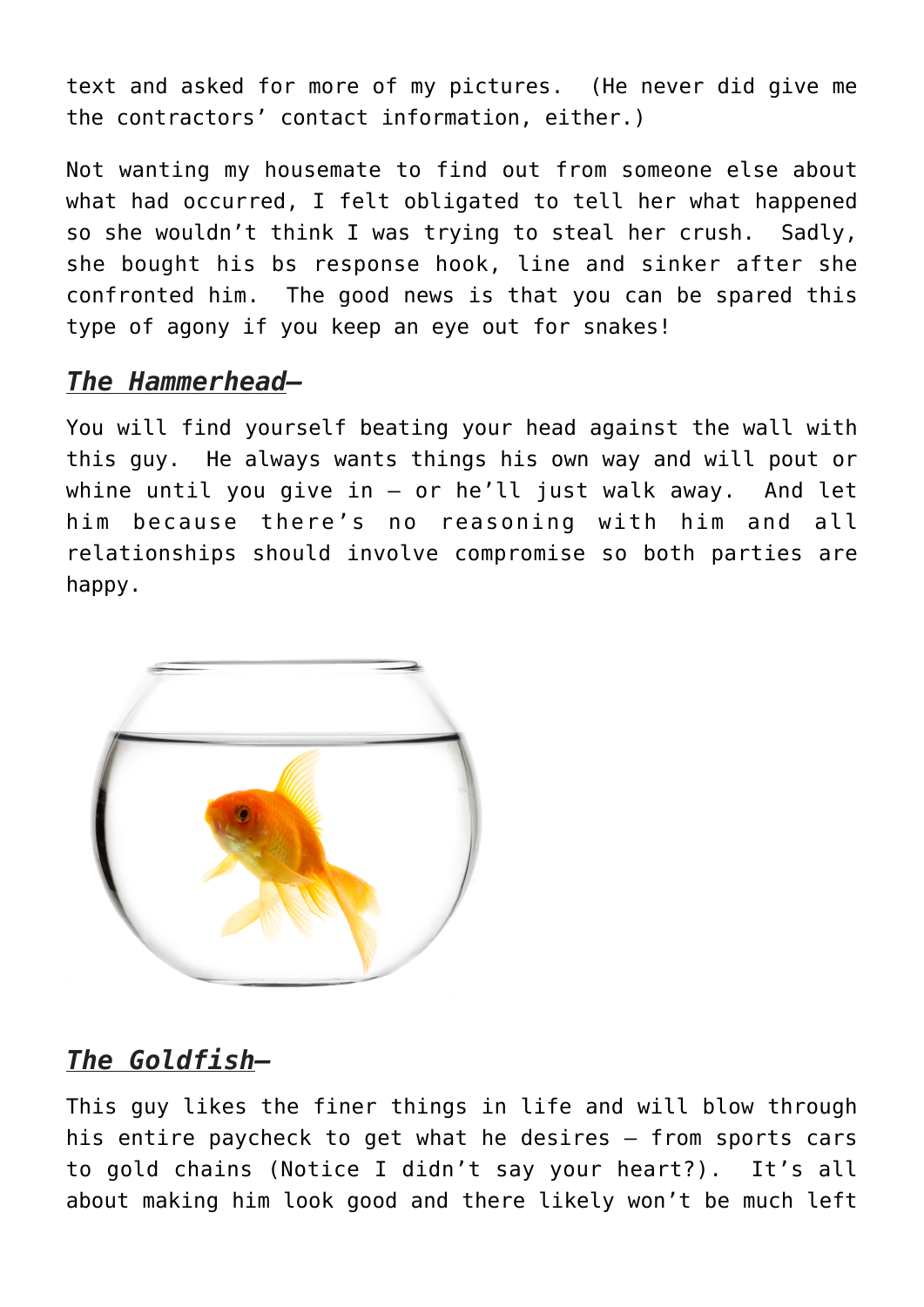to spend on you, if he even wants to spare some change. Instead, look for a guy who is willing to pamper you too!

## *The Guppy–*

New at dating, this guy just wants to play the field. He is unsure of what he wants, except for sex of course, and he is nowhere near settling down or even interested in a monogamous relationship. Fortunately, on some dating sites, you can tell when another user is online. So if the object of your affection is still on the prowl or barely setting aside time for you, move on!

**Now that you've read these pearls of wisdom, hopefully you'll know who to avoid during your search. As a helpful hint, look for "the oyster." There's a treasure inside this guy that is worth waiting for. Happy fishing!**

## **[Celebrity Couples Who've Made](https://cupidspulse.com/18635/celebrity-couples-made-world-better-place/) [the World a Better Place](https://cupidspulse.com/18635/celebrity-couples-made-world-better-place/)**

#### $\mathbf{R}$

**Ex** By Erika Mionis

Celebrity. For some, the word implies arrogance, narcissism, and superficiality. For others, it implies kindness, charisma, and power. While it's true that both definitions have their part in celebrity culture, more and more celebrity couples are trying to change those stereotypes by turning their focus towards charity and humanitarian efforts. Here are some of the main culprits:

**1. Brad Pitt and Angelina Jolie:** It's no secret that longtime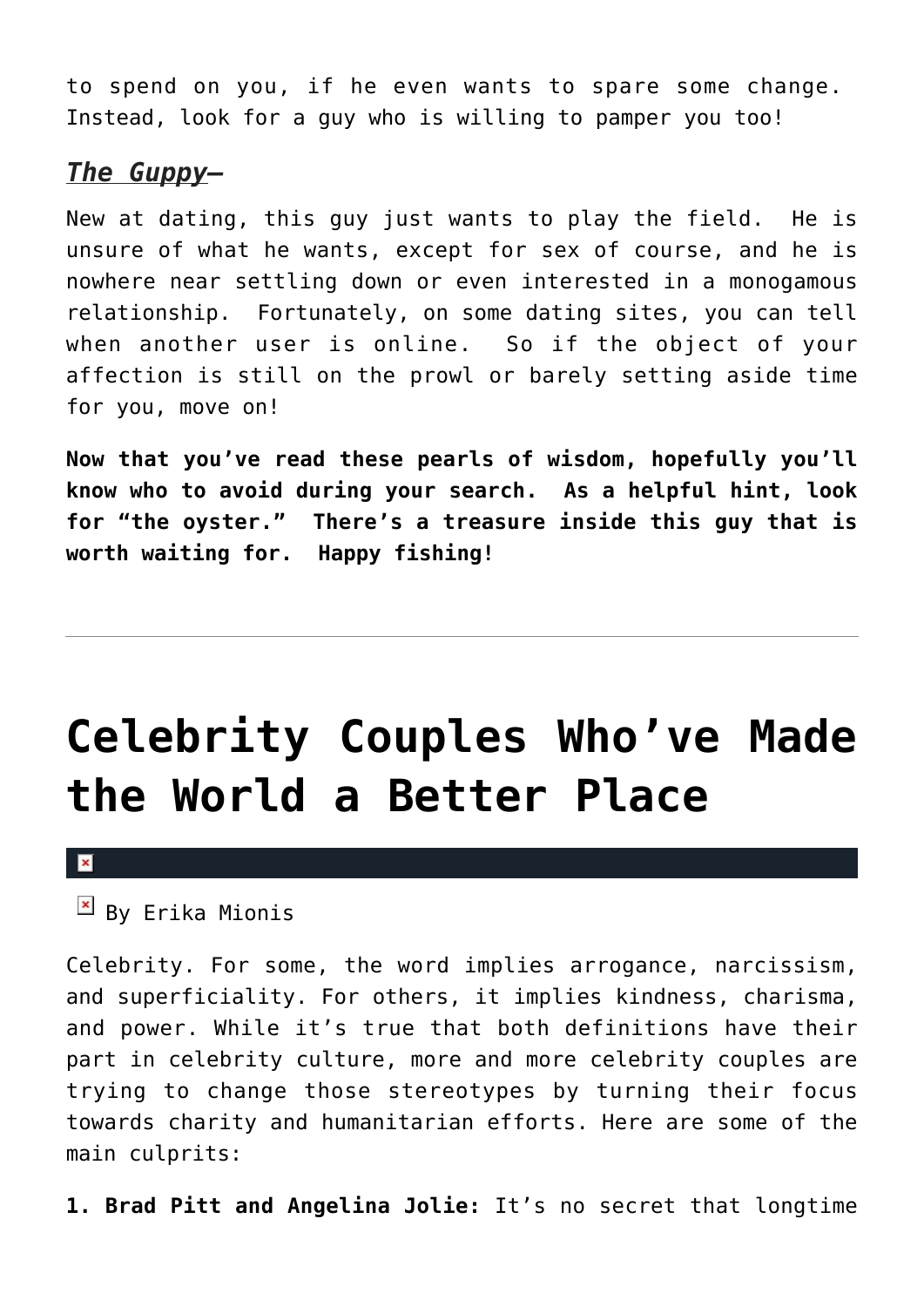partners Angelina Jolie and Brad Pitt like to give back, especially when it comes to adopting children from impoverished countries. Jolie, a Goodwill Ambassador for the UN since 2001, has traveled to over 20 countries in attempts to raise refugee awareness. Brad Pitt, though relatively new to charity work, impressed many by starting *The Make It Right Foundation* after seeing the damage caused by Hurricane Katrina. The Foundation has built over 50 "green" houses, and has brought more than 200 people back to the Lower Ninth Ward, a devastated neighborhood in New Orleans. More recently, the Jolie-Pitts made headline news when they donated \$500,000 dollars to the Joplin Tornado Relief Services in Missouri. Also newsworthy are the Jolie-Pitts tax returns, which according to Britain's *The Independent*, show that Jolie and Pitt donated almost 5 million dollars to various charities in 2009.

**2. Will Smith and Jada Pinkett Smith:** Will Smith and Jada Pinkett Smith's charity work has been somewhat of a recent development. Since 2007, the Smiths have made several large donations of over 1 million dollars each, usually to religious causes. In addition to their religious donations, Smith and Pinkett Smith started the New Village Leadership Academy, a private school that offers both a challenging curriculum and generous financial aid to students. Recently, the longtime couple decided to "donate their birthdays" to the *charity Water*, an organization dedicated to providing clean water for developing countries in Africa. Will Smith asked fans to send \$42 to the charity in honor of his 42nd birthday, while Jada Pinkett Smith simply asked for fans to "send what they can."

**3. David and Victoria Beckham:** U.K power couple David and Victoria Beckham actively participate in humanitarian work. In late 2009, Victoria visited Clay County, Kentucky, with the charity *Save The Children* in order to learn more about the children in the poverty-stricken area. The former Spice Girl rewarded the children with book bags and advice. Her husband,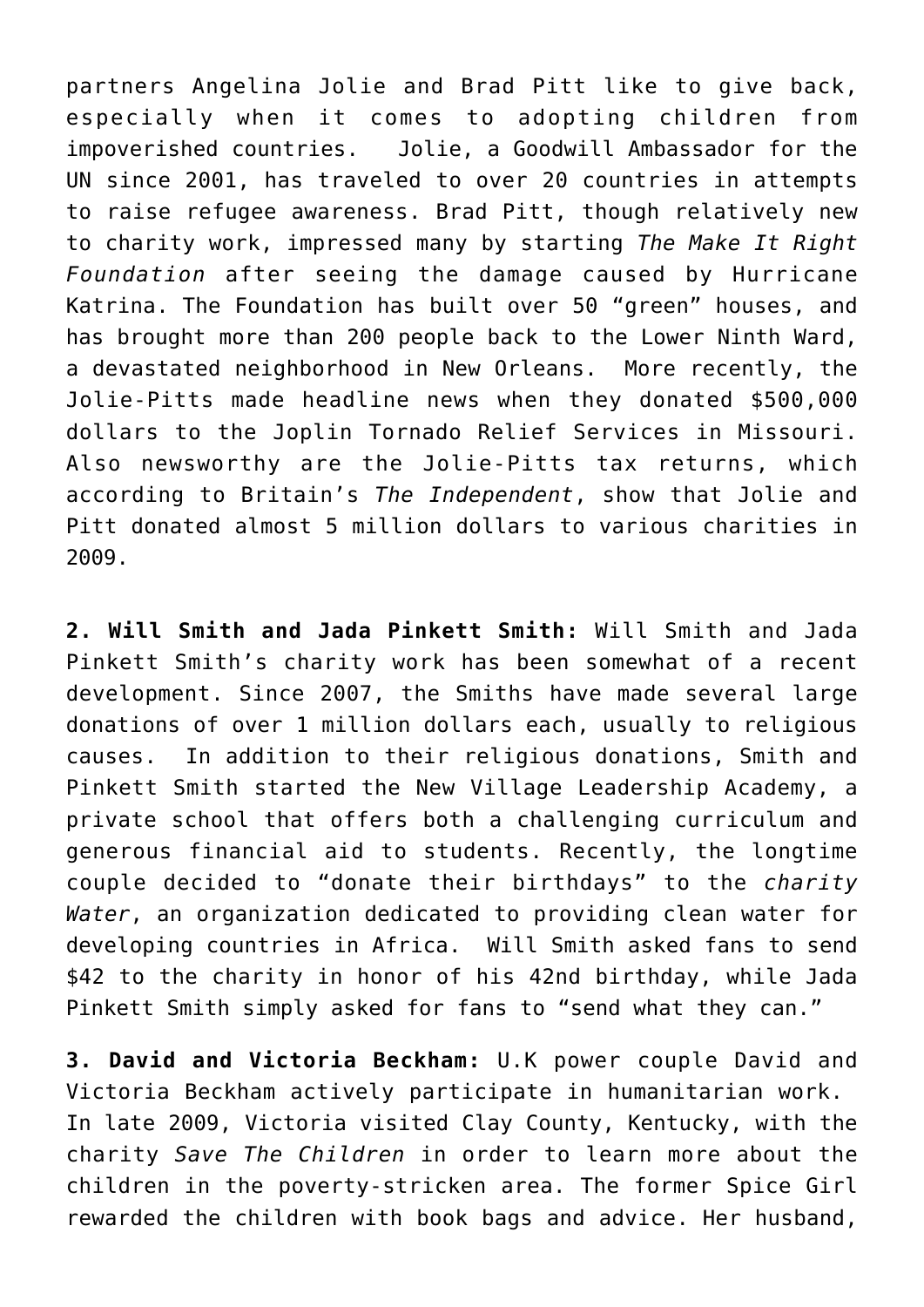soccer star David Beckham has been a Goodwill Ambassador since January 2005 and is also a spokesperson for Malaria No More, a New York City-based nonprofit dedicated to treating Malaria in Africa. David is often seen on ESPN and other sports channels in short clips for *MLS WORKS*, the Major League Soccer's charity project. Recently, the couple made news when they donated many of the gifts sent to their newborn daughter, Harper Seven, to charities in Los Angeles.

**Is there a celebrity couple you feel belongs on this list? Feel free to leave a comment below, and keep your eyes peeled for more celebrity humanitarian efforts.**

## **[An Introduction for a](https://cupidspulse.com/19635/meet-to-marry-bari-lyman-discusses-sarah-jessica-parker-and-matthew-broderick-marriage/) [Lifetime: Sarah Jessica](https://cupidspulse.com/19635/meet-to-marry-bari-lyman-discusses-sarah-jessica-parker-and-matthew-broderick-marriage/) [Parker and Matthew Broderick](https://cupidspulse.com/19635/meet-to-marry-bari-lyman-discusses-sarah-jessica-parker-and-matthew-broderick-marriage/)**

 $\overline{\mathbf{x}}$ 

By Bari Lyman, author of *Meet to Marry*

With so many options for meeting a potential partner these days, like dating sites, speed dating or singles events, we often forget that one of the most successful ways to find that special someone can be through an introduction. It's a timetested and successful model for creating a good match and since the person introducing you is usually a close friend, family member or mentor, they typically have your best interest in mind.

An example of a happy celebrity couple who met via introduction are Sarah Jessica Parker and her husband, Matthew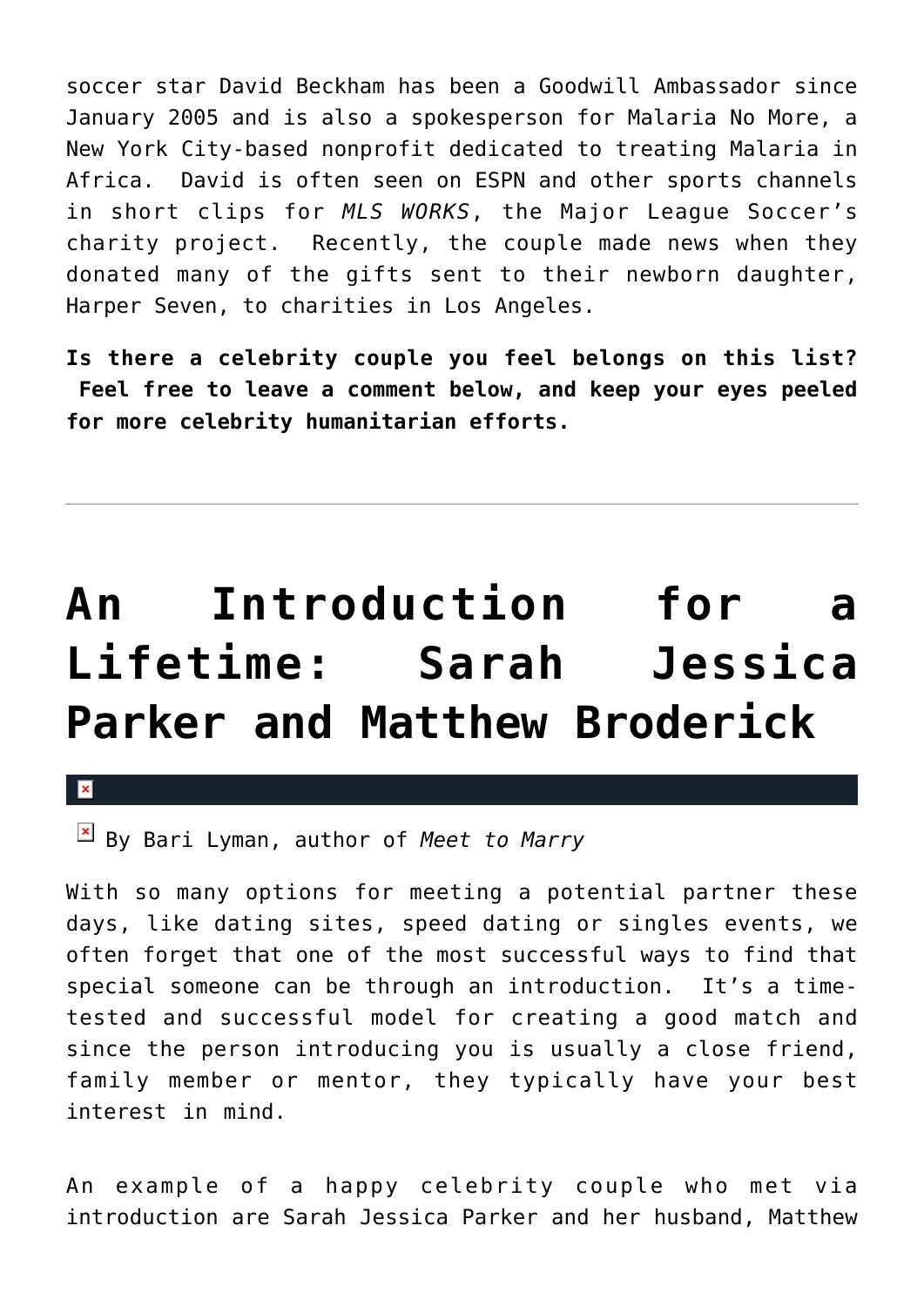Broderick. The duo have been happily married for 14 years and were originally introduced through her brother.

If you're looking for a way to meet someone special, following are some Meet to Marry, Date To Marry tips I share with singles who want to find "the one." Hopefully this advice will lead you toward a wonderful and inspiring union.

## **Be marriage ready, make dating a priority and be open to all possibilities!**

Sarah Jessica Parker and Matthew Broderick met when her brother introduced the two during a trip to the movies. Shortly after their initial meeting, they were inseparable. Because they were both open to the possibility of love, they still have a successful marriage to this day.

#### **Never marry potential.**

Broderick told *People* magazine in 1998, "We love each other and let the other person be themselves. We don't try to convince the other to be something they're not." A key element for a successful relationship is to be happy with your partner without trying to change him or her.

### **When it's right, it will flow.**

This celebrity pair was clear about who they were in their relationship and they were both ready to become involved in a serious commitment. Throughout their marriage, Broderick says that the two have never spent more than two weeks apart. Marriage-ready people understand that a relationship requires maturity, generosity and self-awareness in order to work.

## **Be clear about your vision, values, and goals when dating for marriage**.

While these two celebrities are from different parts of the country (Ohio and New York City), they share the same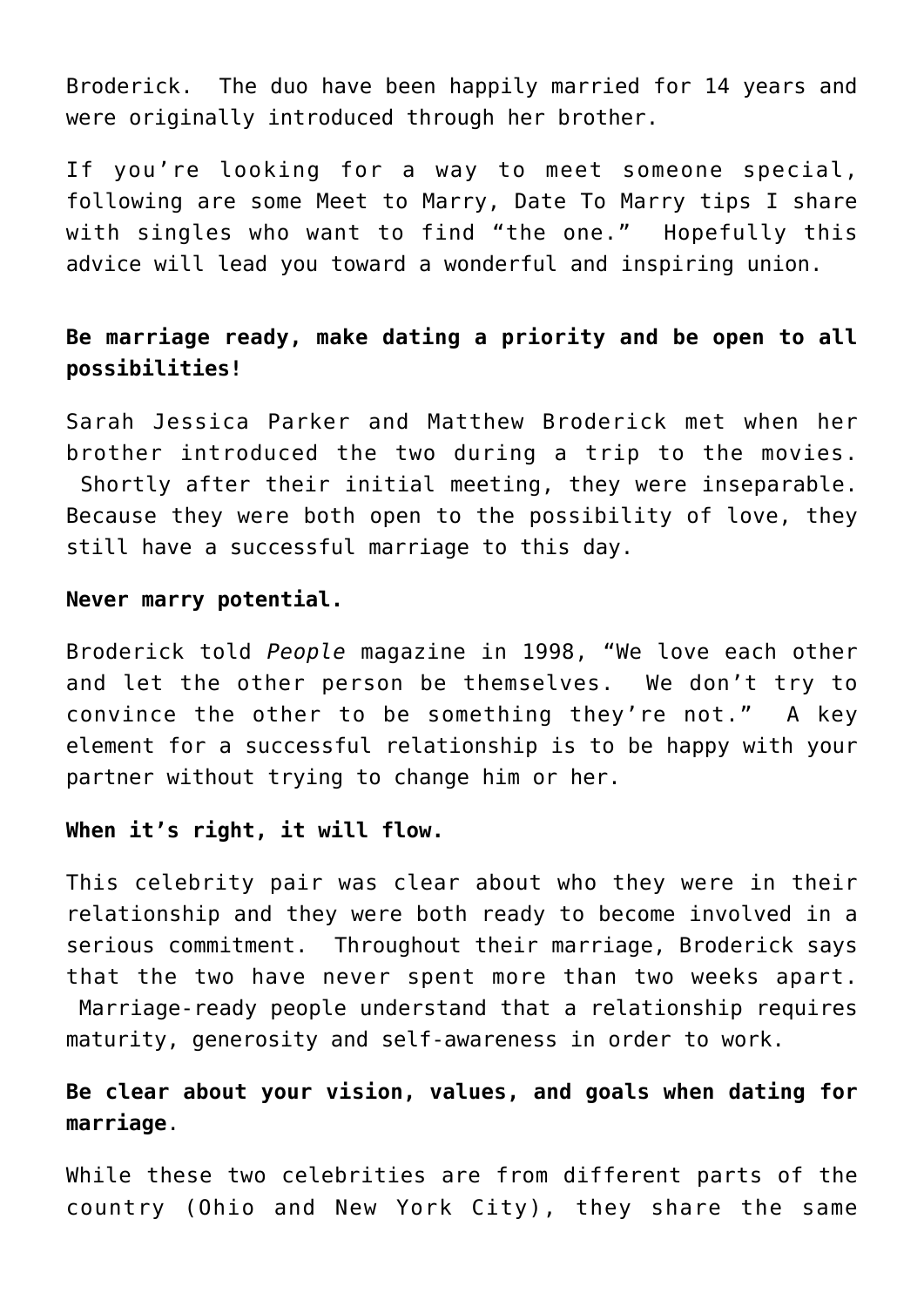important underlying vision. They are both half-Jewish, so their backgrounds reflect similar religious values as well. Having a common ground is important for building a family. They also share mutual admiration for each other and find the same characteristics (such as humor) to be important.

If you're looking for your happily ever after, try out the tips above and let us know how they work.

**Were you introduced to your partner through a friend or family member? Share your experiences below.**

## **[Check Out Upcoming Hot Fall](https://cupidspulse.com/19551/upcoming-hot-fall-movies/) [Movies](https://cupidspulse.com/19551/upcoming-hot-fall-movies/)**

#### $\mathbf{x}$

 $\boxed{\times}$  With the end of summer comes a new batch of films. Entertainment reporter Sara Edwards tells us her picks to look for at theatres:

#### 9/2: **The Debt**

The espionage thriller boasts a stellar cast. The story centers around retired Mossad secret agents Rachel and Stephan played by Helen Mirren and Tom Wilkenson. They discover they need to settle unfinished business started 30 years earlier while on a secret mission for Israel. They were sent to track down a Nazi war criminal, using Rachel as "the lure" to draw him into a trap. Jessica Chastain plays the young Mirren who struggles with her duty when romantic feelings surface. The film bounces back and forth between two time periods with John Madden, who directed "Shakespeare in Love", at the helm, this promises to be a winner.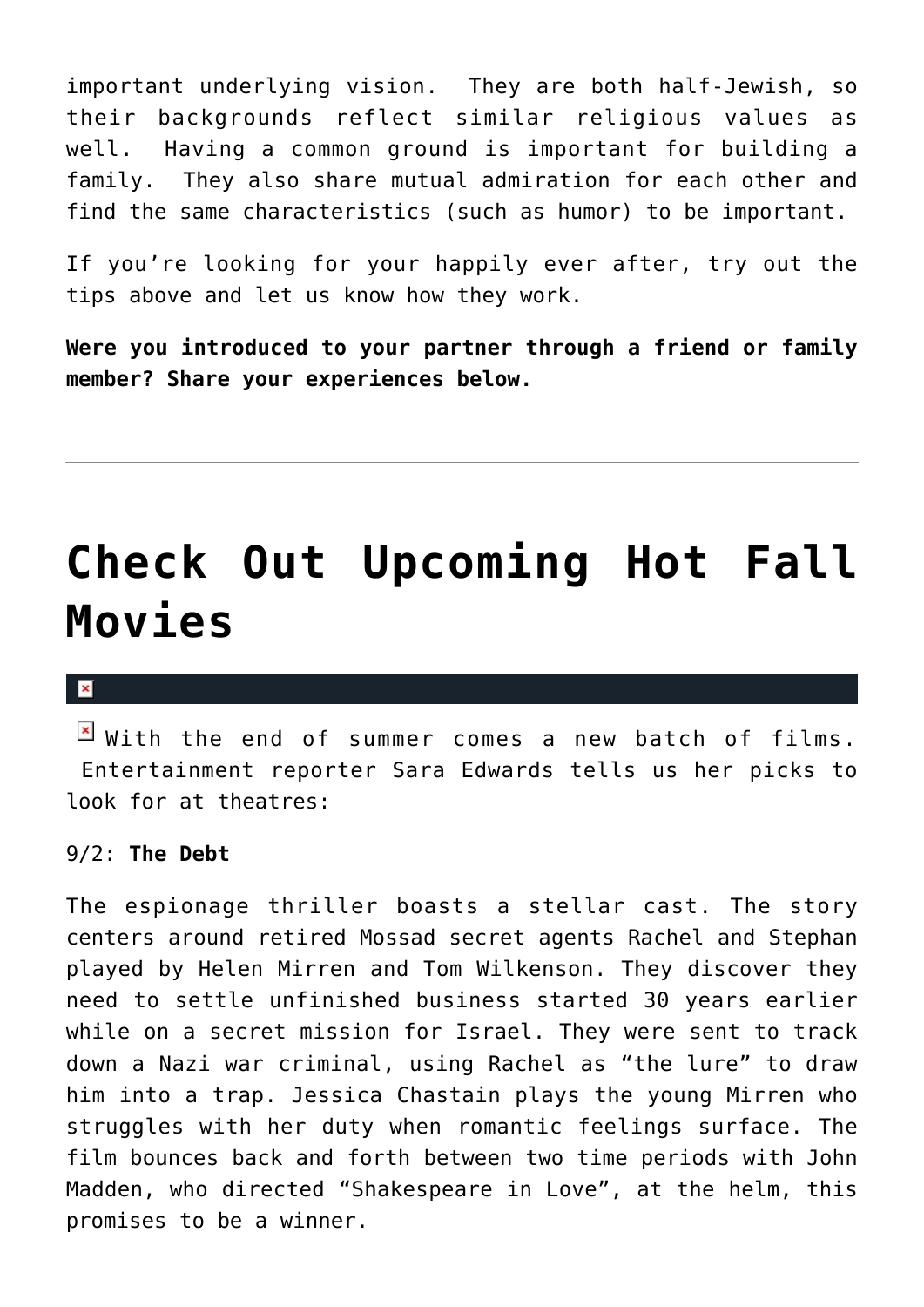## 9/9: **Contagion**

Another terrific cast is assembled, this time for a thriller about a highly communicable virus that wipes out millions of people worldwide in just weeks. Amidst the international chaos, Matt Damon plays a Midwesterner whose wife, played by Gwyneth Paltrow, is one of the first to get the disease. Kate Winslet is a doctor for the Center for Disease Control and Marion Cotillard plays a World Health Official. Add Jude Law to the mix as a crusading blogger and Steven Soderbergh as director and you have a recipe for a heart pounding journey.

### 9/16: **I Don't Know How She Does It!**

Carrie fans will be thrilled that Sarah Jessica-Parker is back on the big screen in the romantic comedy about a working Mom who's high wire act is dangerously starting to come crashing down. The premise isn't original, but it will be fun to watch her navigate that slippery slope that all too many women cope with every day.

### 9/23: **Moneyball**

Based on a true story, Brad Pitt plays Oakland A's general manager Billy Beane as he struggles to reinvent his cash poor and undervauled team in the early 2000s. But don't call this just a baseball movie. Life lessons abound as Pitt and Jonah Hill, a clever young A's exec, toss out the rule book and realize that thinking outside the box gives everyone a chance to start again. Word is that Pitt hits this dramedy out of the park!

#### 9/30: **50/50**

I've loved Joseph Gordon-Levitt ever since he played the sweet and vulnerable guy in 500 Days of Summer. In 50/50 he plays a young man diagnosed with spinal cancer who bonds with his best pal played by Seth Rogen who helps him through the chemo and the tough diagnosis with heart and humor. In real life,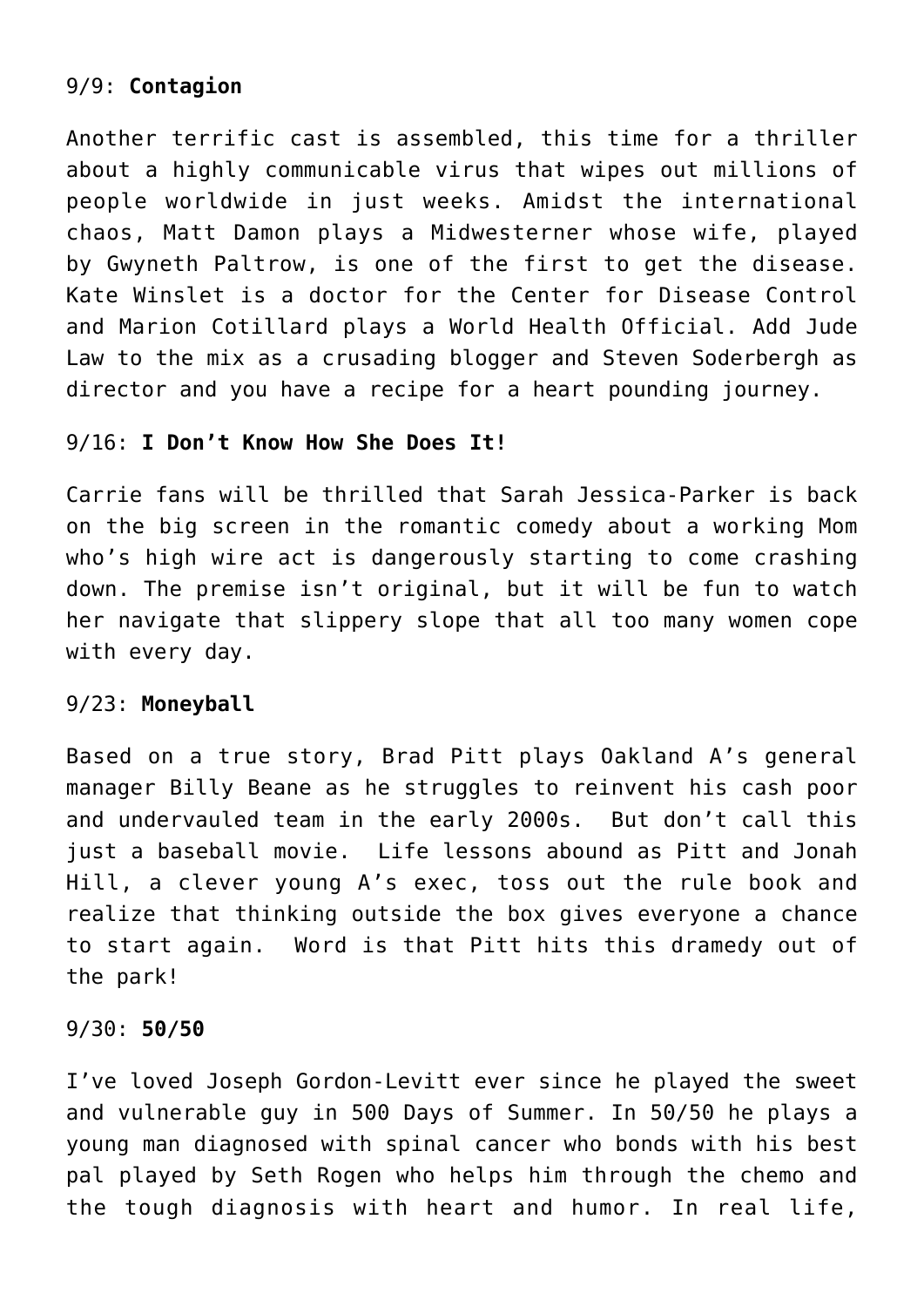Rogen's best friend went through this harrowing scenario and he asked his pal, now in remission, to write the screenplay. Poignant and funny.

### 10/7: **The Ides of March**

George Clooney stars in this. Need I say more? Ides is a political thriller that takes us inside the intense climate of a presidential campaign. Clooney plays Gov. Mike Morris, an inspiring Democratic candidate, who discovers that his young media strategist has a secret that could destroy his campaign. He's forced to choose between morality and winning. Clooney co-wrote the script. I'd like to see the Sexiest Man Alive run for office one day!

### 10/7: **Footloose**

Come on! Consider this a guilty pleasure, especially if you grew up with Kevin Bacon's 1985 version. The new "Ren" is played by 27 year old newcomer Kenny Worlmald of MTV's Dancelife. And former Dancing with the Stars favorite Julianne Hough is the preacher's daughter who loves to shake things up on the dance floor.

### 10/28: **Like Crazy**

This love story won the Grand Jury Prize at the Sundance film festival this year. It's the tale of a long-distance relationship about college lovers who try to sustain that passion on opposite ends of the world. Felicity Jones and Anton Yelchin are the appealing couple who are determined to be together despite work, immigration laws, and their own insecurities.

### 11/04: **Tower Heist**

The comic dream team of Eddie Murphy and Ben Stiller stars in this caper. A group of employees at a luxury apartment complex decide to steal 20 million from one of the residents, a Bernie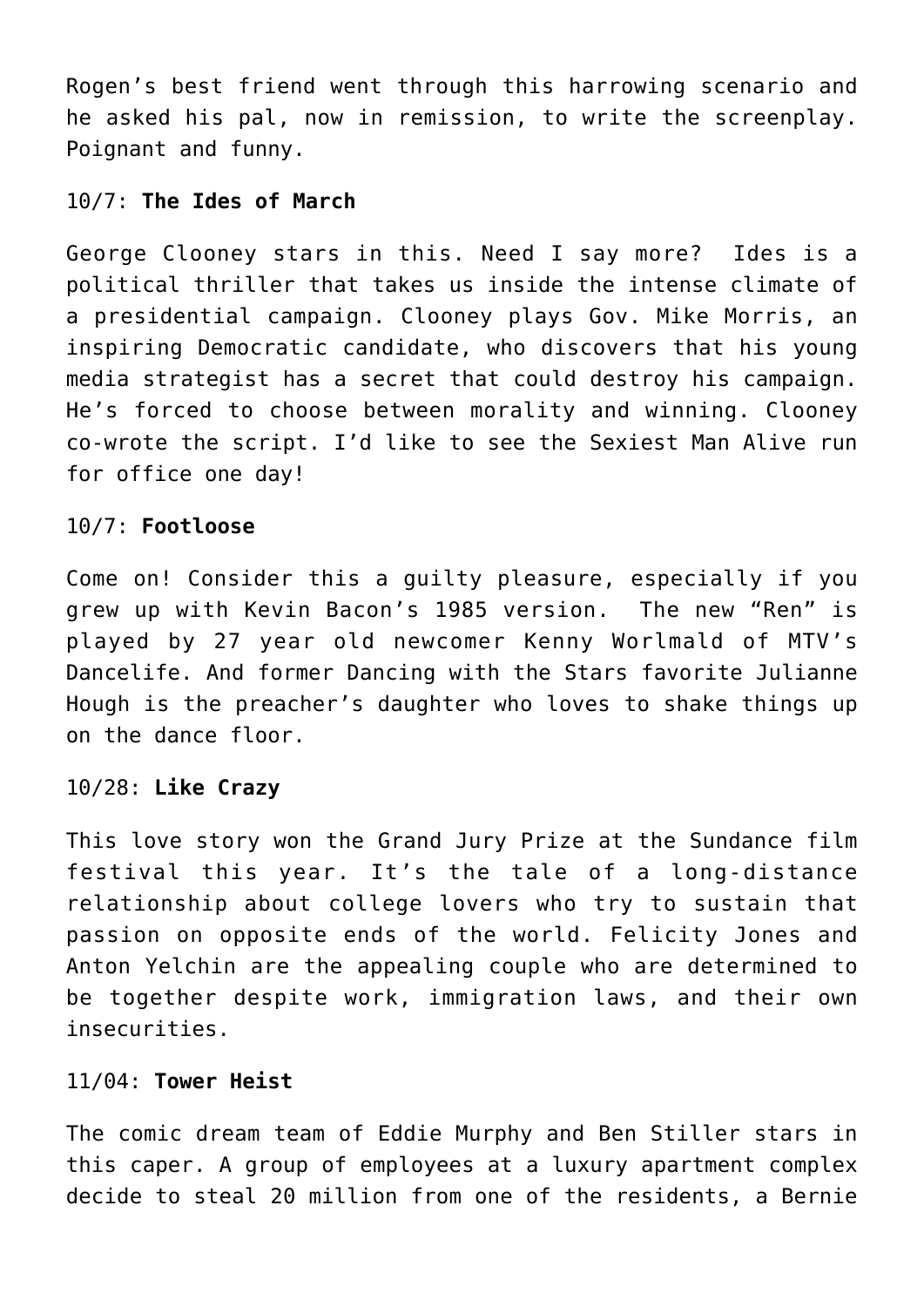Madoff type who lost their pension funds in a Ponzi scheme. Given the recession, this stealing from the rich premise becomes even more satisfying, as well as hilarious.

### 11/18: **The Twilight Saga: Breaking Dawn Part One**

We finally see Bella and Edward's long-awaiting wedding and passionate honeymoon consummation. And then, a half-vampire baby? That's the big news in the beginning of the end of the insanely popular series. If you have followed it this far, you will see it through until the bitter end.

#### 11/23: **The Descendants**

George Clooney au deux! It's a busy fall for George on the big screen. I have high hopes for this drama helmed by Sideways director Alexander Payne. Clooney is a Hawaiian land baron whose life is turned upside down after his beloved wife goes into a coma and he learns that she'd been having an affair. A complicated affair of the heart.

### 12/16: **The Iron Lady**

Meryl Streep who has recently brought us the likes of Julia Child and Vogue's dragon lady Anna Wintour to the big screen, this time morphs into former Prime Minister Margaret Thatcher during her peak of power in the 1980s. The film is about her extraordinary political career, along with the love she sacrificed on the way. Hey, Meryl reading the phone book would be interesting.

### 12/21: **The Girl with the Dragon Tattoo**

I loved the Swedish film based on Stieg Larsson's best seller, but I'm ready for the American version now. I just can't get enough of his trouble heroine Lisbeth Salander who is now played by Rooney Mara. Daniel Craig takes on the role of the Swedish journalist Mikael Blomkist. As a fan of the book I'm looking forward to this, but the pressure is on for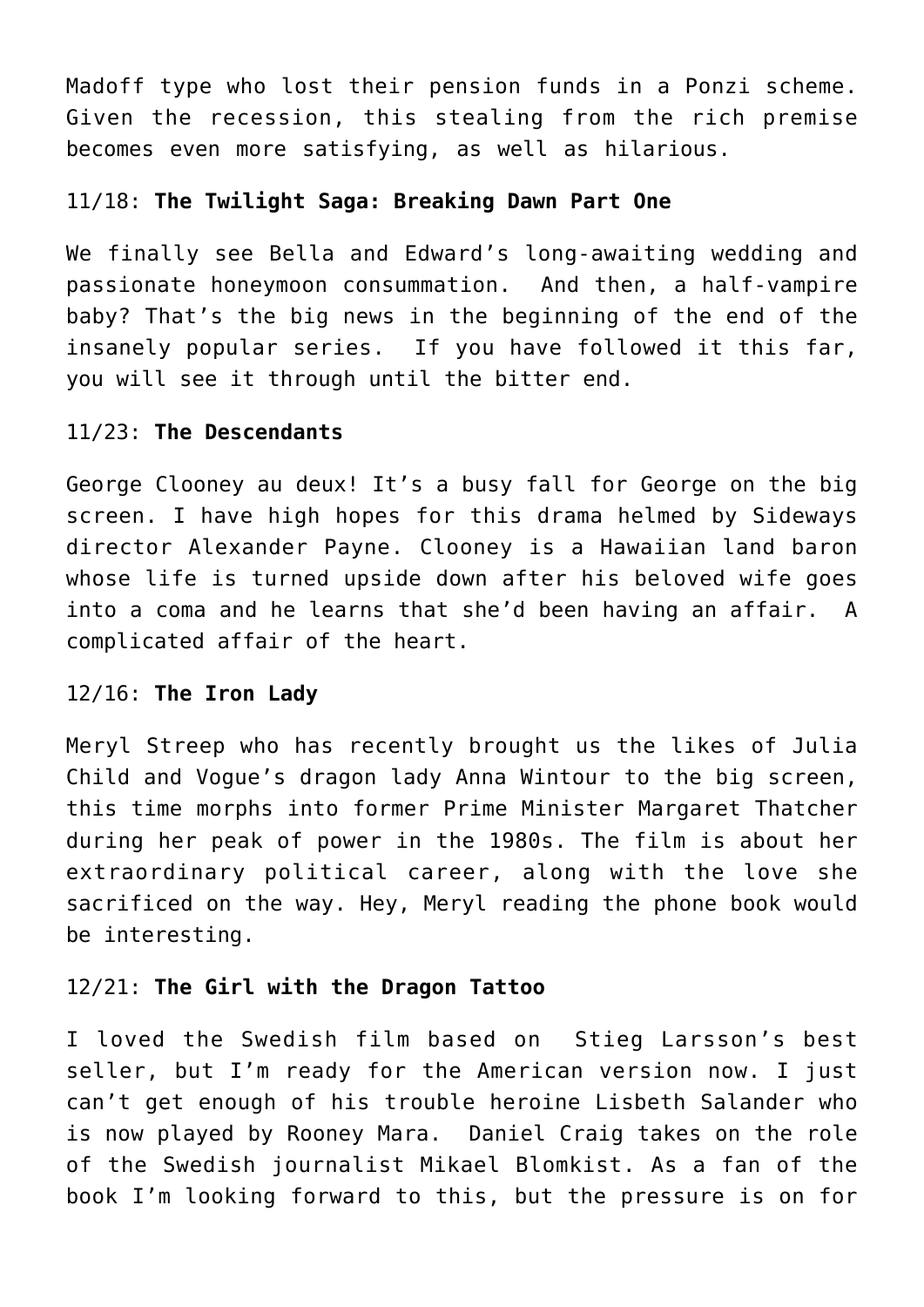director David Fincher to come through!

## 12/23: **We Bought a Zoo**

Matt Damon plays Benjamin Mee, a real-life London newspaper columnist who moved his family to a decrepit rural zoo, and after the death of his wife from cancer, worked to reopen it. As the animals prosper, he finds his own healing gifts. This feel good tearjerker is perfect for the holidays.

### 12/28: **War Horse**

Steven Spielberg is back at the helm with a World War I story about a British farm boy who nurtures a pet horse until his father sells the horse to the British Army. He enlists as well and hopes one day to be reunited with his equine pal Joey. Bring hankies to this one too.

### 12/18: **Carnage**

Based on the hilarious and searing Broadway production God of Carnage, the top notch cast ofKate Winslet, John C. Reilly, and Oscar winners Christoph Waltz and Jodie Foster star in this film adaptation. Two couples meet to discuss the fight between their two sons. A civil discussion descends into an all out brawl between the parents that will have you laughing out loud. I just hope the movie is as good as the play!

## **[10 Restaurant Ideas to Help](https://cupidspulse.com/19598/10-restaurant-ideas-help-relationship-grow-stronger/) [Your Relationship Grow](https://cupidspulse.com/19598/10-restaurant-ideas-help-relationship-grow-stronger/)**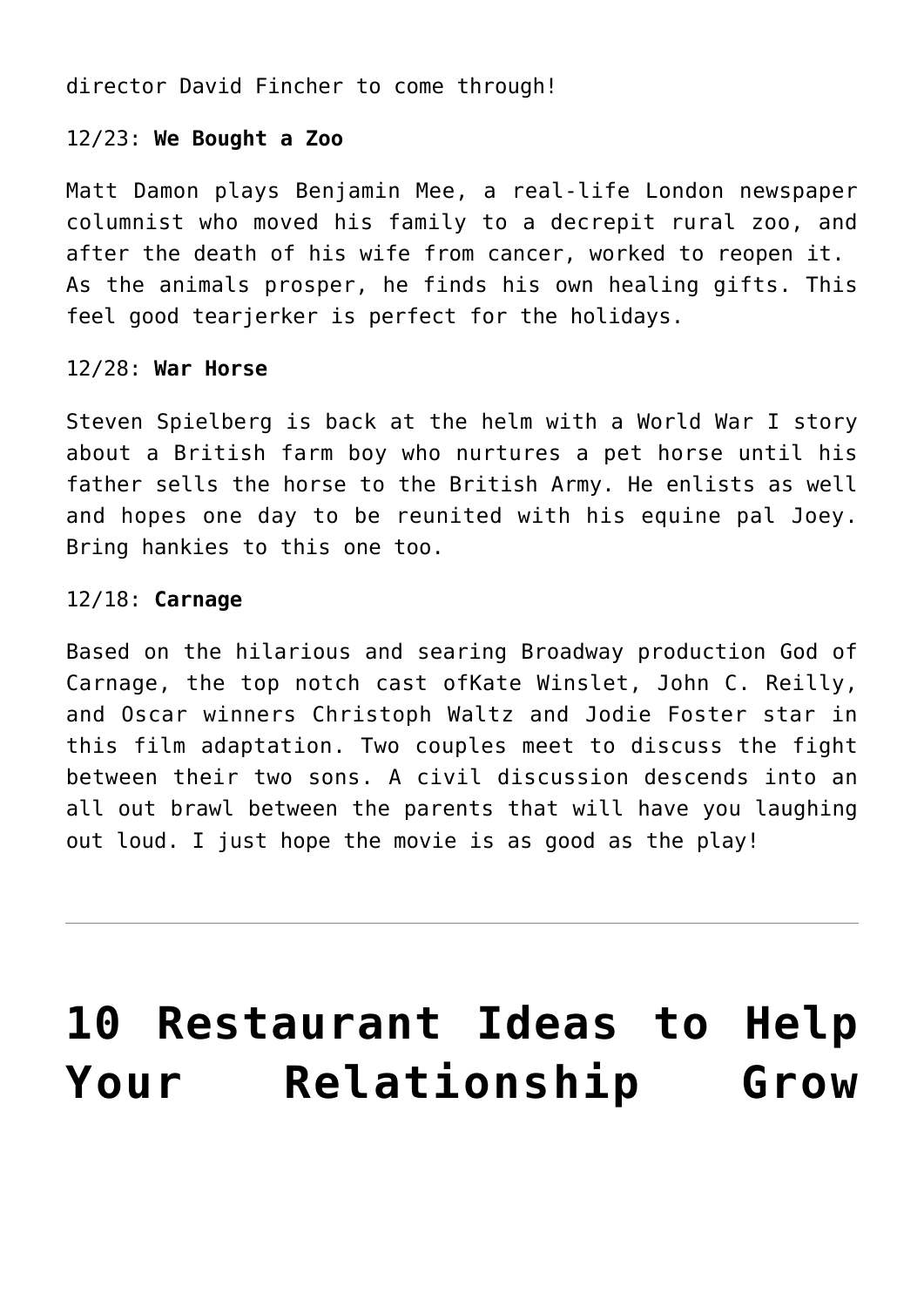## **[Stronger](https://cupidspulse.com/19598/10-restaurant-ideas-help-relationship-grow-stronger/)**

### $\mathbf{x}$

 $\frac{1}{2}$  By Molly Borter

You've heard it before: "The way to a man's heart is through his stomach." While men all over the world "eat up" this saying, what they forget is that food is a major way into a woman's heart, too. More to the point, couples who share a mutual love of food form stronger bonds with each other. Statistics show that 75% of Americans eat out at least once a week, so why not spend that meal with your special someone?

Here's a list of restaurant genres that should be on every couple's food forecast:

## **1. The Quiet Café**

They say that breakfast is the most important meal of the day, so why not find a café that both of you love that's calm and cozy. It will make waking up every Saturday morning even better, and there's nothing more comforting than a place that knows exactly how you like your eggs and coffee, without even asking. The best cafés are less crowded and more secluded, so find a low-key spot that not a lot of people know about. For extra intimacy points, opt for al fresco seating!

## **2. The Favorite Pizza Joint**

On nights when neither of you really want to cook, pizza makes a great fail-safe plan. Better yet, pizza can be taken to go, when a Friday night spent cuddling in front of the DVR is in order, or eaten right at the "joint" itself, when a laidback, Italian atmosphere is just what you need to relax and wind down. Having a favorite pizza joint to turn to, where you can enjoy some quality, casual conversation, is the perfect pair pleaser.. Bon appétit!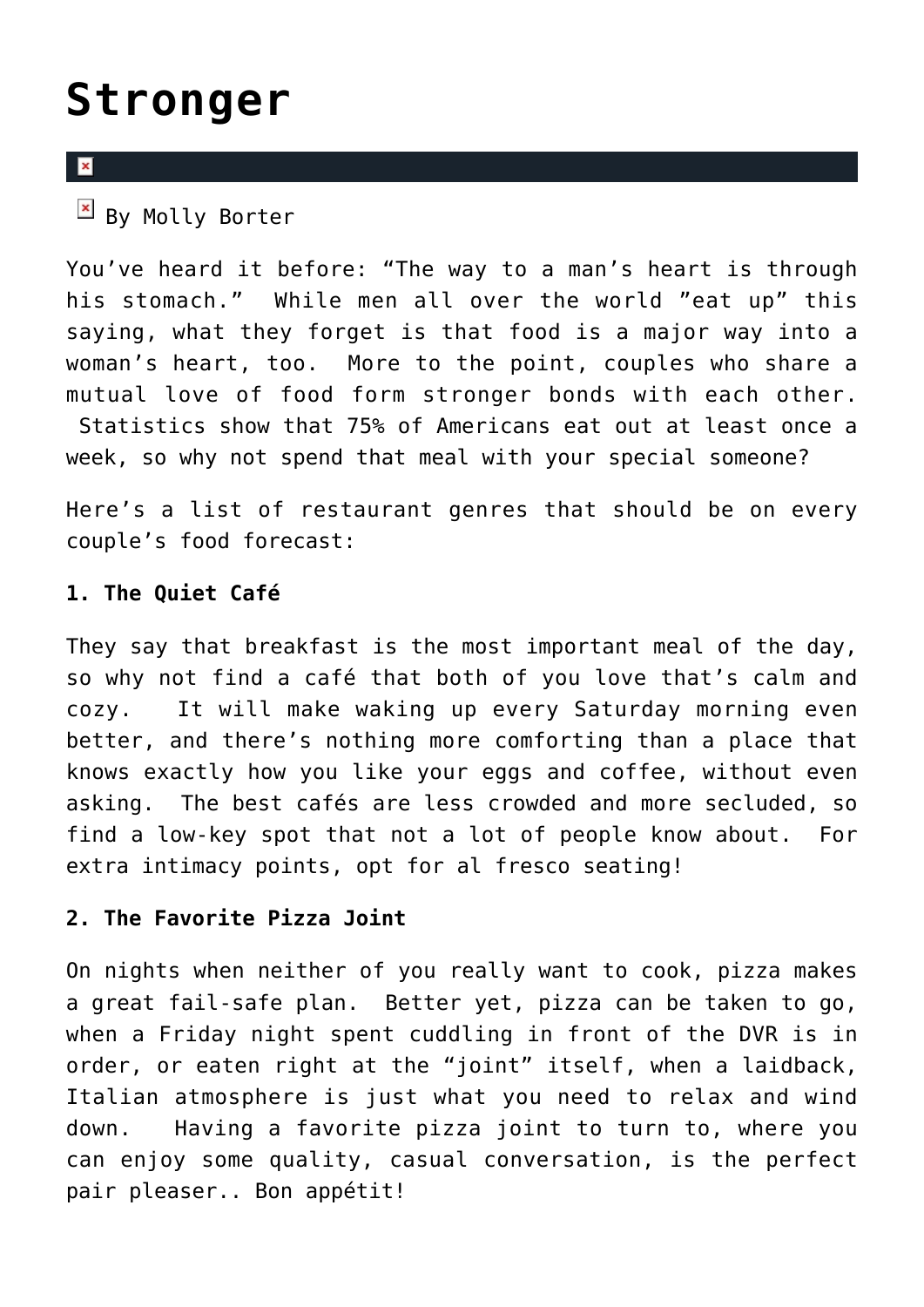## **3. The Swanky Bar**

Every once in a while, a couple needs an excuse to dress up and enjoy a few cocktails and hors d'oeuvres over sultry music and hushed voices. A swanky bar makes it easy for you and your significant other to spend a sophisticated evening together – sipping, snacking, and schmoozing. On evenings like these, let loose and explore the city together, because you never know where it might lead you.

## **4. The Neighborhood Park**

It's not technically a restaurant, but a park can be the best place to snuggle up together on a blanket and enjoy a homemade meal, especially if there's live music playing nearby. Whether it's hummus and pita chips or a new dinner recipe, grab a picnic basket, throw a bottle of wine into your cooler, and have yourself an instant (and affordable) meal full of deep conversations and quality time stargazing.

### **5. The Local Brewery**

What guy doesn't love beer tasting with his babe? Local microbreweries are popping up left and right these days, and they're the latest choice for a fun date night. Not only will the beer be a hit with your man, but with menus that feature all the American classics, like juicy burgers, hearty sandwiches, and baskets of fries, these bustling establishments score points on all levels. Go spend a rowdy evening together and enjoy one of the newest dining phenomenons around.

### **6. The Ice Cream Shop**

Not just for after dinner anymore, spending a random afternoon at an ice cream parlor, with one hand clutching a giant waffle cone, and the other hand intertwined with your significant others, can be a playful way to eat together. Spontaneous moments like these can spark childhood nostalgia and help you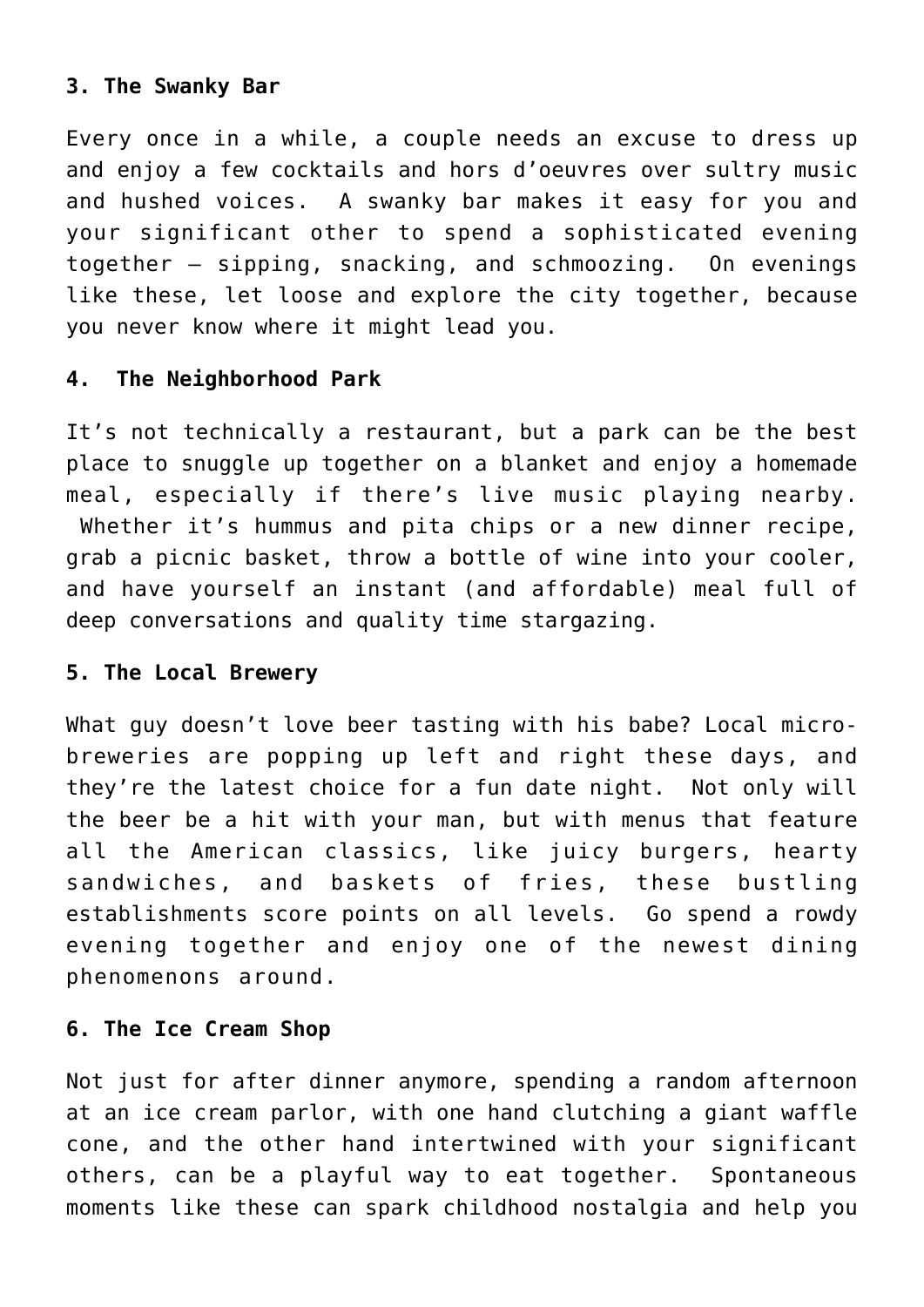connect to the memories you're creating at the moment.

## **7. The Go-To Ethnic Food**

Some like it hot. Others like it with chopsticks. Decide on your go-to ethnic food, whether it's Mexican or Thai, and make an attempt to visit every restaurant in town specializing in your favorites. For example, become sushi experts together by sampling different types of rolls at each place. You'll not only love trying dishes together you previously might not have eaten alone, but you'll be able to recommend your top picks to other couples as well.

## **8. The Quirky Diner**

Most towns have an old diner that everyone loves because of the endless menu, eccentric wait staff, and a hodge-podge of tacky décor. Diners have a little bit of this and that, from chicken to pancakes, and usually serve a majority of their items all day long–which is perfect for when you two get the craving for breakfast at dinner time. Channel your oldfashioned side as a couple.

## **9. The Trendy, Upscale Restaurant**

An upscale, modern restaurant is ideal for the times when you want to create perfect evenings together under dim lighting and listening to soft background music. And with fresh, innovative food, whether it is a premiere seafood restaurant or the latest steakhouse, you both will enjoy the chance to bond on a whole new, elegant level. Special restaurants make you feel special together.

## **10. The Classic**

This is probably the easiest to choice on the list, because you've already been there. Perhaps it's the place you went on your first date, the place you got engaged, or the place you find yourselves going to over and over again. It's the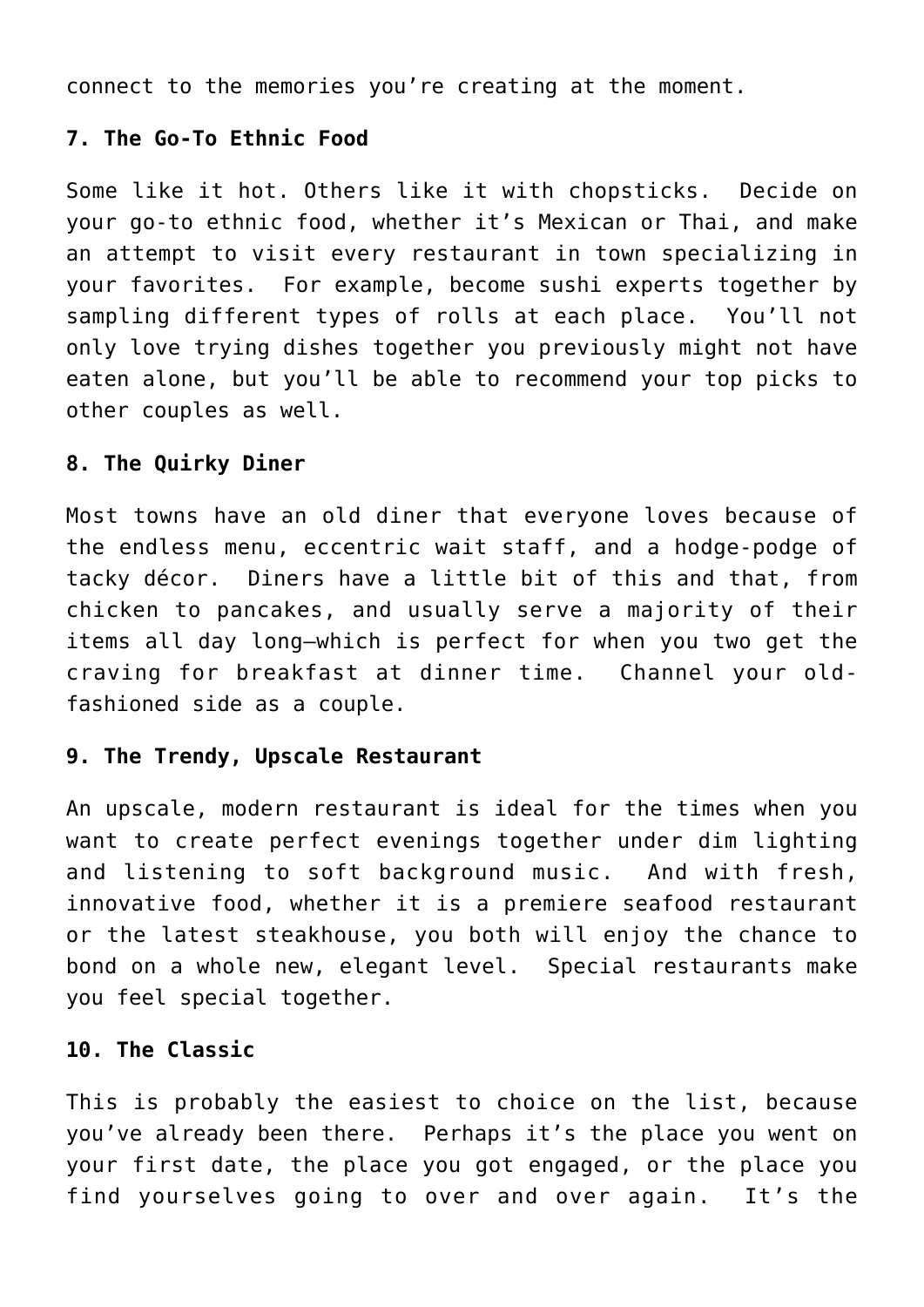restaurant where you relive special memories, and it never fails to keep the spark alive.

As you start to find your favorites spots to frequent from the list above, your choices will shape and shift to include the atmospheres and menus you both love. Soon, you'll find that each restaurant becomes a classic, where you can sit and talk for hours, sharing hilarious and meaningful conversations and creating memories together that earn the coveted title, "Your Place."

*Molly Borter is a writer from Fishers, IN, who specializes in women's sunglasses. She loves trying new restaurants with her chef boyfriend, keeping up with the latest celebrity gossip and fashions, like the must-have sunglasses for fall, and giving helpful relationship advice to her girlfriends.*

## **[Should a Woman Propose to a](https://cupidspulse.com/17818/should-women-propose-to-men/) [Man?](https://cupidspulse.com/17818/should-women-propose-to-men/)**

 $\mathbf{x}$ 

 $\frac{|\mathbf{x}|}{|\mathbf{x}|}$  By McLean Robbins, GalTime.com

A woman dreams of the day when that special someone sinks to one knee, looks them lovingly in the eyes and utters those four magical words, "Will you marry me?"

But in today's glass-ceiling breaking, two-income household holding, Mr. Moms-are-totally-cool day and age, is this notion a bit antiquated? Has the women's liberation movement come so far that we can now propose our own version of happily ever after?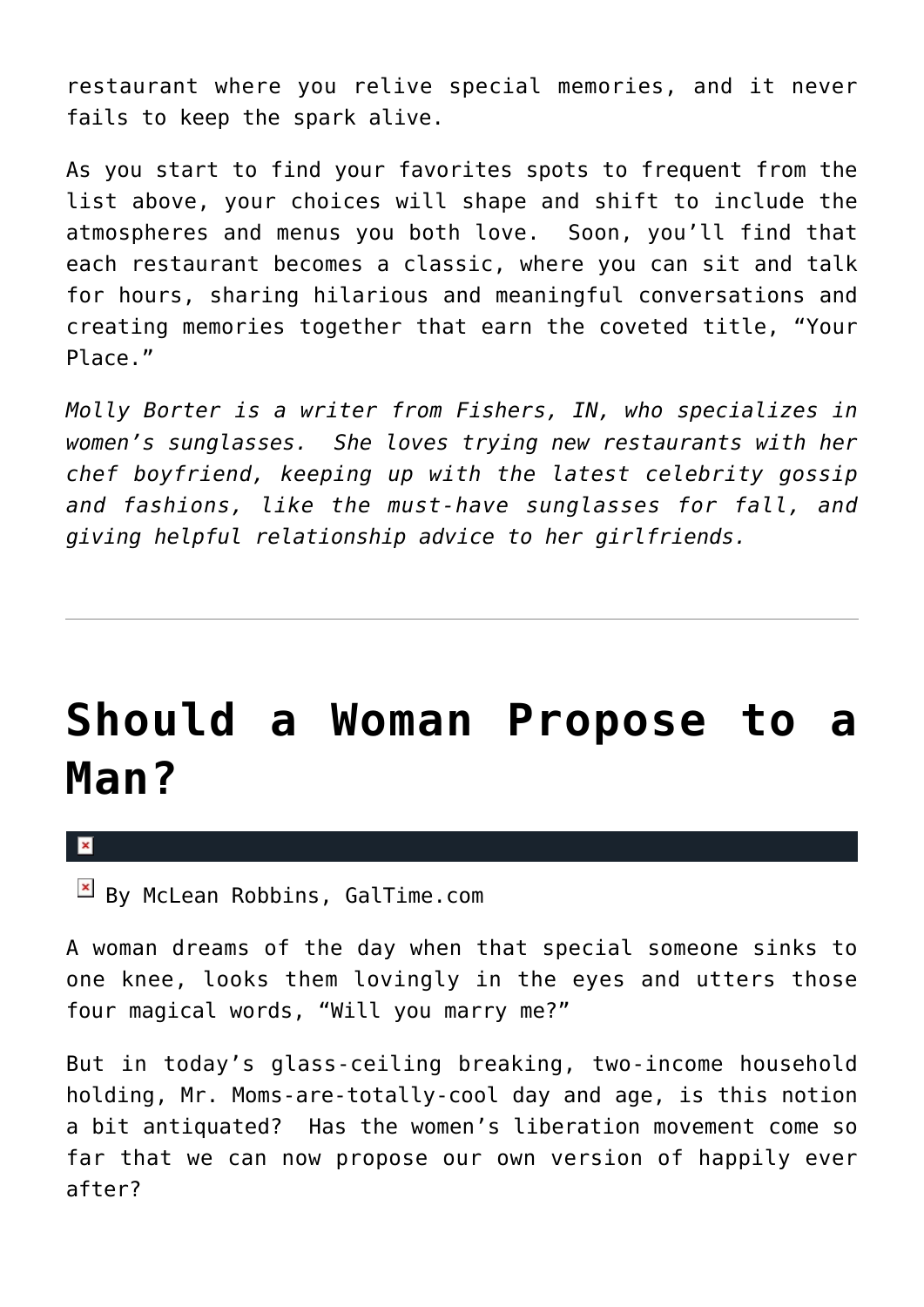Our initial reaction after being presented with this topic was a resounding "heck no," but naturally, more exploration was necessary. So we queried leading relationship experts, lawyers, dating coaches and wedding professionals to get their opinions.

We'll warn you - there's no concrete answer, but our industry experts did come up with some valuable arguments for and against the issue.

## **Traditionalists Say "No Way"**

Tasha, a love coach who appeared on VH1's *Secrets of Aspen*, says that when a woman proposes to a man, she castrates him. "When you take the proposal away [from the man], you cut off their ability to make you [the woman] the happiest you could be."

"If you're putting the best product you have out there, you will capture your rational mate [without proposing] rather than drag him [to the altar]," says Constance Dunn, M.A. etiquette specialist and author of *Practical Glamour.* "And this is coming from a card-carrying feminist!"

"It's all about perceived mate value," she says. "Sure, you might be able to drag some dude to the altar, but he's always going to wonder if he could have done better." "If something is readily available, it isn't as valued … look at the success of the Birkin bag wait list."

Letting a man take charge isn't about letting go of your own self or conceding that he has more power in the relationship, says Tasha. It's about allowing the person you love to make a grand gesture.

"There's something important about that ritual of a man making that commitment to a woman," Dunn says. But, she admits, women have the ultimate power — saying yes or no.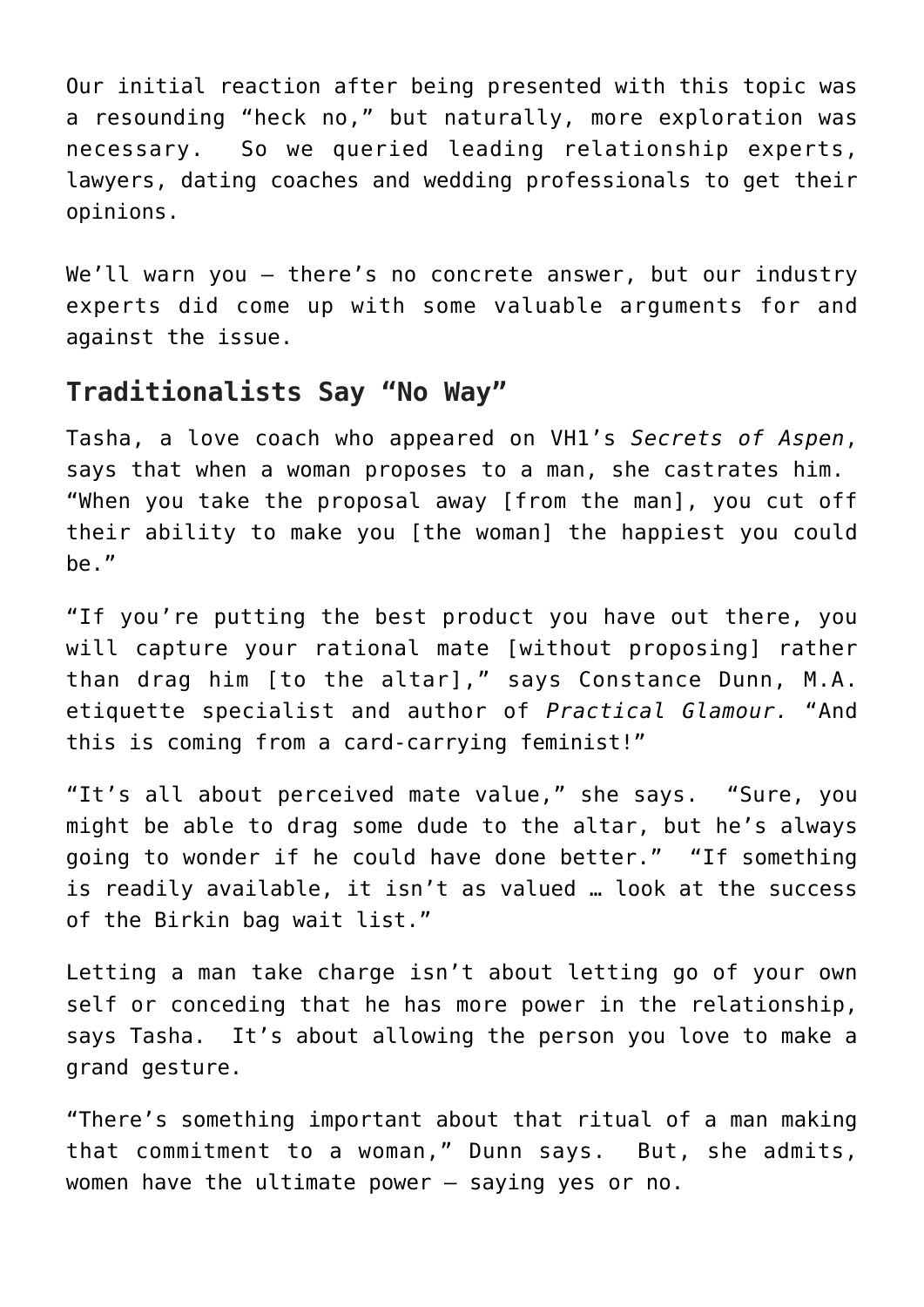Dunn agrees that as society continues to evolve, the idea of women proposing may become both psychologically and socially more acceptable. "But it's only been a few decades … we aren't there yet."

## **Moderates Say "You're Doing It Every Day"**

Laurie Puhn, lawyer, couples mediator and author of the national bestseller *Fight Less, Love More: Five Minute Conversations to Change Your Relationship Without Blowing Up or Giving In* says that women "propose" to men every day — they just don't call it that. "It's called an ultimatum."

"The reality is that women initiate probably over fifty percent of the 'are we in this for the long haul' conversations," says Puhn. This gives the man the information he needs to know that when he asks you to marry him, he's assured you'll say yes.

Of course, Puhn cautions, conversations of that nature should not be brought up lightly. But if you're nearing or over 30 and have been seriously dating for six months or more … it's natural and fine for a woman to want to bring up the topic.

A huge number of changes in relationships, for good and for bad, come about as a result of women initiating, poking, prodding, and setting time frames, she says. The issue isn't necessarily what one says, but how they phrase it. Relationship discussions of any nature won't be successful if phrased as "you'd better do it," she says. Women who feel the need to issue proposals  $-$  of the mini or major variety  $-$  need to know before speaking what they are and aren't comfortable with … and how to walk away if they don't get the answer they need.

"You're never too young to value your time." If you want to make sure you're giving yourself ample opportunity to meet Mr. Right before you have to meet Mr. Right, that's the outlook to have, says Puhn.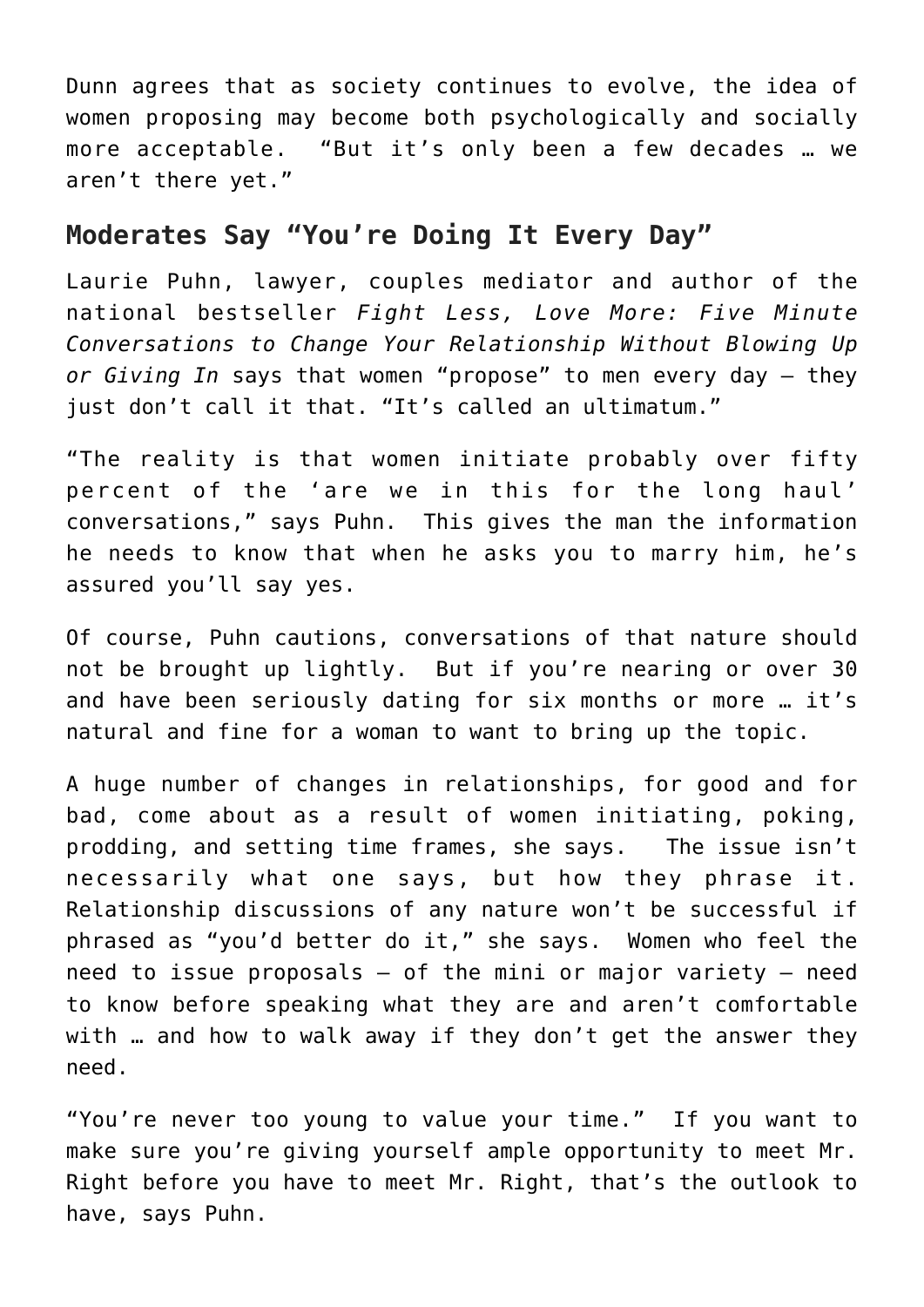While this type of proposal isn't "fun or exciting," it's the reality of many relationships today.

And, if a woman wants to get down on one knee and ultimately do the proposing, Puhn is fine with that — so long as she has the confidence and guts to "make that the story [you tell your grand kids]."

But will it ever become commonplace? No. "When we get to the male birth control pill, you can talk to me about a woman proposing."

## **Progressives Say "Go For It … Selectively"**

In the Old World where civility is king, the man should always make the moves," says Paul A. Falzone, CEO of eLove, a dating and matchmaking service with a three-decade history. "But now we're in 2011 and the world has evolved quite a bit. If a guy can take a woman's assertiveness, God bless her; let her run."

Of course, he says, this type of forward thinking need require a certain type of man. If your sweetheart is a traditionalist, a subtler hint might be the better route. But, as Falzone cautions, "at the stage in the game where you're getting down and proposing, choice shouldn't really be in the game. You should have it pretty nailed down by then."

In other words, are you damn sure he'll say yes? For some women, it's about taking life into their own hands and being the master of their own destiny. "You're the most important person in your life and you've got to look at yourself and think, what's best for me?"

If the answer is marriage and your relationship and timing are right, a proposal might be the way to go.

If you're determined to do the asking, make sure you're planning a proposal the man would enjoy, says Sandra Aaron, owner of Mindless Sophistication Events in Toronto, Canada.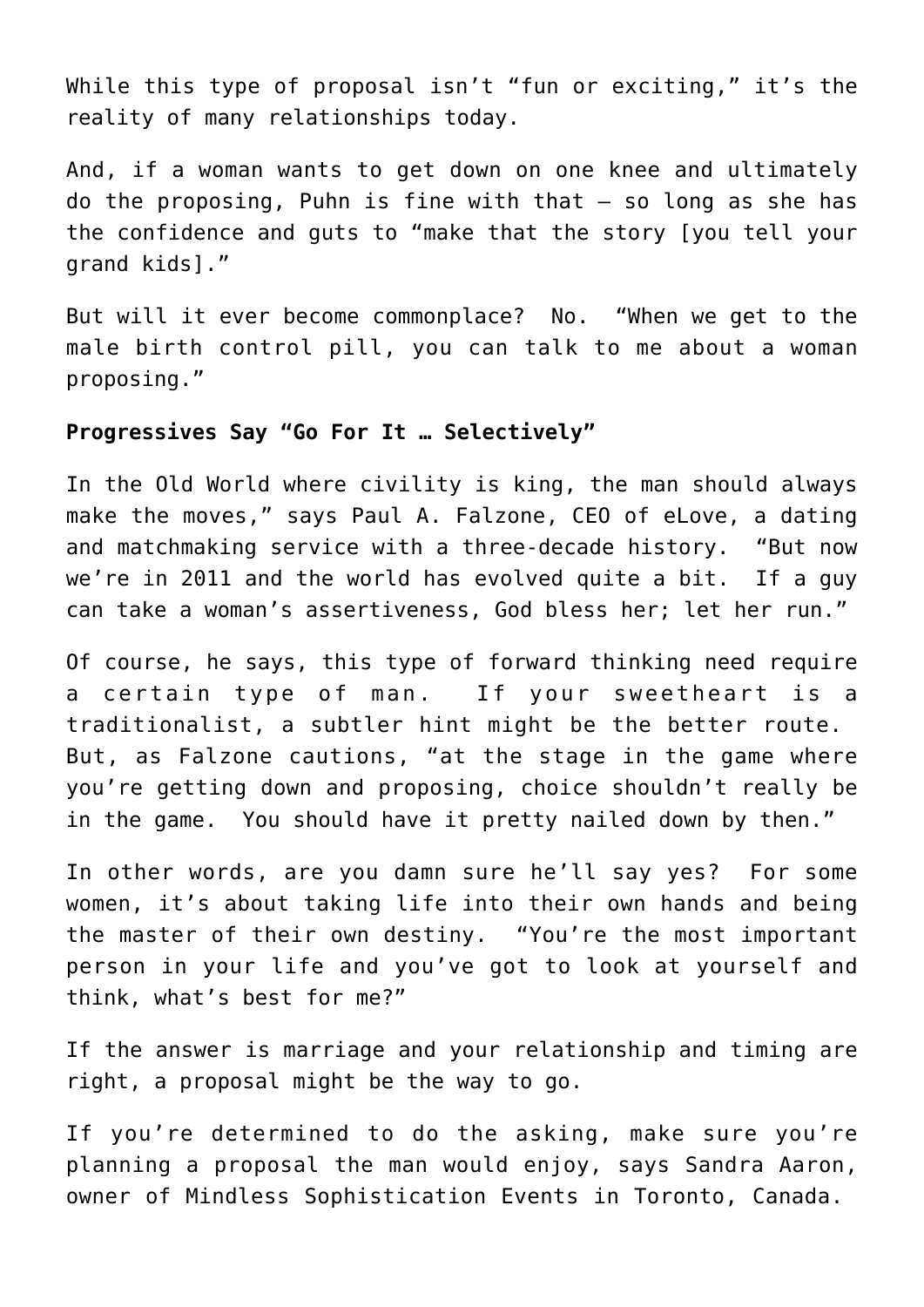"This isn't the moment for a female's fantasy proposal. This is the moment to make him feel appreciated."

Sometimes, Falzone says, men need a god kick in the pants. Just remember, he cautions, that one should make sure they're doing it for the right reasons — that they're truly ready to get married.

*What about you? Would you propose to your sweetheart, and under what circumstances?*

## **[Swag or Peacocking? Rappers](https://cupidspulse.com/19418/pawngo-talks-nelly-kanye-liljon-bling-prices/) [Use Big Bling to Show Off](https://cupidspulse.com/19418/pawngo-talks-nelly-kanye-liljon-bling-prices/) [Clout](https://cupidspulse.com/19418/pawngo-talks-nelly-kanye-liljon-bling-prices/)**

#### $\mathbf{x}$

 $\overline{B}$  By Steven Zangrillo

As August winds down and we start to tuck away our beach bodies, once again the focus returns to Fall fashions and lifestyles for 2011. It's interesting to see how the dating world is affected by our turbulent economy. Since we now need to tighten the strap, we also need to re-evaluate the way we spend money on that special someone — you know the drill… flowers, drinks, dinner, a new outfit. That new outfit, in particular, can really bust the bank and cause a headache or two. However, if you reside in the "young and wealthy rapper" demographic, chances are that you can still use that chunk of bling to woo the lady of your dreams.

It's difficult for most of us to work up the cash to don a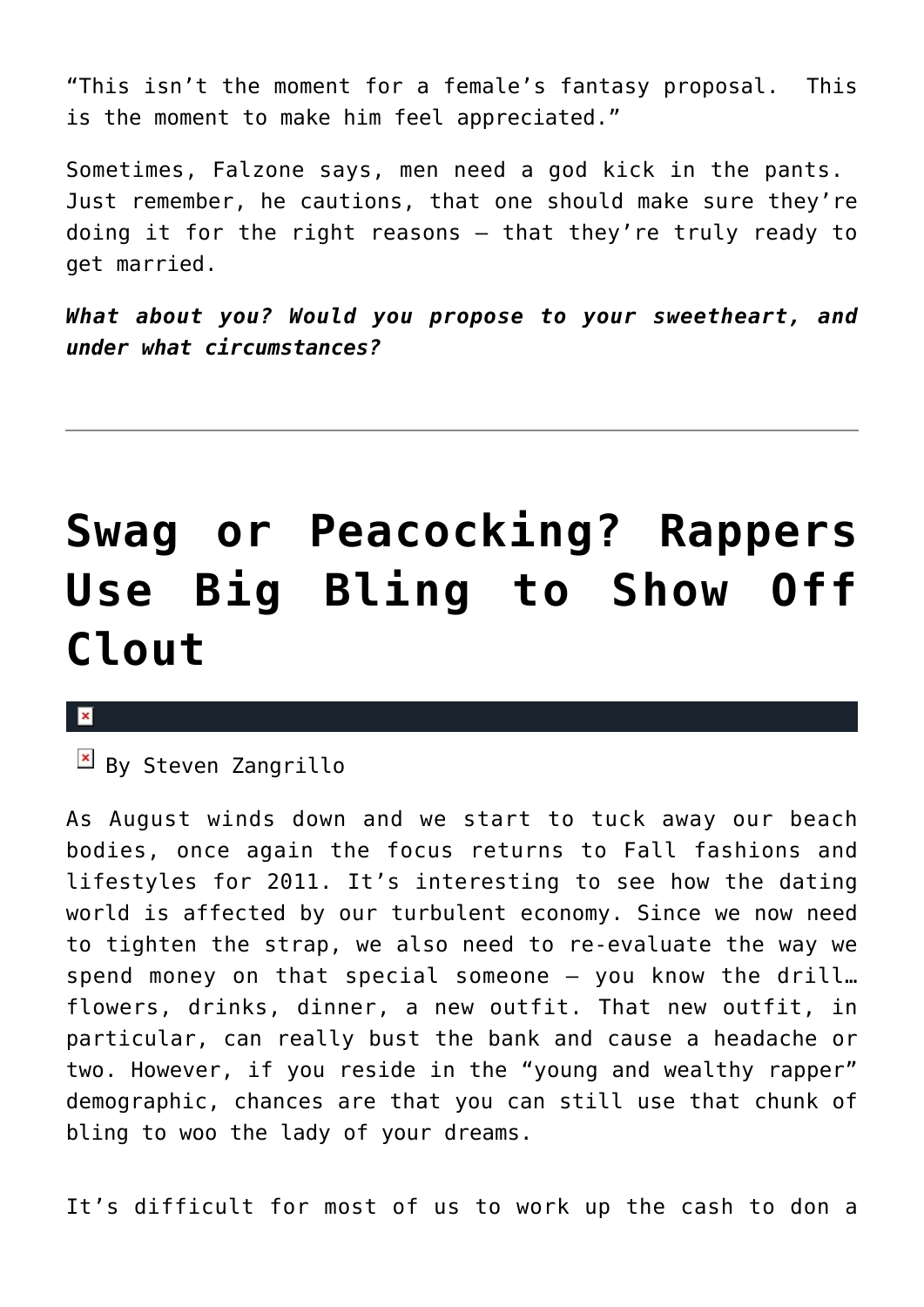\$3000-\$8000 chain and pendant. Rappers of the right means, however, have the ability to display their fiscal clout. Financial stability displayed through ostentatious mediums is a tried and true recipe for romantic success (although it may not always attract the right partner). Psychologists call this bold style of dress for the purpose of attracting a romantic partner "peacocking", but if you ask a rap artist… they'll flash a gold and diamond encrusted smile at you and utter one word.

"Swag."

According to Andrew Streyer, Director of Evaluations at **Pawngo.com —** the new online pawnshop by the founders of **Groupon** at **Lightbank** — you might be surprised at the cost for some of these pieces.

Below are three signature styles, the MCs who popularized them, and the estimated worth of each piece:

### **Rapper: Nelly**

**Bling in Question:** Silver (iced) nameplate and St. Louis Rams Chain

### **Estimated Appraisal:** \$6000+ each

The "Grillz" hitmaker and St. Louis native is known for showing his NFL team pride in concerts via his signature 18 inch pendant, which he couples daily with an 18-inch nameplate pendant. Further showing his taste in high-end luxury, Nelly said in a 2000 interview, "Where I'm from, this Rolex could take care of the whole block for a year. It's crazy like that, but this is something you work for." Also, just to clarify, Nelly's aforementioned hit song about grills wasn't expressing the love of a fine hibachi. Which brings us to…

### **Rapper: Kanye West**

**Bling in Question:** Permanent Gold and Diamond Stud Grills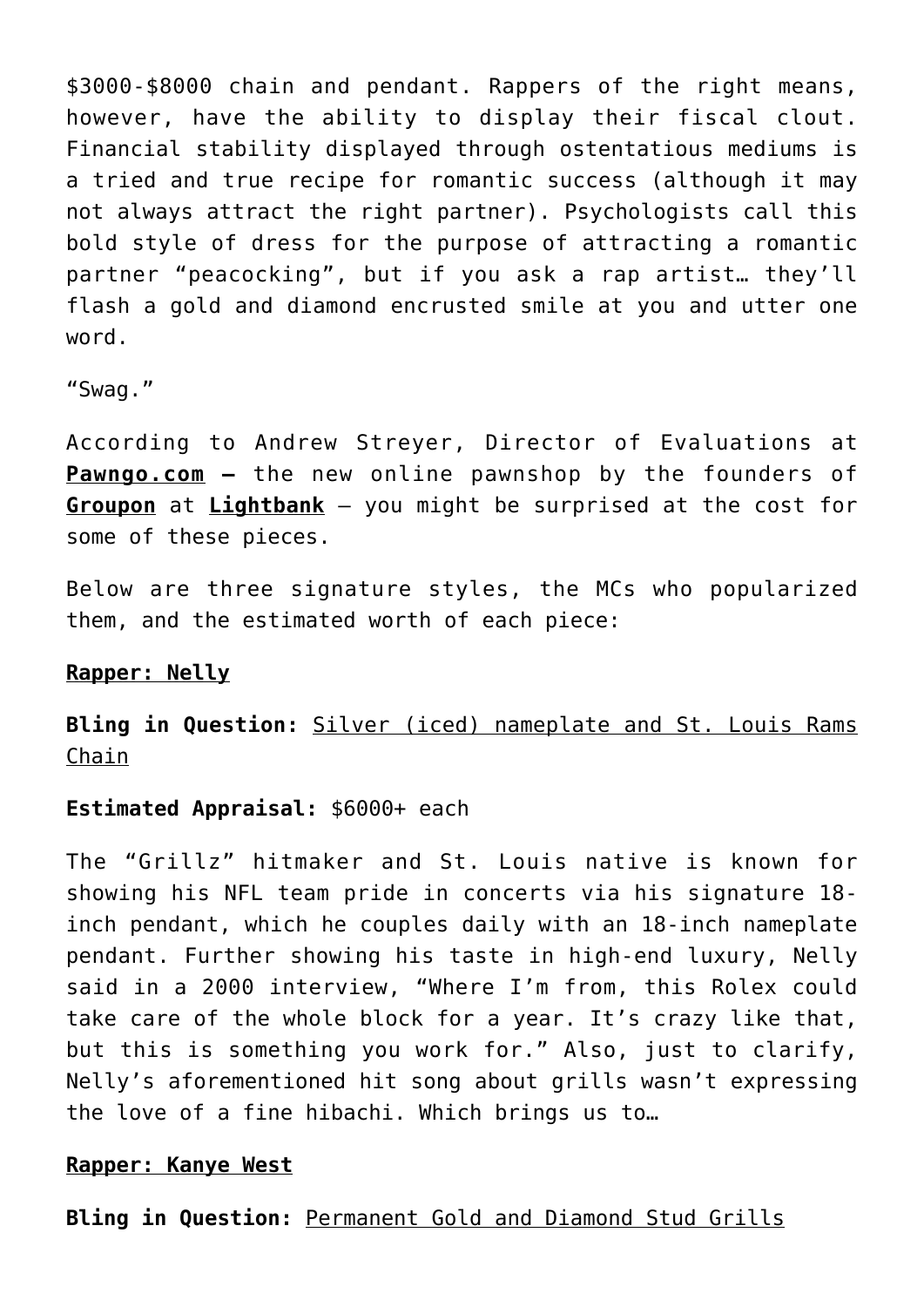## **Estimated Appraisal:** \$5000+ not including dental work

Artist. Producer. Songwriter. *Metalmouth?* In 2010, Kanye West followed in the steps of friend Lil Wayne by having custommade permanent grills, or molds, imprinted on the bottom row of his teeth. Kanye premiered them on *The Ellen Show*, insisting that the diamonds were real and not cubic zirconia, as rumored. While it's unclear whether this gold is the "40 Carats" dropped in his Lil Wayne collaboration, gold is nevertheless one of the safest precious metals to have in one's mouth, as it's relatively non-toxic and rustproof. Who knew?

### **Rapper: Lil Jon**

**Bling in Question:** Various handmade studded glass and Metal Pimp Cups

### **Estimated Appraisal:** \$1000-\$2000

Lil Jon often calls upon Chicago artisan Debbie "The Glass Lady" Harrison to create lavish signature glass-blown and 24 Karat gold chalices exceeding the thousand-dollar price range. He made no exception for his second annual Crunk Cup Ball in Las Vegas in 2008. The Atlanta rapper and *Celebrity Apprentice* contestant premiered a custom gift from Debbie that was molded from metal and sported Debbie's encrusted name, with imprinted crystals on the handle and a studded crown on top. Of course, all of the cups are fully drinkable and non-toxic. For protection, Lil Jon uses a custom padded carrying case to tote each of his goblets when traveling.

### **About Pawngo:**

Pawngo is the first full-service online pawn shop in the US and allows individuals immediate access to the cash they need for life's countless unexpected moments without leaving the comfort of their homes. As evidence of the market for this unique lending model, the company to-date has funded over \$2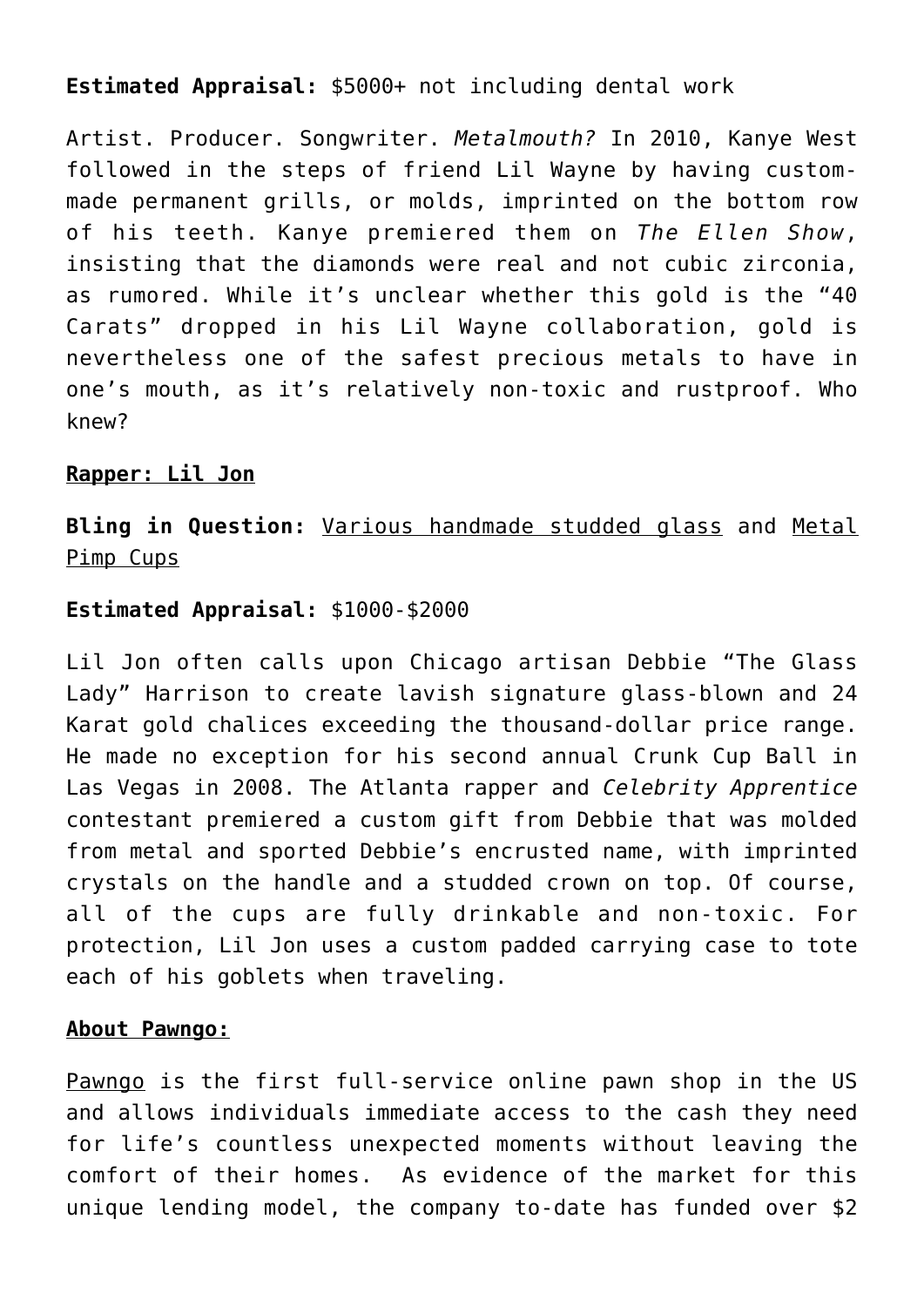million in 46 states. Pawngo is venture-backed by Daylight Partners, Access Venture Partners and Lightbank, the \$100 million fund started by the founders of Groupon

## **[Celebrity Couples We Can't](https://cupidspulse.com/17552/celebrity-couples-we-cant-wait-to-see-mtv-vmas/) [Wait to See at MTV's VMAs](https://cupidspulse.com/17552/celebrity-couples-we-cant-wait-to-see-mtv-vmas/)**

#### $\mathbf{x}$

 $\boxed{\times}$  By Tanni Deb

From Britney Spears to Nicki Minaj, this year's MTV Video Music Award (VMA) nominees are teeming with A-list music stars. The three top contenders include Katy Perry, with nine nods (the most of any performer this year), and Adele and Kanye West, both with seven nominations each. While it will be exciting to see which stars take home a trophy for their designated categories, we're also eager to see which of our favorite celebrity couples will attend. Although we won't know for sure who will show up to the VMAs until Sunday, Aug. 28, here are five celebrity couples we hope make an appearance:

**1. Beyoncé Knowles and Jay-Z:** Listed as the "most powerful couple" for *TIME* magazine's "100 Most Influential People" in 2006, the duo dated for six years before secretly getting married in 2008. *OK Magazine* reported that "the couple is very supportive of one another — making sure to attend performances and appearances together." That means we can definitely count on them to arrive together, since Beyoncé is up for a nomination, right?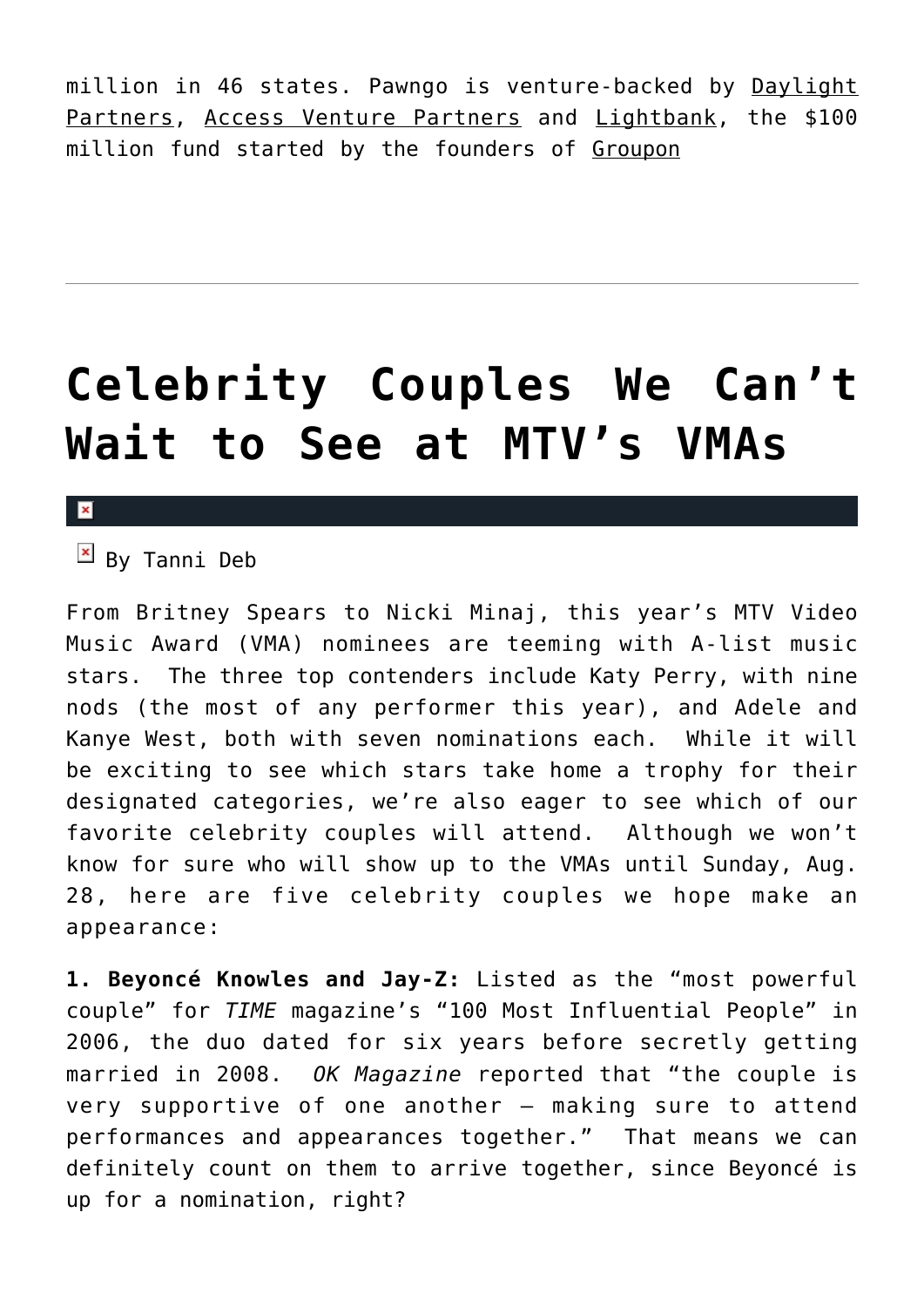**2. Britney Spears and Jason Trawick:** Although these two love birds have made many public appearances together, the first time they stepped out as a couple was at the St. Bernard Project Event in May, 2011. Spears' relationship with Trawick seems to be getting serious, but now the question is whether he'll attend the VMAs to support his pop singer lady, or not?

**3. Katy Perry and Russell Brand:** In May, 2011, comedian Russell Brand visited Japan to see his wife perform, but unfortunately, he was deported due to criminal incidences that happened more than a decade ago. Distraught with the news, the *Firework* singer tweeted, "So…my husband just got deported from Japan. I am so sad." Don't worry, Katy. Since the VMAs take place in L.A. this year, your hubby should have no problem attending. After all, how could he miss the opportunity when you have the most nominations?

**4. Selena Gomez and Justin Bieber:** The teen heartthrob and the *Wizards of Waverly Place* beauty were set up on a date by her mother and his management team at the end of last year. In an interview with *Seventeen* magazine, the 18-year-old Disney star admitted that she is head over heels for Bieber, and the pair were even seen exchanging 'I Love You's' while shopping in New York City last month. This year, they attended many award shows together, including the Oscars, the ESPY Awards show, and the Billboard Music Awards. Let's just hope they won't miss out on this one.

**5. Lady Gaga and Luc Carl:** The mother monster credits her boyfriend for helping her become "successful" in the music industry. Last year, she told *Rolling Stone*, "I've really never loved anyone like I loved him. Or like I love him." Despite break-up rumors, hopefully her supportive boyfriend will be by her side to cheer her on at the VMAs.

Who did we forget? Anyone you'd like to see? Let us know in a comment below. Don't forget to tune into **MTV on Sunday, Aug. 28 at 9 p.m. ET.** For a complete list of nominations, visit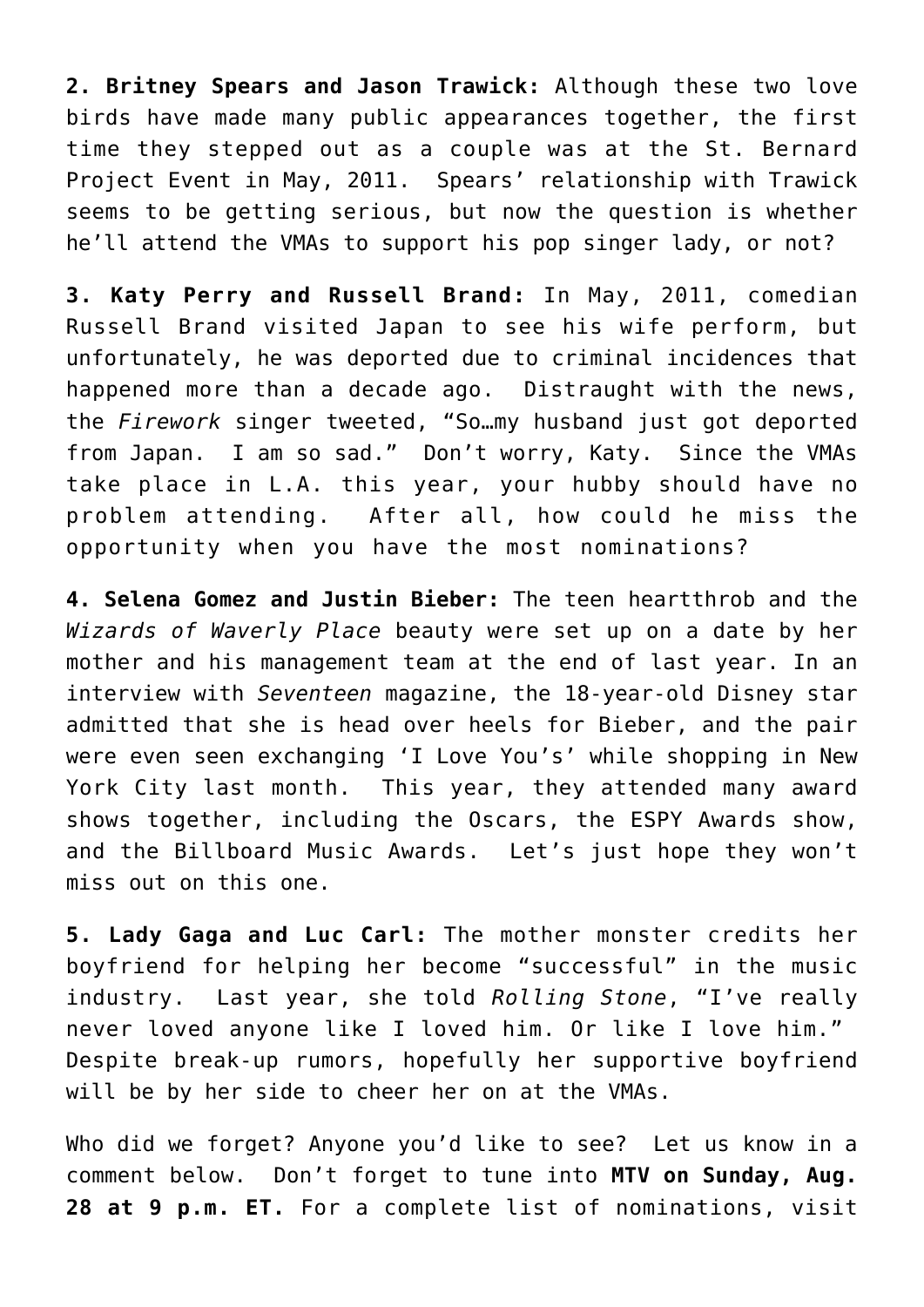## **[10 Tips for Dating Your](https://cupidspulse.com/19290/10-tips-for-dating-your-friends-sister/) [Friend's Sister](https://cupidspulse.com/19290/10-tips-for-dating-your-friends-sister/)**

 $\mathbf{x}$ 

 $\boxed{\times}$  Submitted By Donna Cullen

It's not uncommon for guys to become attracted to sisters of their friends. When the attraction is mutual and a dating relationship develops, there are some guidelines that should be followed in order to keep the original friendship intact. Here are ten tips to avoid issues when you're dating your friend's sister:

**1. Don't take sides:** If there's a disagreement between your friend and his sister, do not take sides. Insist on remaining neutral and not being brought into the middle of the argument. It is a no-win situation for you, should you voice any opinion at all.

**2. Don't share stories:** This works both ways. Don't share stories about his sister with him, and don't share stories about things your friend has done with his sister. Keep your lips sealed tight.

**3. Don't double date:** There may be some brothers and sisters who would be comfortable on a double date, but most would not be. You don't want your friend watching your every move with his sister, and she probably doesn't either.

**4. Stay on good terms:** This would not be a good time to get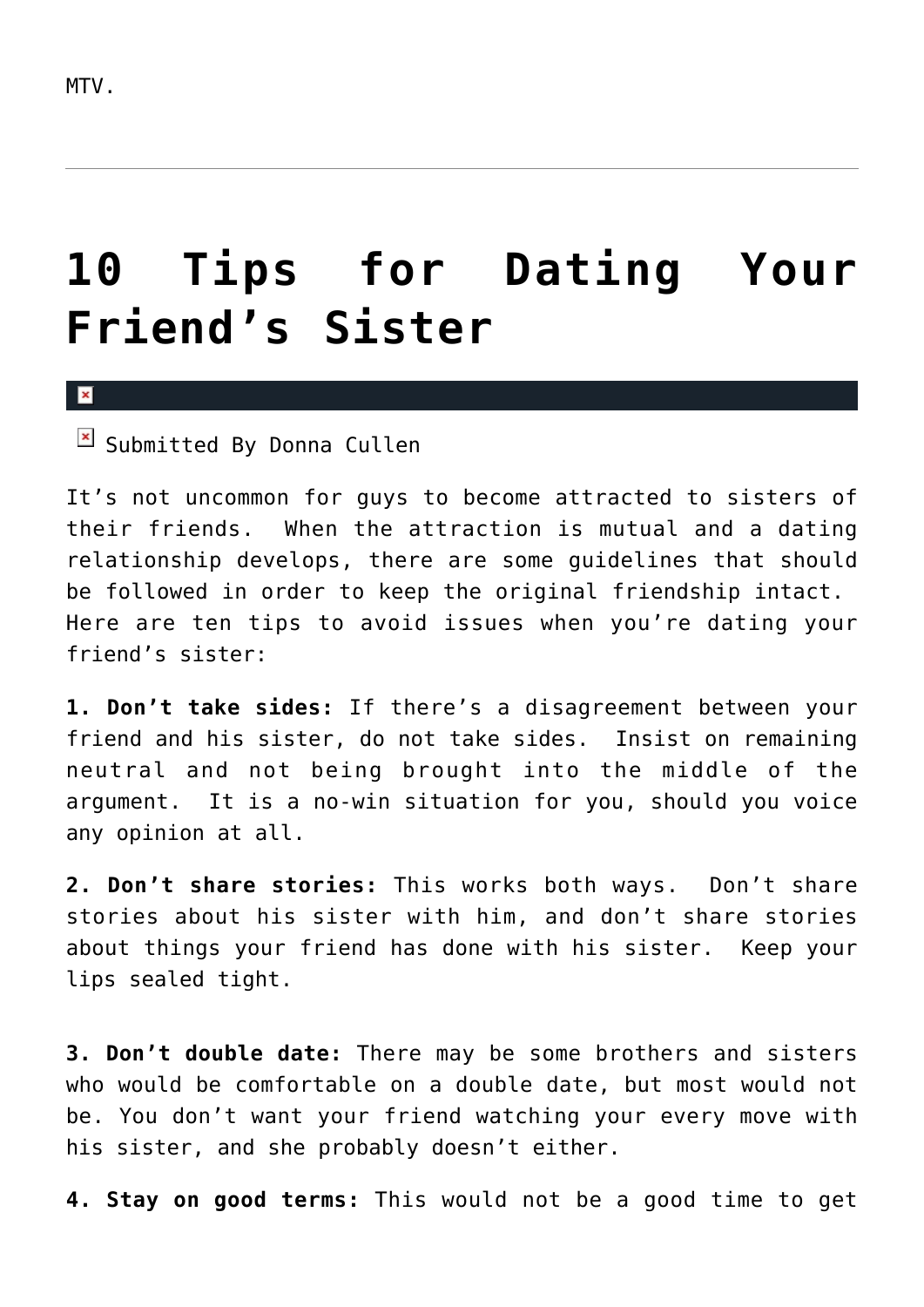your friend upset with you. He has the ear of your girl, and he could do irreparable harm to your relationship with her, if he was inclined to do so.

**5. Gain inside knowledge:** Use your relationship with your friend to gather some insight into what his sister likes and doesn't like. You have access to a great resource, if he's willing to assist.

**6. Treat her well:** If he hears news from her, or anyone else, that you have been anything, but a knight in shining armor, you could lose a friend and gain an enemy, very quickly. Be on your best behavior with this lady.

**7. Watch what you say:** This can be applied in several ways. Anything you say about your friend, may be carried back to him via his sister. Anything you say about her, could be carried back to her through her brother. Do not discuss your relationship with one, with the other.

**8. Remember the relationship:** This fits along with the previous tip. Be careful about what you say about the sibling in front of your friend or your girl. Always remember that, in their eyes, you're talking about their brother/sister, not 'your friend' or 'your girl'.

**9. Don't break her heart:** This is one of the biggest dangers that you risk in dating the sister of one of your friends. What will happen when you break up? If she feels wounded or betrayed, her tears are not likely to go over to well with her brother. Ending your relationship with her could potentially end your relationship with your friend.

**Don't neglect him:** Be careful not to give the impression that you're no longer interested in your friend, or don't have time for him, once you start dating his sister. See #4 for one good reason; the other is that you don't want to give the impression that you were using his friendship to get connected to his sister.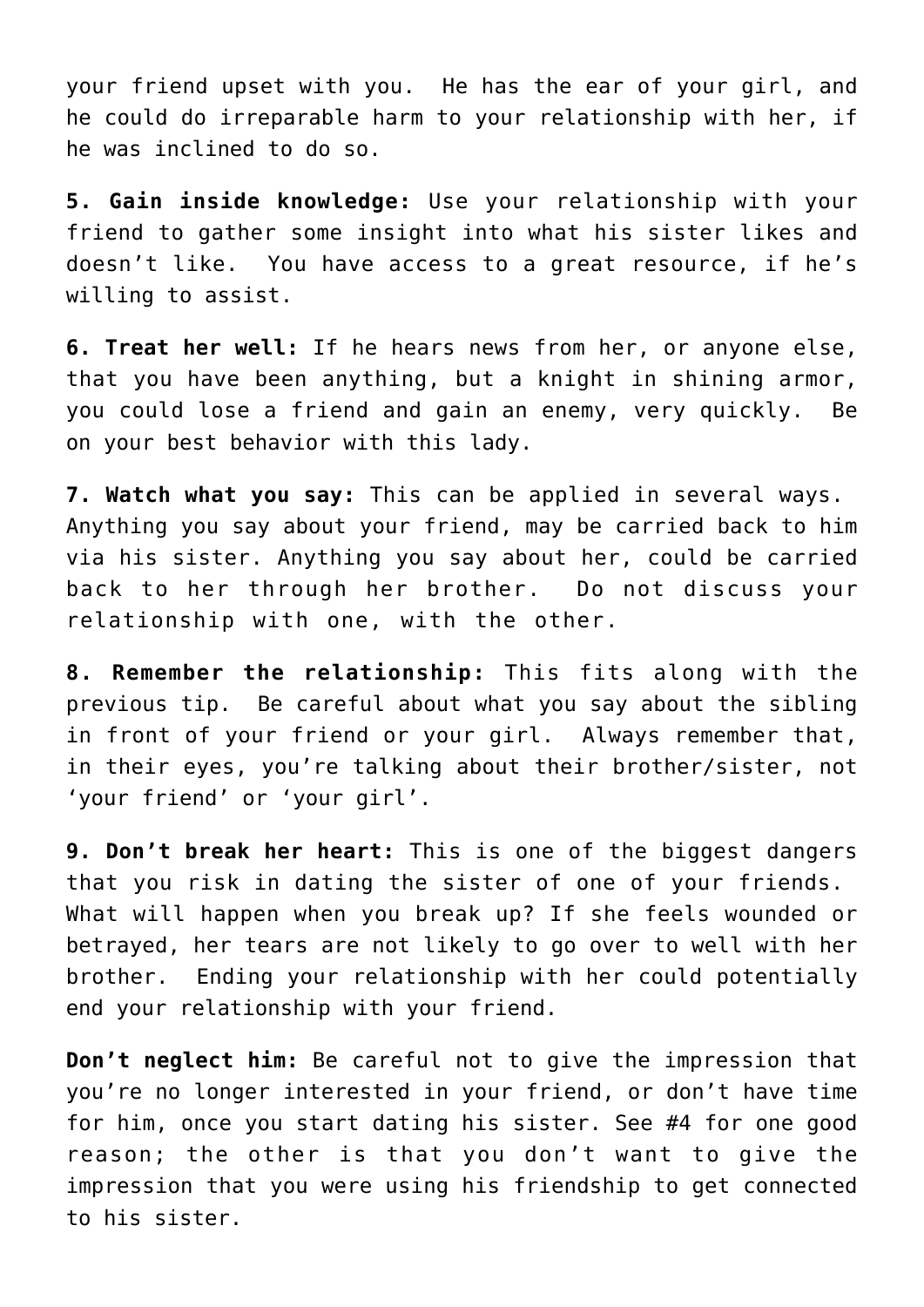Weigh out the complications before deciding to enter into one of these sibling relationships. They can get a bit sticky at times, depending on the maturity of those involved.

## **[Is He Husband Material?](https://cupidspulse.com/17707/is-he-husband-material/)**

 $\pmb{\times}$ 

 $\mathbb{E}$  By Kelly Rouba, GalTime.com

The other day, my friend was distraught over how his wife has been treating him lately. The two had begun the process of getting divorced when she suddenly had a change in attitude and promised she would change. Sadly, that promise lasted only a couple of weeks.

After we discussed the situation, we began exploring what he should expect from his partner and it led me to think about what characteristics I should be looking for in a man so that I don't end up in a similar situation someday. For those single ladies, like myself, who are hoping to get married one day, allow me to share some expert advice on what you should be looking for in a partner:

"What makes a man husband material are emotional characteristics, including stability, reliability and honesty. These are the hallmarks of what makes a man a good long-term partner," says Dr. Seth Meyers, a licensed psychologist, relationship expert, and author of *Dr. Seth's Love Prescription*.

In addition, and perhaps "the most surprising factor that is important is empathy, or the ability to be sensitive and understand how the other person feels," Meyers adds. "When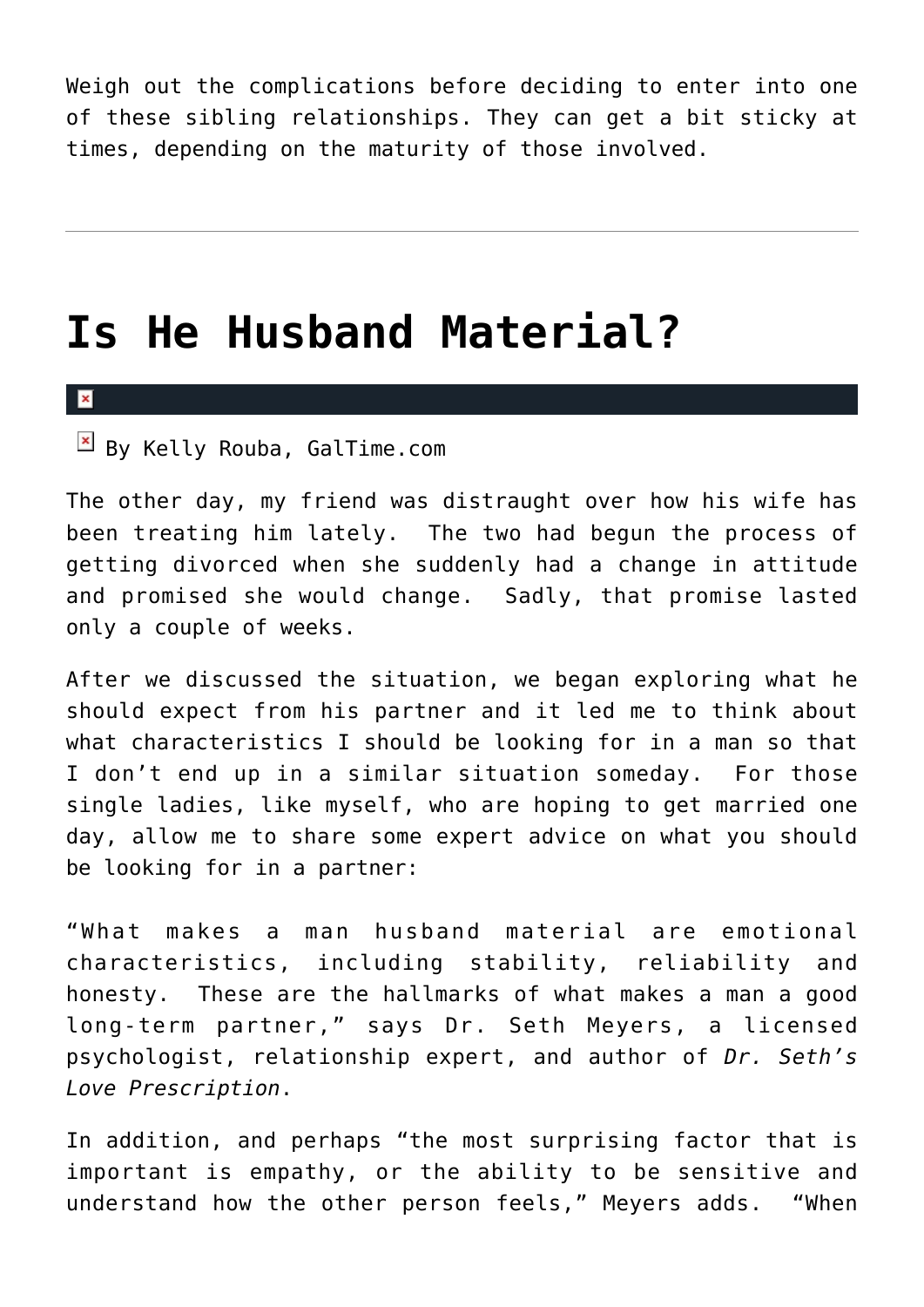problems develop, as they inevitably will, having a man in your life who listens and cares about your feelings is one factor that helps to solidify mutual respect and intimacy."

Stacie Ikka, founder of Sitting In A Tree, a consulting service that was created in response to the dating community's need for customized and innovative approaches to help facilitate sustainable relationships, offers the following tips:

1. You feel as good about him when you're not with him as you do when you are with him.

2. He's never made you cry and you're confident he never will. (There's a saying that goes something like this: No boy/man is worth crying over and the one who is will never make you.)

3. He shows a genuine interest in the things that are important to you.

4. He fights fair.

5. He holds your hair back if/when you're sick.

6. If your child were to come out EXACTLY like him, you'd be thrilled.

As for my own advice, which I shared with my friend, you need to learn to love yourself first. Learning to love yourself and finding self-fulfillment while single is crucial because you cannot expect a mate to fill those voids for you. Depending on a partner to meet those needs will never work and you'll remain emotionally needy, not to mention more likely to put up with bad behavior just to be with someone.

Personally, I also promised my parents I'd never bring someone into the family who didn't fit in with them or get along with them because they mean too much to me. Plus, I want to be with a man who respects me, values me and treats me well because I will do the same in return.

Maybe this piece of advice seems obvious, but Robert Epstein,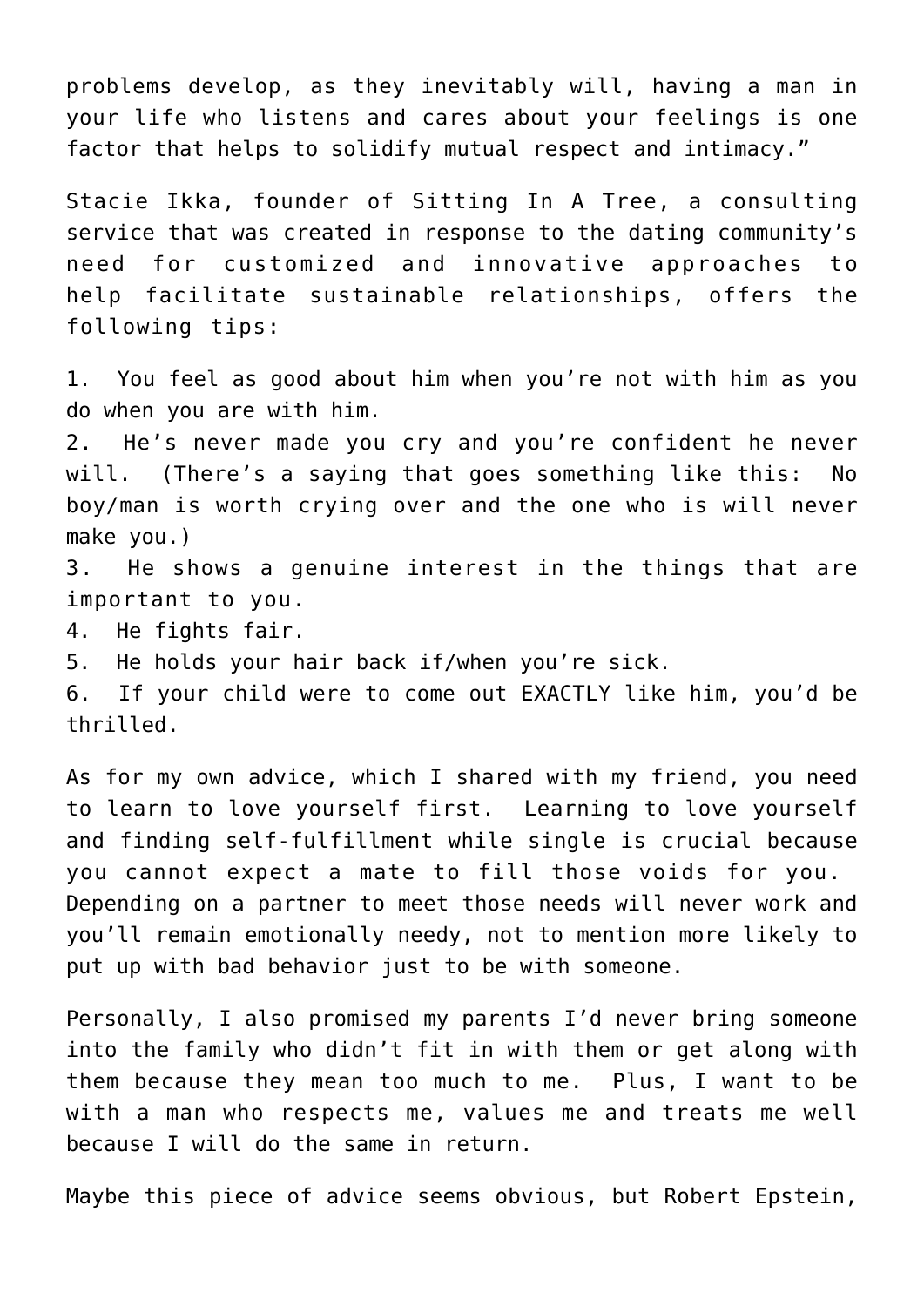Ph.D., who is a distinguished research psychologist and former editor-in-chief of *Psychology Today* magazine, reminds us that the man needs to be "available (meaning not married or in a serious relationship), and he needs to be ready for a longterm commitment." Emotional availability (don't want someone who's pining for his ex) is also key.

Beyond that, women also need to watch out for deal breakers, meaning threats to having a future together, Epstein says. "When there is a deal breaker, that means that extremely important relationship needs – either your's or his – are not met by the other person. You want kids, for example, and he hates them. Forget about it!"

If you feel an issue is at-hand that could be a deal breaker, it's best to address it right away. "When there are deal breakers, you need to put them on the table and talk about them. If you try to hide them, they'll turn up anyway, eventually, and probably destroy your relationship – or at least make you miserable. Get them out in the open and see if you can work something out! Hey, maybe he can handle having just one kid! You never know until you talk."

*Here's to happily ever after!*

## **[What Your Favorite Summer](https://cupidspulse.com/17576/what-your-favorite-summer-song-say-about-your-relationship-style/) [Song Says About Your](https://cupidspulse.com/17576/what-your-favorite-summer-song-say-about-your-relationship-style/) [Relationship Style](https://cupidspulse.com/17576/what-your-favorite-summer-song-say-about-your-relationship-style/)**

### $\pmb{\times}$

 $\overline{B}$  By Melissa Tierney and Molly Jacob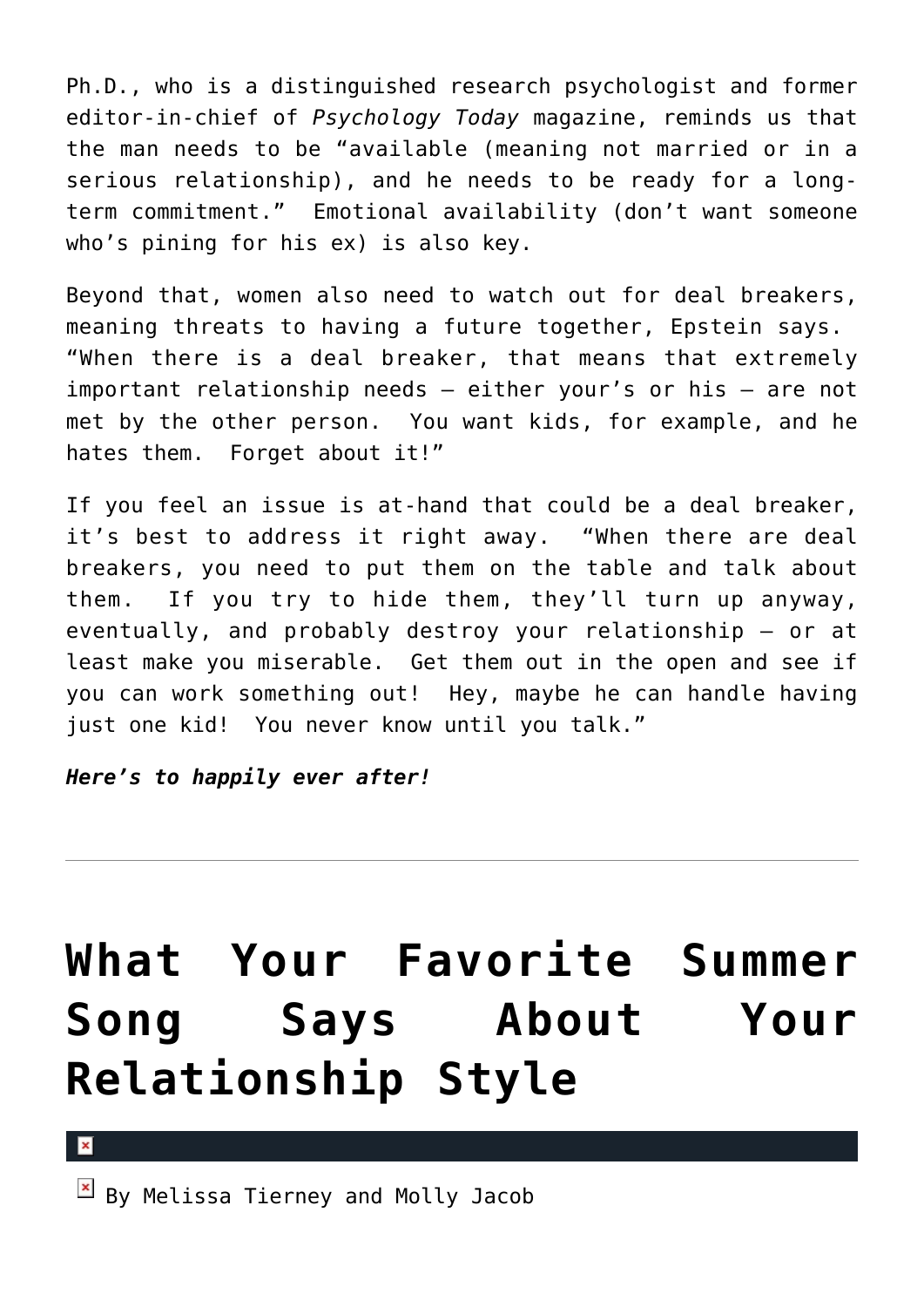Almost everyone has a song that reminds them of summer. Whether it's a tune you jam to in the car, or a melody repeating on your IPod, summer anthems represent a piece of who you are and how you think, particularly when it comes to love. That's why we've taken a look at this summer's hottest hits and analyzed what we think they mean about your relationship style.

## **Check out what we've come up with below:**

**1. 'Sugar' by Maroon 5:** If you crank up the volume when this song starts playing, then you're probably in a passionate and dependent relationship. You crave your significant other like sugar, and you just "need a little sweetness" in your life. You may be in desperate need of attention from your partner; when all else goes wrong in your life, you just need "one little taste" of their love.

**2. 'I Can't Feel My Face' by The Weeknd:** If you're into this summer hit, you're a tragic lover. You love being in a whirlwind romance and think that "misery is necessary when we're deep in love." Your significant other is more than just your baby, they're the "death" of you. Dating advice: don't take dating so seriously; it can be fun, too!

**Related:** [Love Advice: What Your Sleeping Position with Your](http://cupidspulse.com/98931/love-advice-dating-advice-sleep-position-means-relationships-love/#8tC5UJRCwoLGljMl.99) [Partner Says About You](http://cupidspulse.com/98931/love-advice-dating-advice-sleep-position-means-relationships-love/#8tC5UJRCwoLGljMl.99)

**3. 'Cheerleader' by OMI:** This fun song has been playing over the radios nonstop this summer and if you find yourself grooving along, you're in a great relationship. You've found someone who is there to support you and to give you "love and affection"! Dating advice: keep your "cheerleader" close to you well past the end of the summer.

**4. Shut Up and Dance With Me' by Walk The Moon:** Obsessed with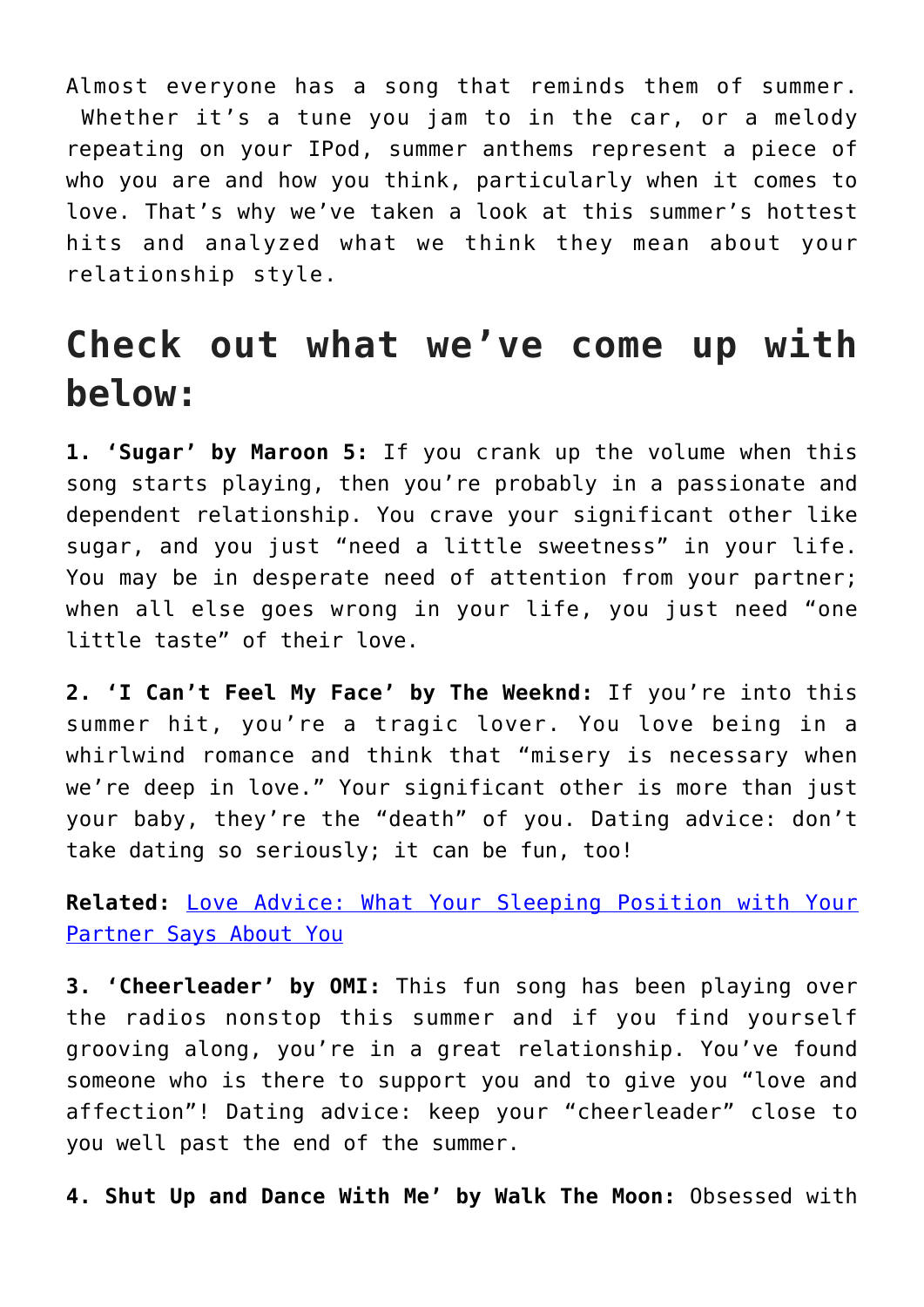this song? If so, you've probably been dancin' the summer away! This upbeat song is all about letting go of your troubles and hesitations, and enjoying the moment. Perhaps you're hitting the town in your "backless dress and some beat up sneaks" or you're just grooving with your baby, but no matter what, you're just enjoying summer as it comes. Love advice: keep enjoying yourself, but know when to settle down and get serious with someone!

**Related:** [Love Advice: 5 Signs You're in a Lukewarm](http://cupidspulse.com/94604/love-advice-signs-lukewarm-relationships/#cKRBGcuK3kgUmGky.99) [Relationship](http://cupidspulse.com/94604/love-advice-signs-lukewarm-relationships/#cKRBGcuK3kgUmGky.99)

**5. 'Honey I'm Good' by Andy Grammer:** This song is all about someone enjoying their night out on the town and avoiding the temptation of "those long, long legs." But if you're into this song, you're all about being faithful in relationships and love. You're all about being devoted to the person you have waiting for you back at home!

**What do you think your favorite summer song says about your relationship style? Share your thoughts below!**

## **[Top 5 Ways to Get Him to](https://cupidspulse.com/18816/top-5-ways-to-get-him-to-propose-by-labor-day/) [Propose By Labor Day](https://cupidspulse.com/18816/top-5-ways-to-get-him-to-propose-by-labor-day/)**

#### $\mathbf x$

 $\boxed{\times}$  There may only be three weeks until Labor Day, but that's still plenty of time to encourage your beau to pop the question by the end of the summer … or at least get him in the right mindset to do so. **Dana B. Myers**, sexy lifestyle expert and author of *The Official Booty Parlor Mojo Makeover,* has a unique take on how to do just that. Here are her top five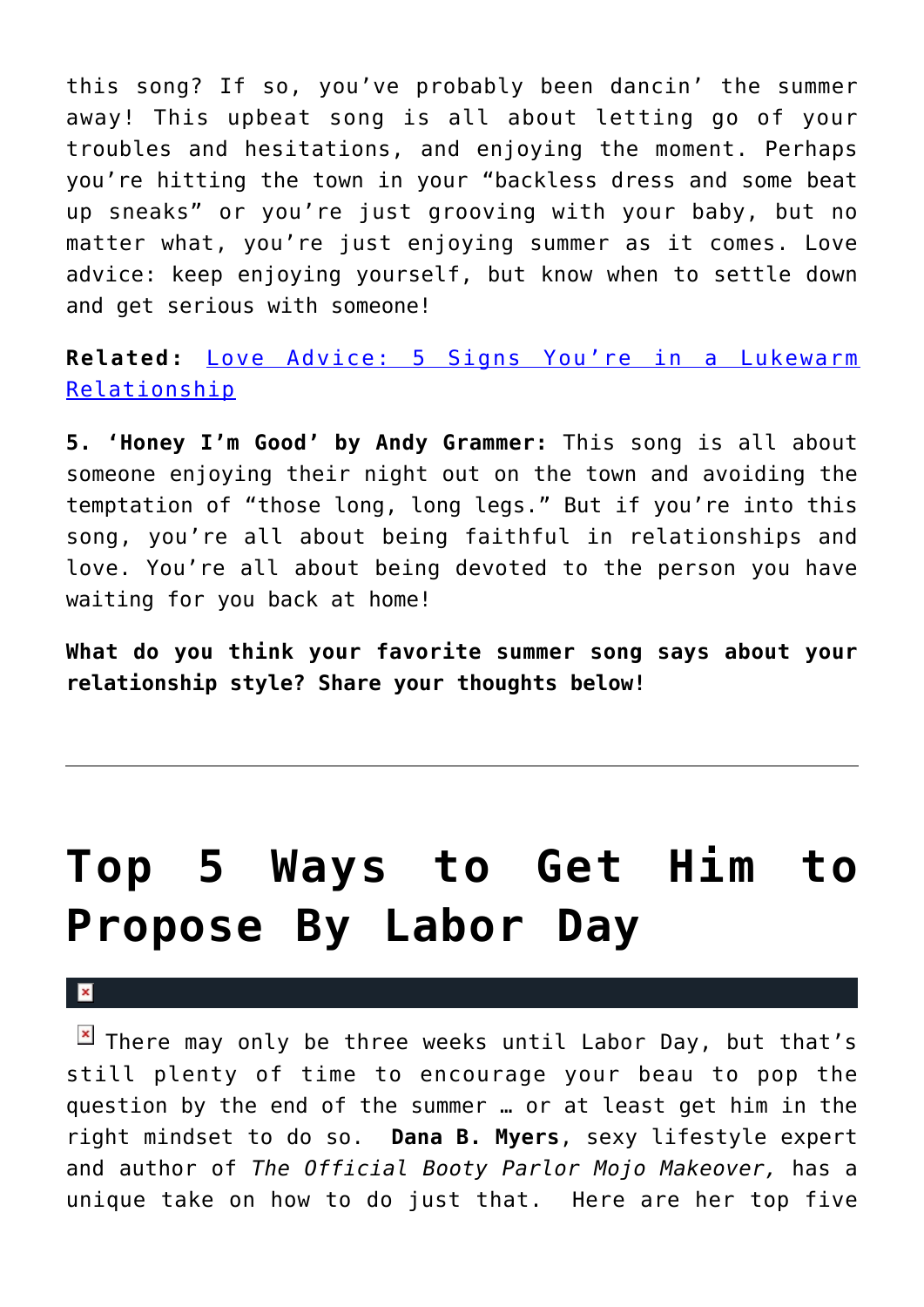tips:

**1. Work It Out:** Boost your confidence by adding some extra gym or spa time to your routine this summer. Taking this time to yourself will give you a new self-assured attitude that your man will find to be oh-so-sexy.

**2. Take Charge:** Plan a date night that is all about him. Incorporate some of his favorite date night activities and make a reservation at his favorite restaurant. Then, prep your bikini area because if everything goes well, your night will just be getting started when you return home. Dana suggests the painless at home hair removal device, no! no! Hair. And another tip: share your little secret at the beginning of the night so that the anticipation to see what you've done will make the date even better.

**3. Heat Things Up:** The best way to a man's heart is through his stomach, so make him an old-fashioned, home-cooked meal, like roasted chicken or lasagna. The traditional meal will remind your man of family and starting his own. And, if you're in with his mom, ask if you can borrow one of her recipes.

**4. Get Hands-on:** Let your man know you're there for him after a long, stressful day of work by setting up some special pampering time just for him. This can be as simple as giving him shoulder, neck and/or foot rub. For a full body treatment try the Don't Stop Massage Candle. The candle provides a seductive glow, and when you're ready to start the massage simply blow out the flame and drizzle the warm oil onto bare skin for a uniquely intimate, exciting massage experience.

**5. Change Locations:** Plan a romantic summer getaway together. The vacation could present the perfect opportunity for him to pop the question, or inspire him to plan a special event on his own.

**Have some ideas on how to get your man to pop the question?**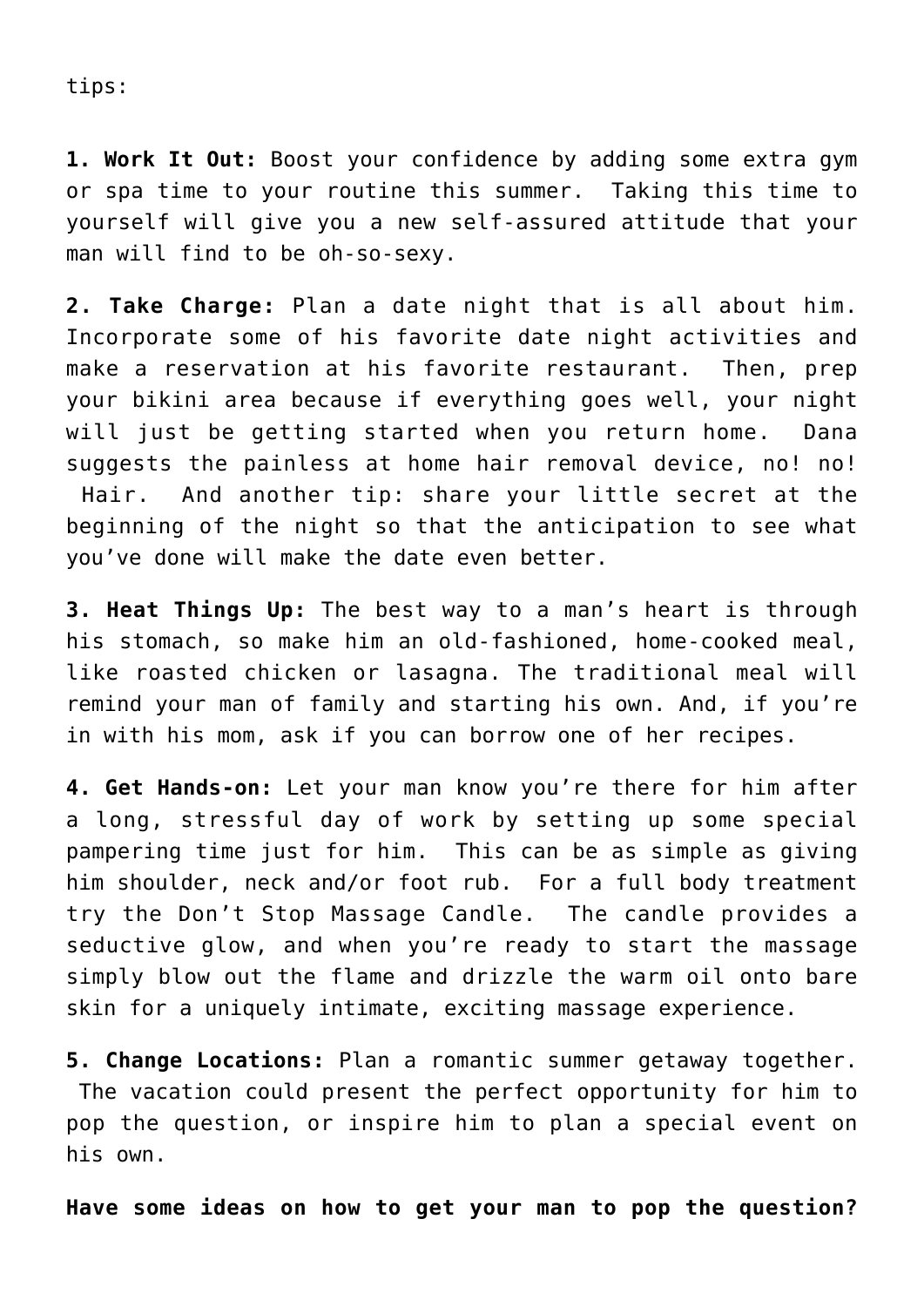## **[Top Summer Hotspots If You're](https://cupidspulse.com/16651/top-summer-hotspots-if-youre-a-celebrity-couple/) [a Celebrity Couple](https://cupidspulse.com/16651/top-summer-hotspots-if-youre-a-celebrity-couple/)**

 $\pmb{\times}$ 

 $\boxed{\times}$  By Diamon Hall

Hard work and dedication. Cameras constantly flashing. People relentlessly gossiping. Not to mention, lack of free time and sleep. We must admit, celebrities have very hectic schedules, ones that the typical person probably couldn't handle. Therefore, not only do they desire long and relaxing vacations, but they also deserve them.

 Take a look at the top five hot spots that a lot of celeb couples swarm to when it's time for recess:

**1. Los Cabos, Mexico:** Better known as Cabo, Los Cabos, Mexico is one of the most popular spots for A-listers from Tinseltown to vacation. Offering beachfront villas, indoor and outdoor suites, top-of-the-line restaurants and high-quality spas, this is the perfect place for celebrity couples to be. And to prove it, Gwyneth Paltrow and musician Chris Martin honeymooned in one of the beachfront villas. Other celebrity couples that have visited include Will Smith and wife, Jada Pinkett-Smith and Michael Douglas and wife, Catherine Zeta-Jones.

**2. Cannes, France:** This popular vacation spot, located on the French Riviera, hosts the annual Cannes Film Festival, which is a pretty big deal to most celebs. This is one of the many places where celebrity couples get to show off their new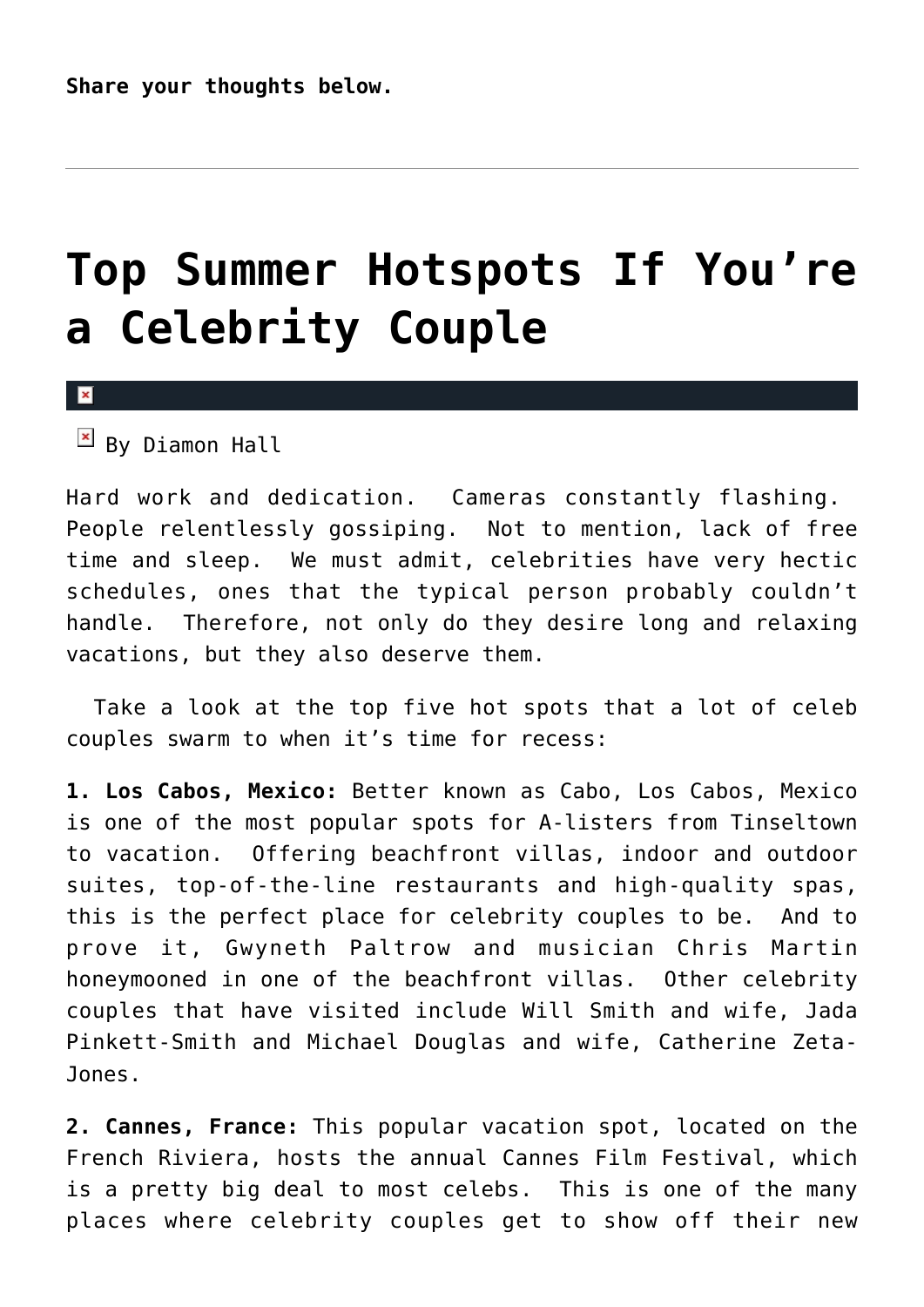trends, and add to their collections by shopping at some of the city's luxurious shops. What sizzling celeb couple wouldn't want to be in the midst of all the glitz and glam in Cannes?

**3. Vail, Colorado:** When celebrity couples are looking to cool off, they hit the slopes in Vail. As if skiing isn't enough fun in itself, the Red Lion in Vail Village lays live music nightly and has therefore earned its reputation as the spot to be after skiing. When it's time to wind down, The Tap Room is the place that all the hot commodities scatter to for martinis. Celebrity couples don't want to miss being cool at these famous ski ruins.

**4. Saint Barthelemy:** This hot, beautiful vacation spot, more commonly known as St. Bart's, is located in the Caribbean. This island collects so many celebs each year that it has gained the nickname "Hollywood South" by some writers. As if the fact that this romantic island was discovered by Columbus isn't enough reason to visit, celebrity couples can get very intimate at St. Bart's.

**5. Aspen, Colorado:** Another popular ski resort for the stars is this place. Some even have second homes in Aspen, while others simply vacation there for the holidays. Either way, Aspen has all the celebrity couples attracted to wearing fur coats and cuddling with each other after long ski cycles. The uniquely-named ski trails such as "Buttermilk Mountain" have all the celeb buzz.

Want to vacation like the A-listers? These five hotspots are only a sample of some of the fun and relaxing vacations that they routinely enjoy. Be on the lookout for more of your favorite celebrity couples and their exclusive vacation spots. You'll be surprised!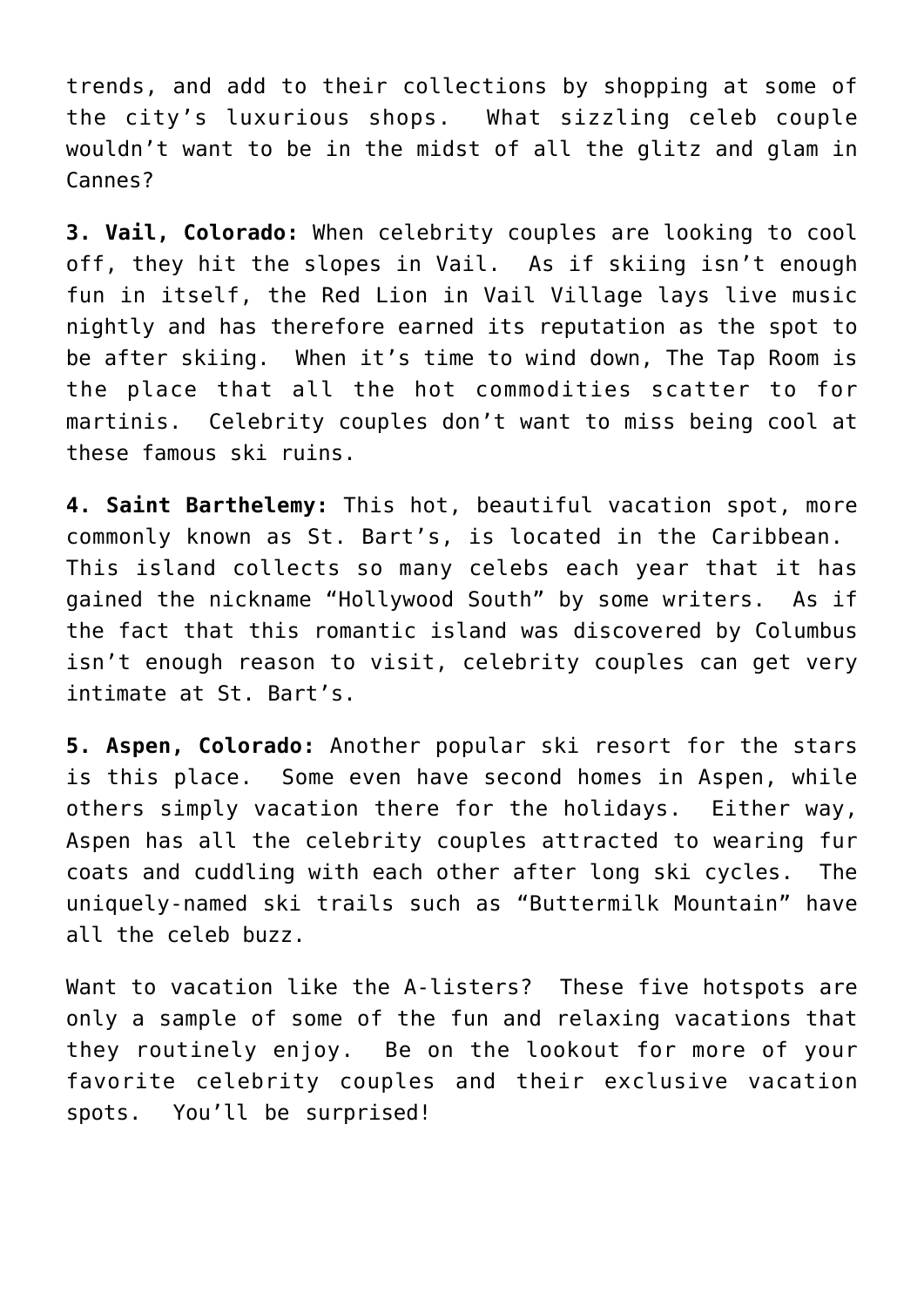## **[Do's and Don'ts of](https://cupidspulse.com/17518/dos-and-donts-of-flirtexting-and-sexting/) [Flirtexting and Sexting](https://cupidspulse.com/17518/dos-and-donts-of-flirtexting-and-sexting/)**

#### $\overline{\mathbf{x}}$

 $\boxed{\times}$  By Olivia Baniuszewicz and Debra Goldstein

We were eating dinner the other night with our best guy friend, and the topic turned to sexting. Not too soon after, he handed us his cell phone to show us close to a hundred naked photos of different girls. Can you believe he actually created a folder on his phone to archive them because there were so many? Sigh. Anyways, all of these girls sent him photos for one reason and one reason alone …because he asked. He didn't think twice about showing them to us nor is he shy about sharing them with his boys.

Ladies, we don't particularly want to see your privates on our friend's phone, in the news (yes, you Andrew Weiner, Blake Lively, Vanessa Hudgens…) or anywhere else for that matter. We thought a nice refresher on some do's and don'ts of sexting may be just what we all need to keep our privates, well, private.

#### **What is Flirtexting?**

Flirtexting is what you do in the beginning stages of a relationship to build a connection.

## **What is Sexting?**

Sexting is sending suggestive flirtexts that are bold and blunt and used to spice up an existing relationship.

#### **Do's:**

– Sexts should be used by mature adults in a committed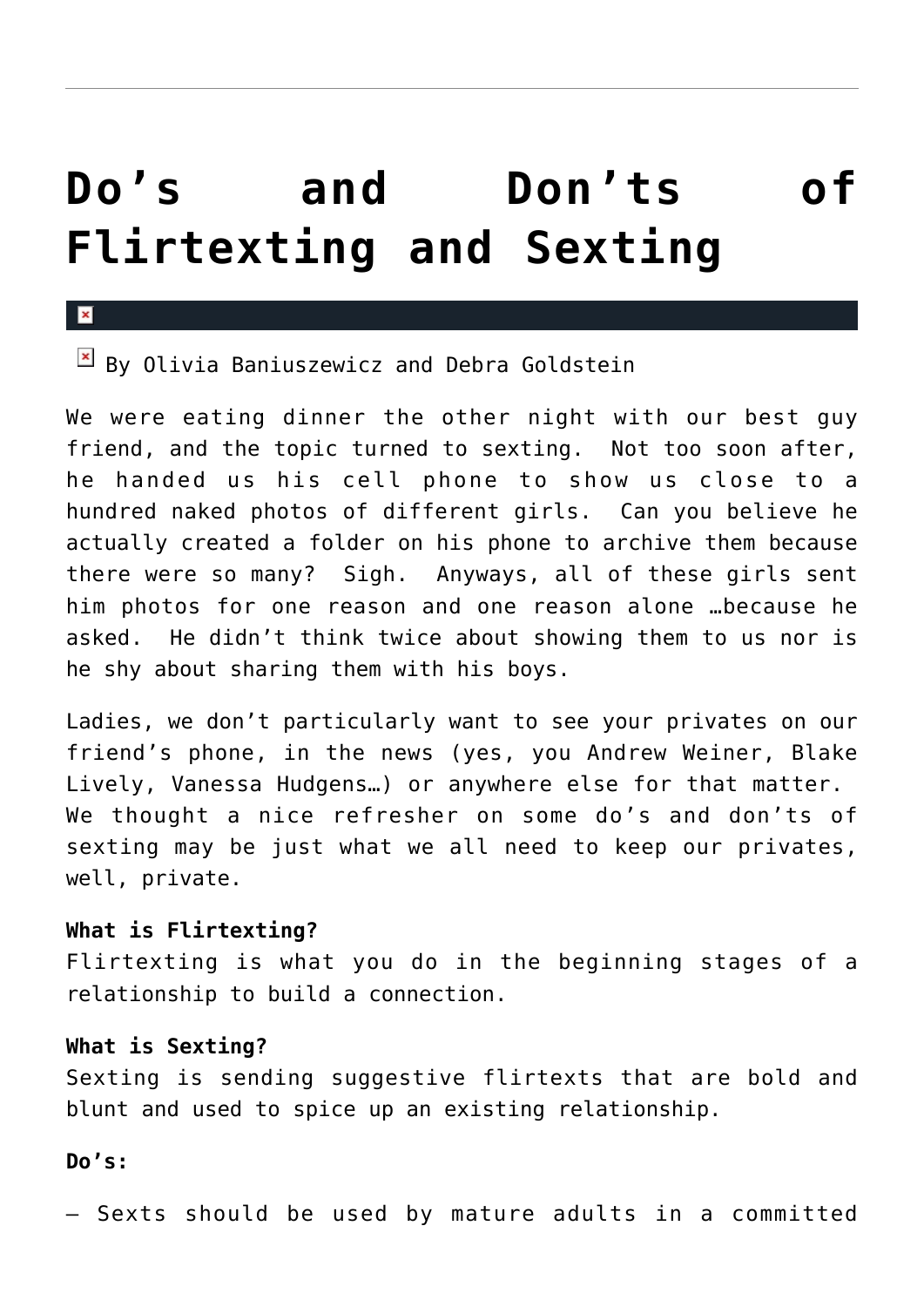relationship to avoid risky backlash

– Stay classy by sending simple sexts telling him what you want to do when you see him later, or what you plan on wearing – Use the casual and safe environment of text to forgo shyness by sexting to reveal your fantasies

– Spark fire in a long distance relationship with an exciting bedtime sext

– Send a flirtext to spice up an existing relationship during work

– Less is more, send sexy photos of new lingerie or a picture of your legs to get him aroused

### **Don'ts:**

– Never include your face in a naked photo text.

– Avoid your kids seeing these photos by deleting them immediately from your phone after sending them.

– Don't reveal everything in a text message exchange, leave him wanting more.

– Stay away from racy photos unless you're in a serious relationship to avoid unwanted leaks and criticism.

#### **You Should Know:**

– Guys have said that they will often test girls by sending them a sext to see how they will respond.

– Nothing is going to happen if you refuse to take it all off for a sext, except for maybe gaining more respect from the person asking you for it.

– Unlike phone sex, you don't need to be anywhere private to send a sexy text.

Flirtexting: How to Text Your Way into his Heart *is a dating guide that spells out the rules, the guidelines and the do's and don'ts of the dating phenomenon of flirting over text message. "We date, therefore we text," was Debra Goldstein and Olivia Baniuszewicz's motto and inspiration for writing* Flirtexting*. Once guys stopped calling and started courting*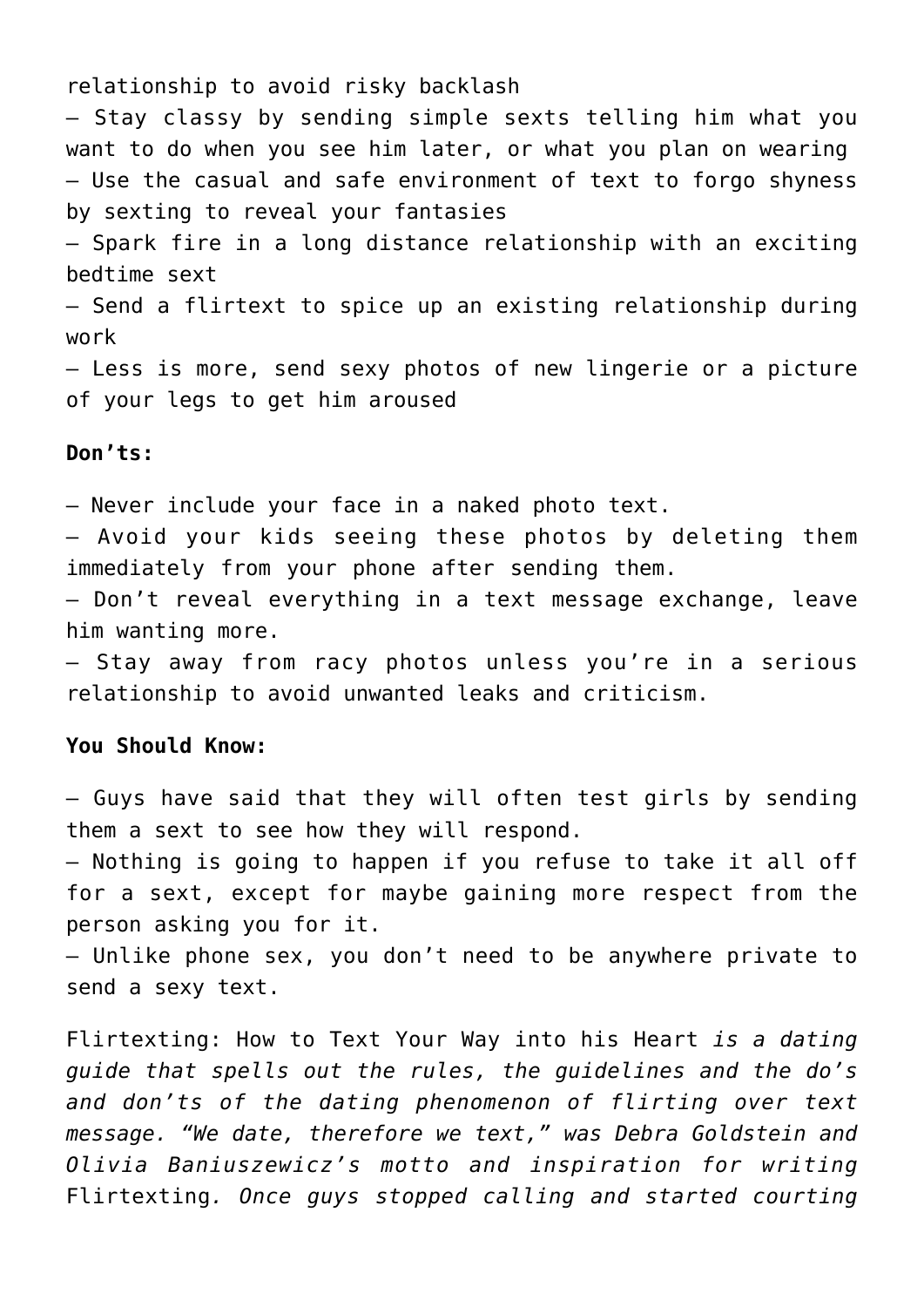*them over text, they decided to equip themselves, their friends, and the greater cell carrying public, with the tools to cleverly respond to get what they want. www.flirtexting.com*

## **[He Said/She Said: Decoding](https://cupidspulse.com/17814/he-said-she-said-decoding-text-message/) [the Text Message](https://cupidspulse.com/17814/he-said-she-said-decoding-text-message/)**

#### $\pmb{\times}$

 $\boxed{\times}$  By Analorena Zeledon, GalTime.com

I don't think anyone really thought about how complicated text messaging would turn out to be when it was first invented, not to mention how talented we'd have to become with our thumbs. Seriously. If you think emails can be misinterpreted easily, think about those short, abbreviated messages specifically designed to say a lot in as little space as possible. They are minefields when it comes to romance.

Even the most simple messages can be over analyzed. Ever received a text with a "ha ha" and a period after it? How do you interpret that? First of all, why is the "ha ha" separated? Was the person showing sarcasm, did his I-Phone auto-correct it or did he genuinely find it funny? And if he found it comical, then why did he end it with a period? Periods are meant for formal sentences in emails, letters, papers, books, etc. But NOT in text messages! Especially after a vague "ha ha." So at this point, you are psychoanalyzing his attitude. "Is he mad at me? Did I do something wrong? He never uses periods. So I definitely messed up. Oh no, is he going to dump me???" See the problem? OK, maybe that is a little extreme and you're not quite that insecure, but tell me you haven't had moments of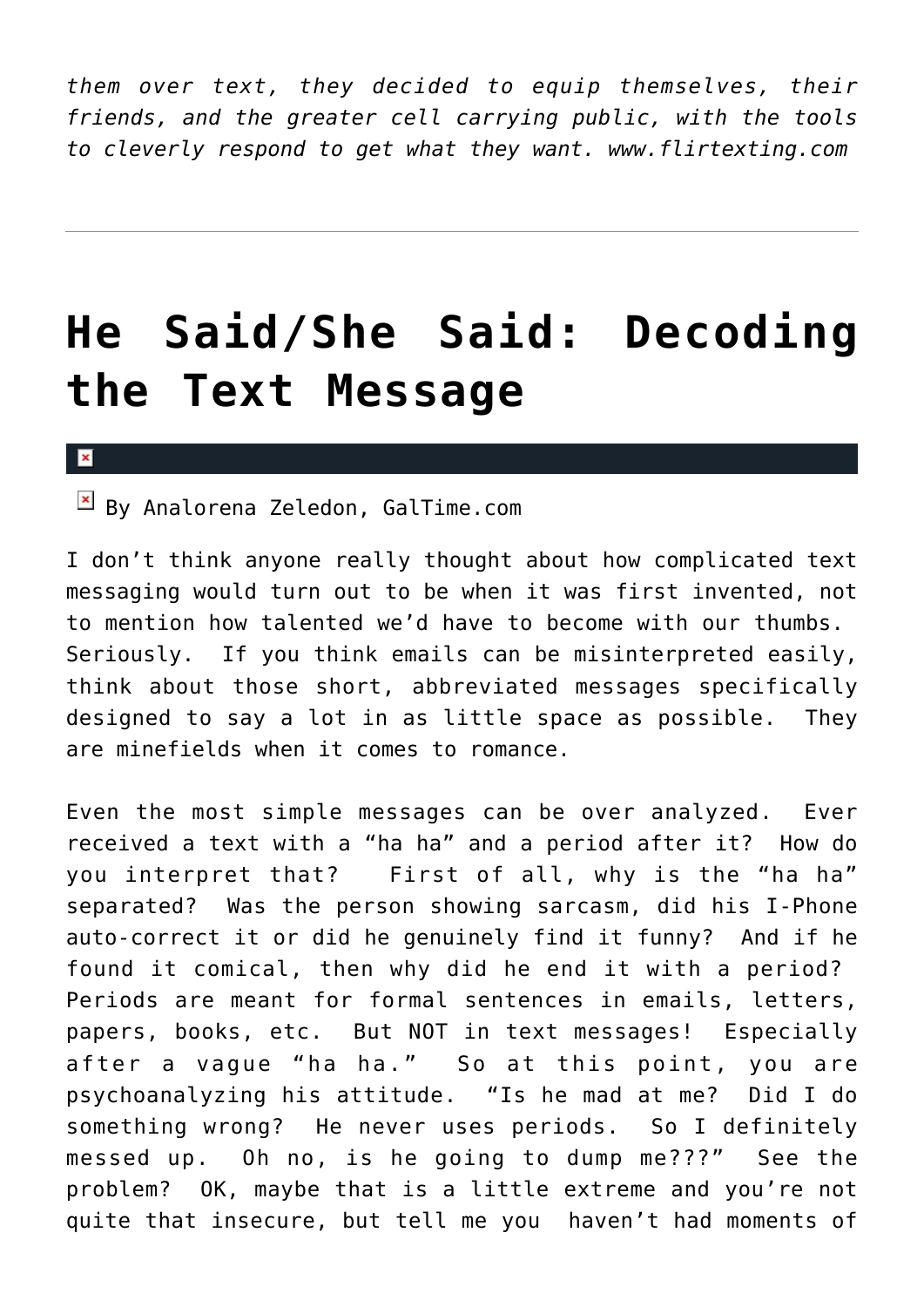doubt after sending and receiving a text where you've stared at the message and re-read it a million times.

How about when you impulsively reach out to the cute guy from the gym and text, "Why don't we go out for drinks?" And he responds with "Sure." What does that mean, SURE? Now, take a step back. What if he wrote you that same message but added the word "sometime." Then what then? When is "sometime?" Is that in a day, a week, a month, a year??!

Men say that they are simple and straightforward. They mean exactly what they say. But do they? Read the following text messages and think about them (really think). What do YOU think they mean? Then we'll give it to you straight. We've polled some of the best love & relationship experts in America to clarify these vague texts. Giving us the male perspective is **Thomas Edwards Jr.** known as **the Professional Wingman**; he has been featured on *Maxim* and *E!* Online. From the female perspective, we have funny but no-bull, **Ensley Gilchrist**, the proud author of a humor and dating blog, **Haughty By Nature** and **Laurie Davis**, the founder of **eFlirt Expert**.

## **"I wish you were here"**

**GIRL INTERPRETATION: "He really likes me! Awww and he misses me!! So cute!"**

#### **Actual Meaning:**

THOMAS: "I want something and only you can give it to me." It could mean he actually misses you, the way you kiss his lips or the way you make his favorite Italian sandwich. Whatever the case is, he misses you and you are appreciated. But beware, too early in the game and he might be a High-level Clinger.

LAURIE: If you've been on more than 3 dates, this is absolutely adorable and he's a keeper! But, if you only grabbed drinks once, this reeks of desperation. He's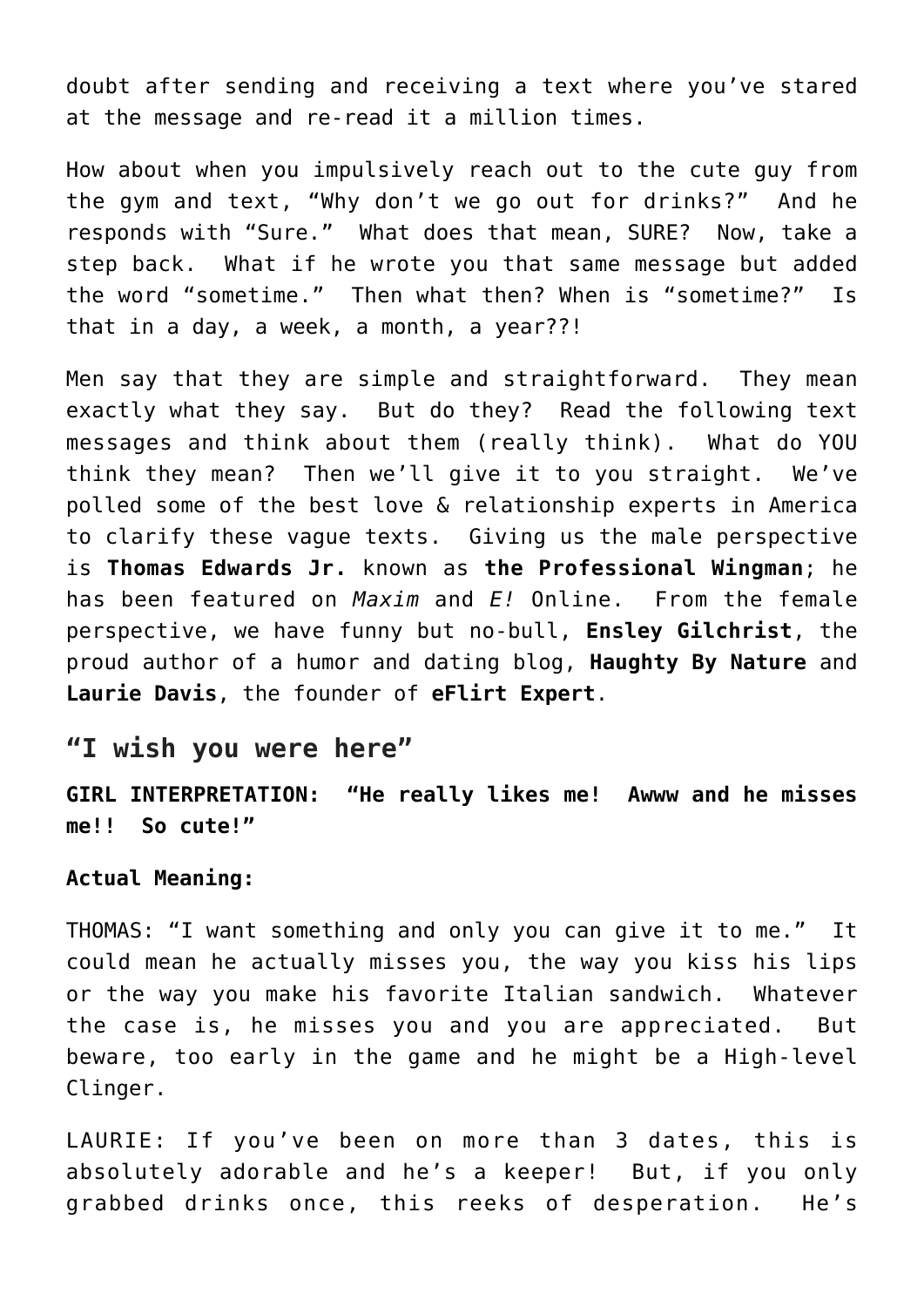basically admitting that he's sitting around his lonely apartment-for-one clinging to the memory of how the light hit your hair in the bar din.

## **"Are you going out tonight/ What are you doing later?"**

**GIRL INTERPRETATION: "He wants to hang out with me! He can't stop thinking about me!"**

**Actual Meaning:**

ENSLEY: "Maybe I can get this one in the bag before I have to buy her too many drinks."

THOMAS: "Can we have sex?" Not much science to this one.

LAURIE: If it's after 8PM, this is definitely a booty call. If sent earlier in the day it could be genuine, but beware, you've got a last minute planner on your hands! Same day scheduling too early in the courtship process means you might be a fill-in for a cancelled date.

**"Can we reschedule for another night? I am not feeling well."**

**GIRL INTERPRETATION: "Poor little boo boo! He needs me to bring him chicken soup and some lotion-infused Kleenex!"**

**Actual Meaning:**

THOMAS: "Whatever responsibility I had, I'm bailing" or "I want you to take care of me."

It could be a cheap bail out of something he doesn't want to do. Or he's not feeling his best and may want to be alone. Pay attention to the context in which he says this one.

ENSLEY: "That hot girl from the bar Saturday night just told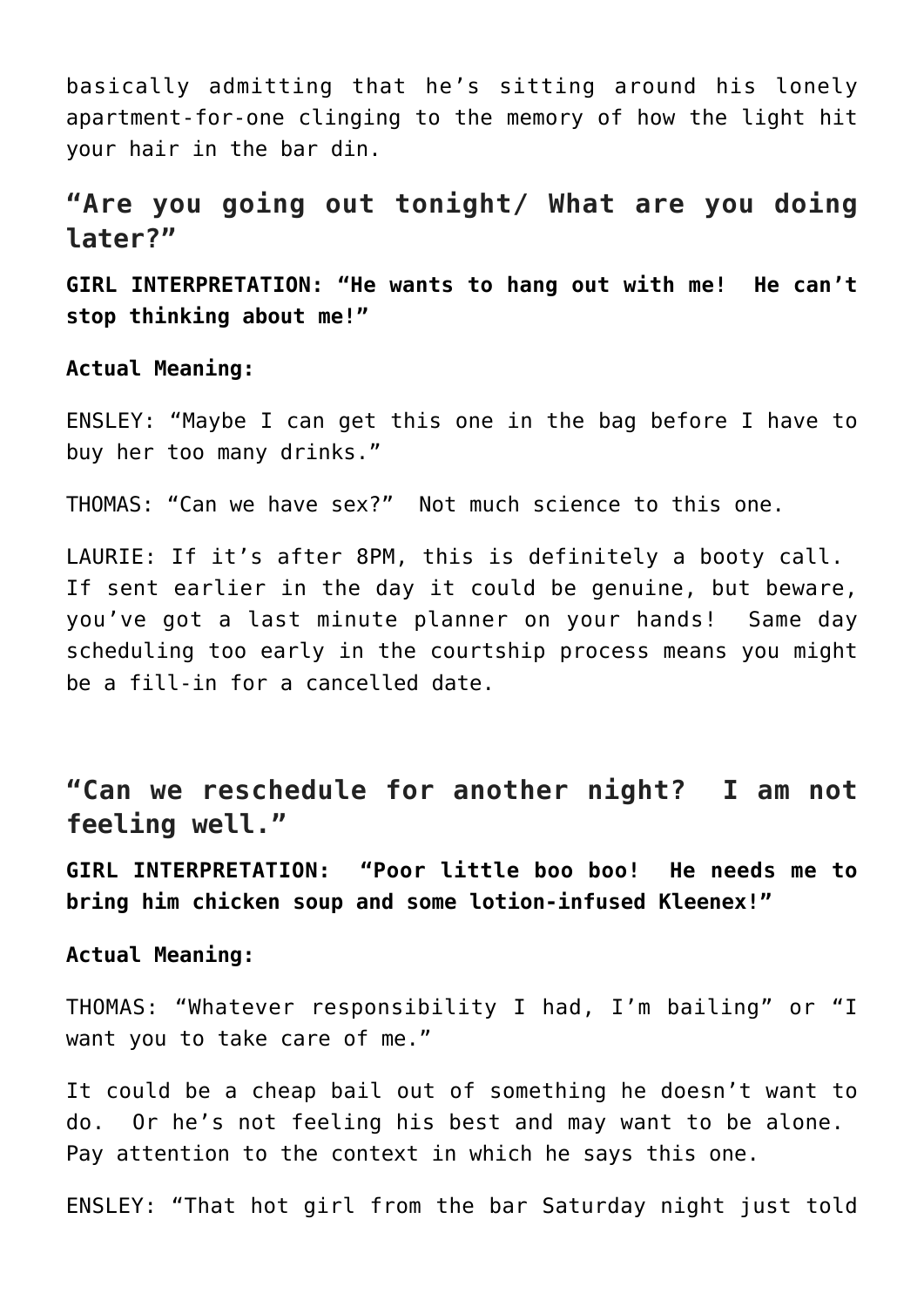me she was free."

LAURIE: This level of sharing is actually a good thing. A statement like this is one way of showing vulnerability and you can expect more to come from your relationship. But if you have plans, watch out! Your date is about to get cancelled.

## **"I'll text you later."**

**GIRL INTERPRETATION: "He must be really busy right now. He has such a stressful job! Why can't his boss give him a break?!"**

### **Actual Meaning:**

THOMAS: "I'm bored and I'm going to do something else." OR "I want to call you later but I'm too scared to do it." If you get that message mid-conversation, it probably means he's losing interest and wants to get back to playing video games. Texting is also an easy way out and it takes the pain away from actually talking on the phone so he may be avoiding that. This also can apply to anyone that will text, "I'll call you later," and ends up texting you.

LAURIE: Generally, this means, "I'm still too lame to pick up the phone and call you."

Now, if he just mentioned he was about to run into a meeting or have dinner with friends, this is acceptable. But, if you're in the middle of a conversation, it is NOT. He might as well be saying he's bored and/or has better things to do.

Were you surprised? Or are you a text-messaging fiend who can read men's minds with as much ease as adding 1 +1? If you're the latter, well then my hat's off to you! If you are however, more like me, then I guess we still have some work to do (but don't worry, I am sure you have all the other bases covered \*wink).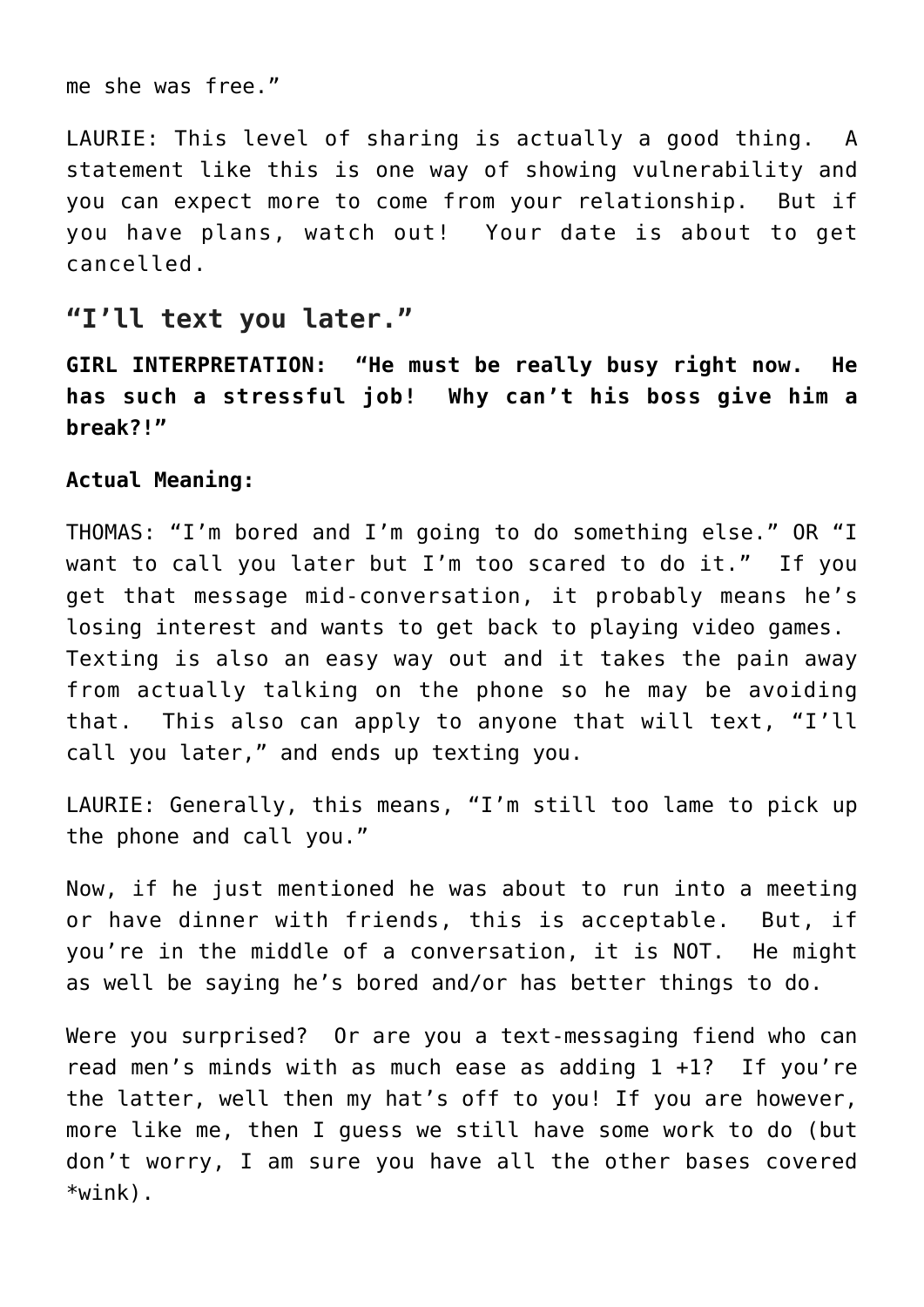## **Experts Corner**

*Thomas Edwards Jr.: Founder of The Professional Wingman (www.theprofessionalwingman.com), he has been featured in Maxim, as well as E! Online, CNN, MSN, the Wall Street Journal and Blast Magazine.*

*Ensley Gilchrist: Author of humor and dating blog, Haughty By Nature (www.haughtybynature.com).*

*Laurie Davis: Founder of eFlirt Expert (www.eflirtexpert.com). eFlirt Expert markets your "single-dom." Helping singles establish the ultimate virtual first impression and transition their digital selves to meaningful, in-person dating experiences.*

## **[Five Dates That Will Brutally](https://cupidspulse.com/18300/five-dates-that-will-brutally-backfire/) [Backfire](https://cupidspulse.com/18300/five-dates-that-will-brutally-backfire/)**

#### ×

 $By$  Sam Greenspan

There's a fine line between thinking of innovative ideas for dates and ending up with disastrous thoughts for dates. About five years ago, I happened to see that a circus from Mexico was here in Los Angeles. I had a first date that night and took the girl to that circus, even though neither of us spoke Spanish. I thought it was brilliant and would help us bond. She got an "emergency call" from her "grandma" who had suddenly come down with "dying" and left after 45 minutes. That's a date backfire on a grandiose scale.

In my semi-bestselling book *11 Points Guide to Hooking Up*, I have a list of 11 Dates That Will Brutally Backfire. Because I blew through 25 percent of my allotted words for this guest post with that circus anecdote, I will only be able to relay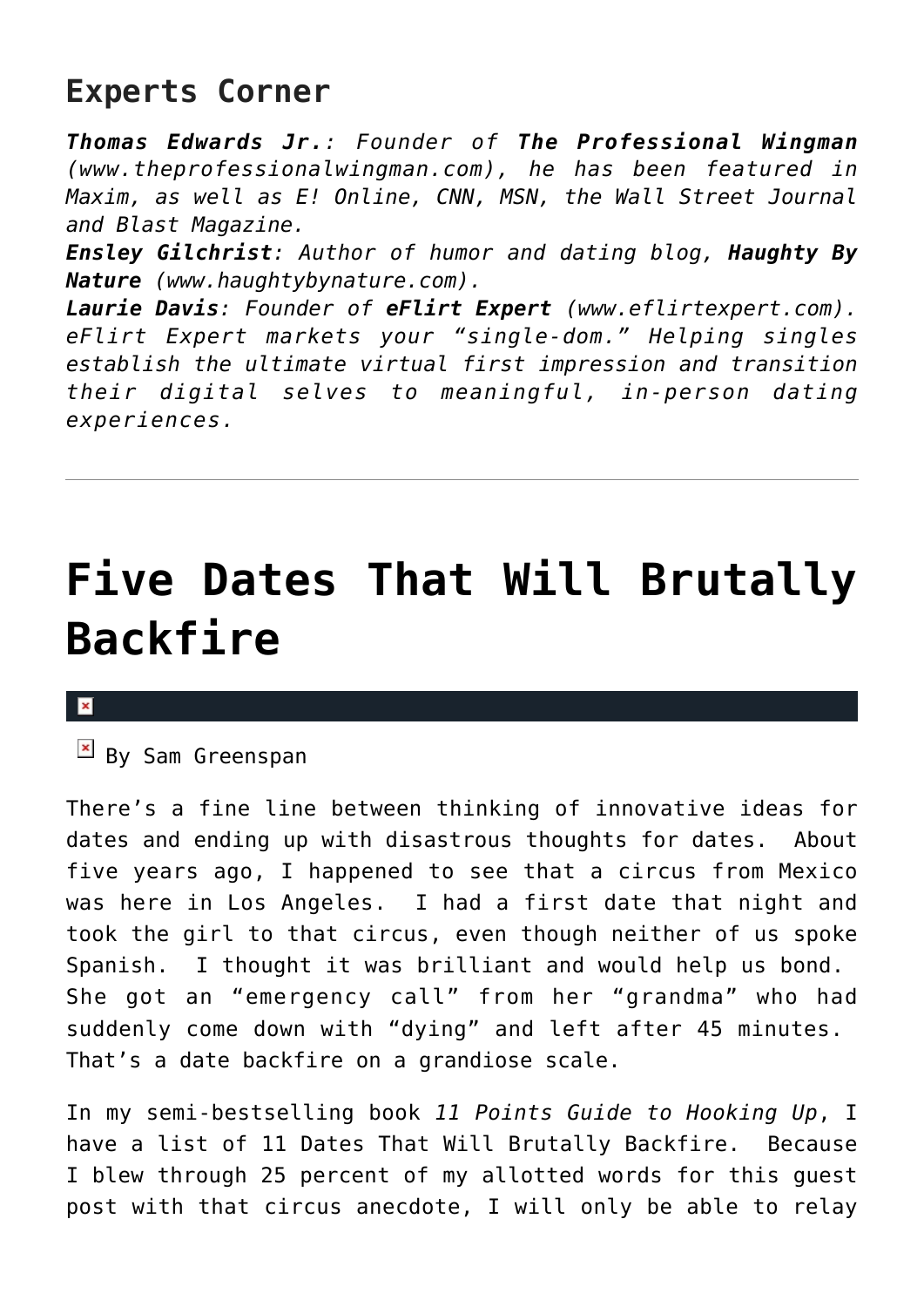abbreviated snippets of five of them:

**1. Comedy club:** Because somehow, every comedian on the planet has a built-in radar for a nervous couple on a first date. It must be a side effect of cheap beer and mild depression. Anyway, he'll joke you guys right into never seeing each other again.

**2. Massages:** The problem is, a good masseuse takes you to a place in a different realm than sex. Afterward, you and your date won't want to be physical with each other — it'll just ruin how good your neck and shoulders feel.

**3. Your friend's party:** You know everyone there. Your date doesn't. It'll be hard to get to know each other while you talk to your friends and he or she just kinda awkwardly hangs at your side like you're Tom Hanks and he or she is Rita Wilson.

**4. Errands:** Twice in my life (with about 10 years' separation in between), a girl ran errands while we were ostensibly on a date. And all I could think of both times was, "You think our date's going so poorly that *errands* are going to liven it up?" Especially the time the girl diverted us to a post office so she could mail her taxes. In January. She wasn't in that much of a rush.

**5. An overnight trip:** Save the overnight trips for when you actually know each other. There's nothing worse than realizing 20 minutes into a two-day trip that you really don't like each other. (Other than realizing it 20 minutes into a two-year relationship, like Ben Affleck and Jennifer Lopez.)

*Sam Greenspan is the founder of the website 11Points.com (because top 10 lists are for cowards). His first book, the* 11 Points Guide to Hooking Up*, just came out in June.*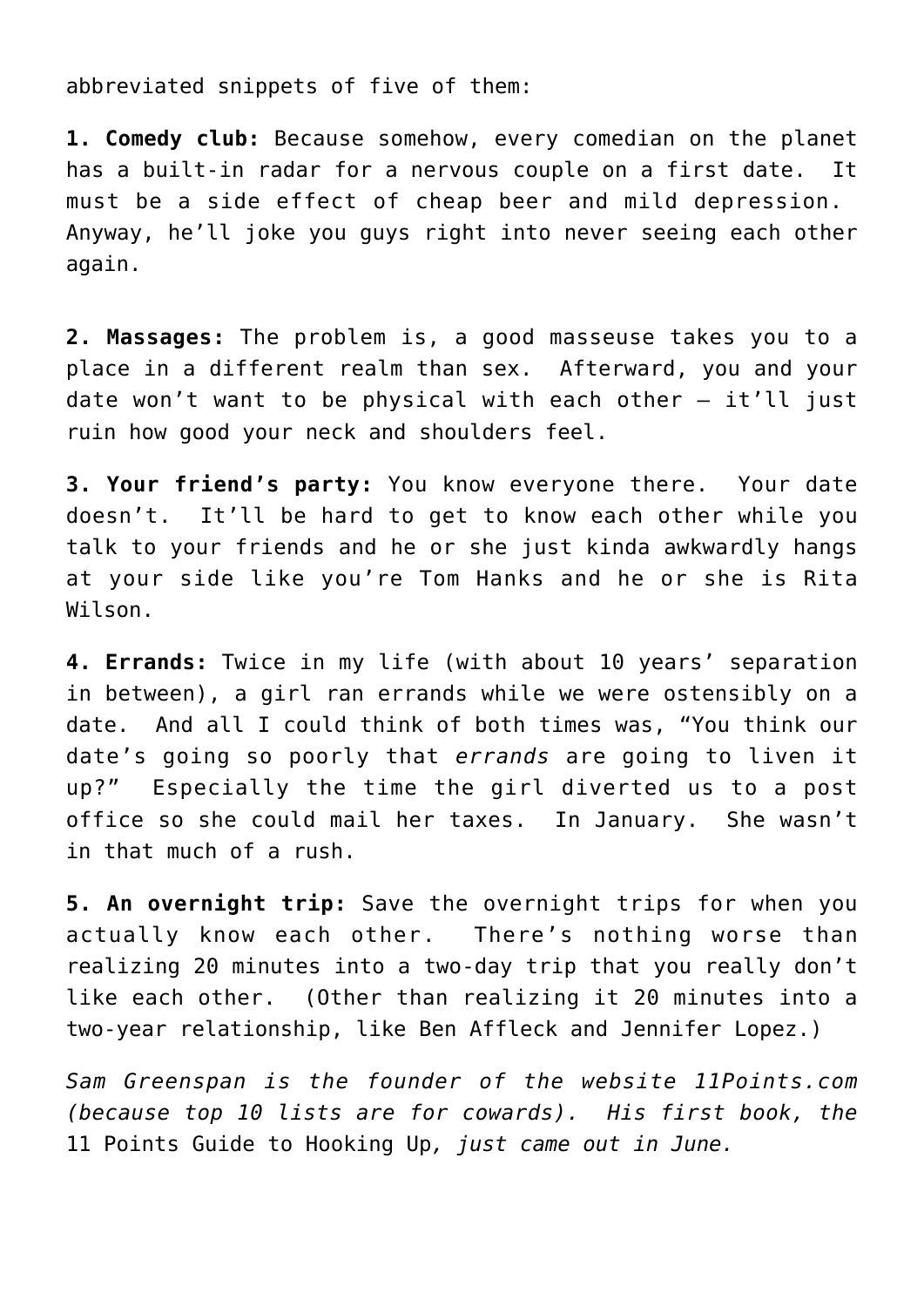## **[5 Steamy Summer Celebrity](https://cupidspulse.com/16232/5-steamy-summer-celebrity-couples/) [Couples](https://cupidspulse.com/16232/5-steamy-summer-celebrity-couples/)**

x

 $By$  Tanni Deb

Summer's arrival not only brings in warm weather, but also creates new relationships. New romance sparks — such as Hollywood's hot couple, Justin Bieber and Selena Gomez, while other couples' love for each other continues to grow. Since many relationships are emerging, here's a list of this summer's top five steamy celebrity couples who are hot as well as committed:

**1. David Beckham and Victoria Beckham:** The famous soccer player and his wife have been noted as the Brangelina of UK. They have four children and have been married for 12 years. Although there were rumors of David having an affair during their relationship, the Posh Spice said the news strengthened their marriage.

**2. Will Smith and Jada Pinkett Smith:** Married for 14 years, everyone's favorite Hollywood couple made *YourTango*'s Top Ten Longest Hollywood Marriages list. What's their secret to a successful marriage? The couple agreed that "divorce just can't be an option."

**3. Mark Consuelos and Kelly Ripa:** The duo first met on the sets of *All My Children* and married in 1996. Ripa, the hilarious co-host of *Live with Regis and Kelly*, and her husband were noted as one of Hollywood's Hottest Married Couples by *US Magazine*.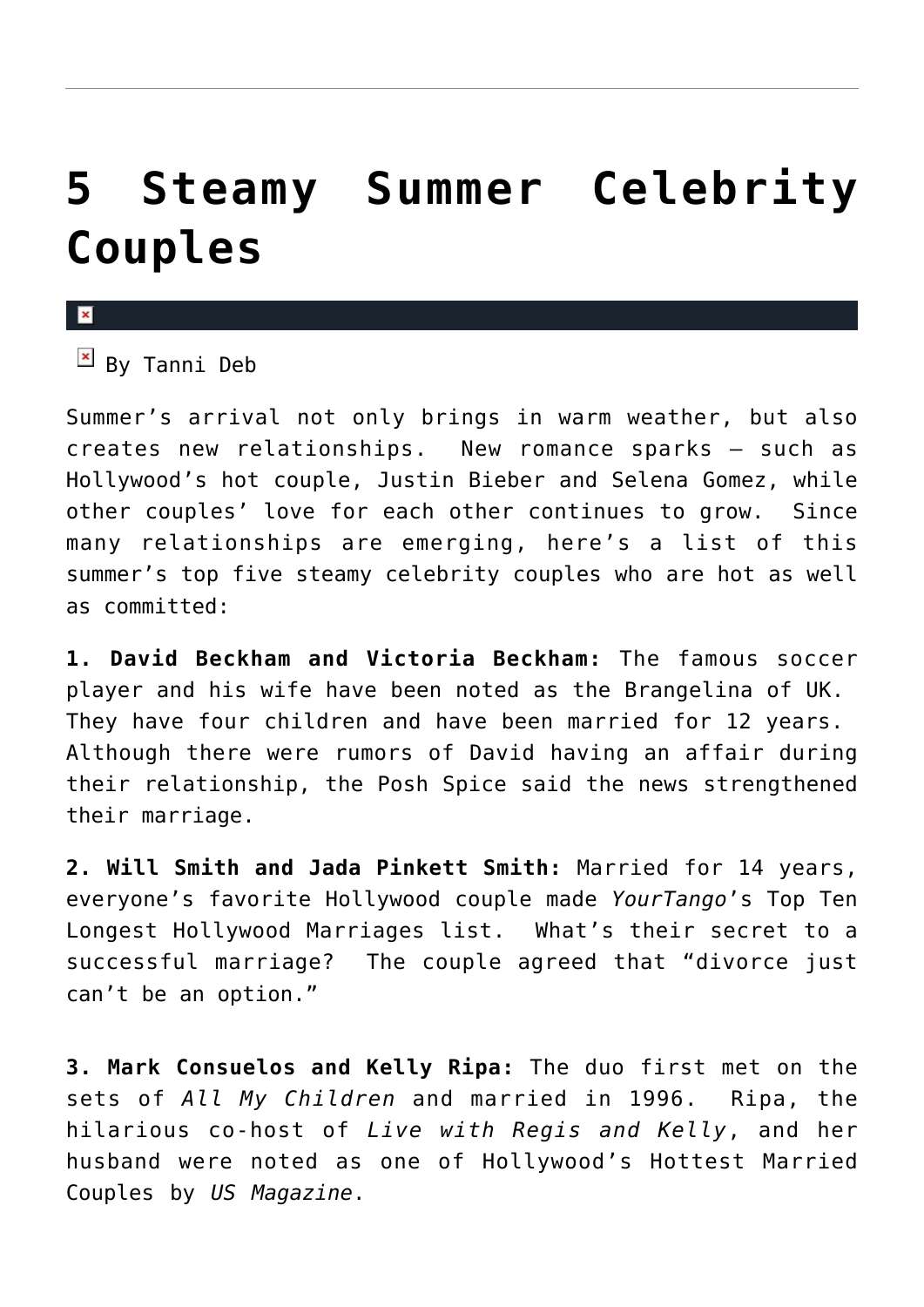**4. Orlando Bloom and Miranda Kerr:** Who could forget about the Victoria Secret model and her husband who stole our hearts away in *Pirates of the Caribbean*? Married in 2010, the couple had their first child in January. The two are always making time for each other despite their busy schedules.

**5. Brad Pitt and Angelina Jolie:** Of course this list wouldn't be complete without Brangelina. Known best for their huge family — three biological and three adopted children — and their humanitarian efforts, they are referred to as Hollywood's power couple.

**Want to see one of your favorite celebrity couples on this list? Let us know who in a comment below. In the meantime, lookout for new celebrity relationships this summer.**

## **[8 Alternative Wedding Trends](https://cupidspulse.com/17245/8-alternative-wedding-trends-for-2011/) [for 2011](https://cupidspulse.com/17245/8-alternative-wedding-trends-for-2011/)**

 $\mathbf x$ 

 $\boxed{\times}$  By Cara Davis

Today's brides and grooms aren't settling for what has always been done. They're infusing creativity, personality, cultural trends and most of all, they're having fun. They're creating memorable experiences not just for themselves, but for friends and family who contribute to their big days.

Author and marketing guru Seth Godin recently spoke at a Chick-fil-A Leadercast about how the new normal is not normal at all. People are questioning why we do things the way we do, thereby turning tradition on its head. It's affecting all industries, including the wedding industry.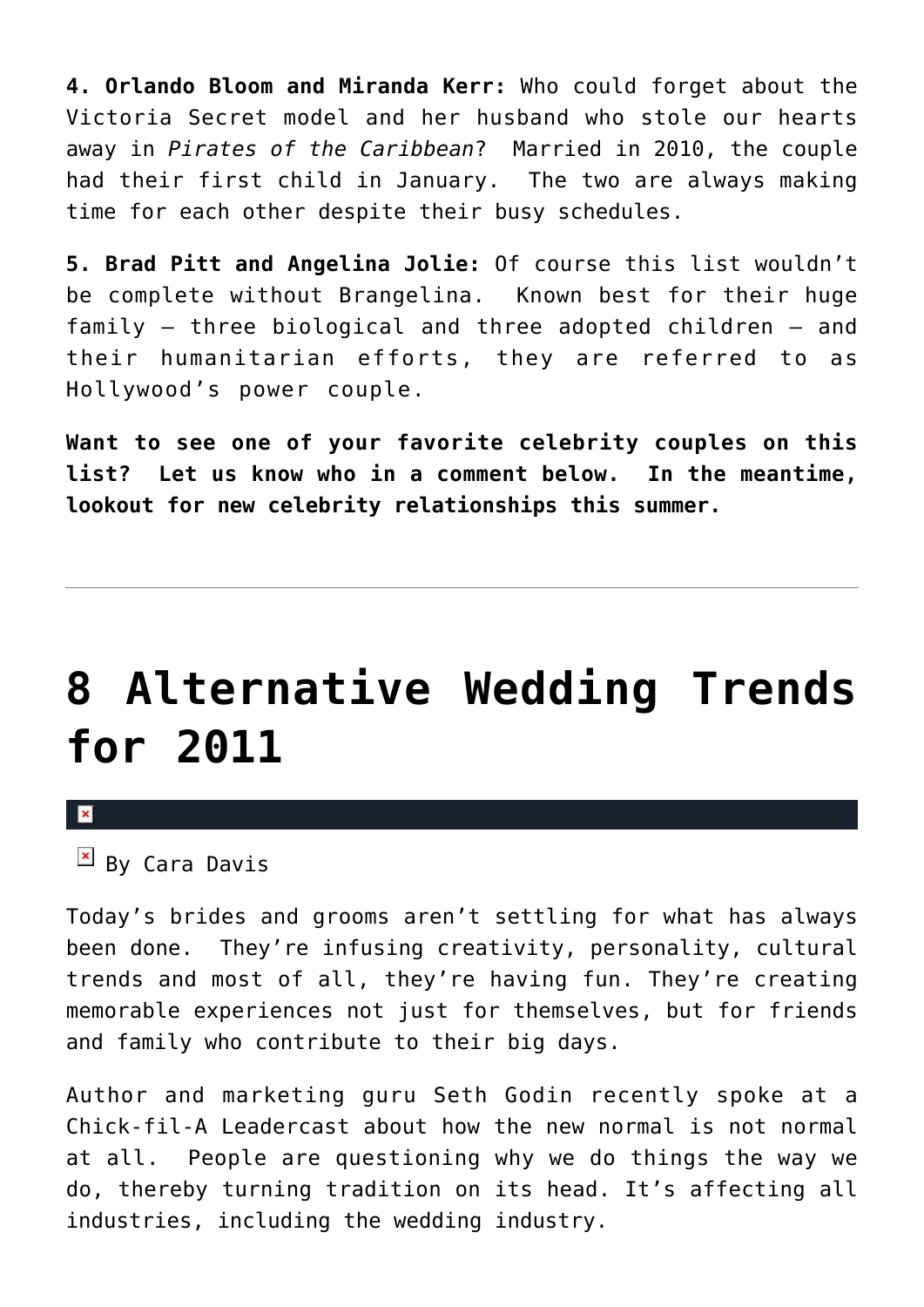Here's a look at eight alternative wedding trends that are popping up in 2011:

**1. Mini Wedding Dresses:** Whether it's glammed up, vintage or breezy casual, knee-length wedding dresses are more practical and personalized for today's bride. As more stores roll out wedding boutiques like J.Crew and White House Black Market, brides can pick up a wedding dress from their favorite retail store. And let's not forget that for some, that's Etsy, where they can pick up a custom hand-made gown for as little as \$40.

**2. Fun with Color:** From black accents to bold color blocks, color is king this year and it's not limited to the bride! Non-matching bridesmaids are coordinating in patterns or complementary color combinations like this crafty DIY wedding of mega-blogger Elsie Larson. In addition to bold color palettes, shades of gray and stripes continue to be the big color trend for the year.

**3. Alternative Gift Registries:** Many couples are registering for gifts that will help them in a practical way. Travel agencies are starting to offer honeymoon gift certificates and some auto dealers are offering gift certificates toward the purchase of a new vehicle. CardAvenue.com allows couples to create a gift card registry for national retailers. Couples can get as creative as they want; they can request gift cards to home improvement stores to offset costs of home renovation or register for local restaurants so they can continue dating as newlyweds on a budget.

**4. Punchy Personalization:** While the structure of the wedding remains the same, (you've got a bride and groom, an officiant, a group of family and friends, a ceremony and reception) the look is anything but. The time may be different (think brunch), the seating may be smarter (seated at tables & staying put for reception), the furniture may be funky (varying size and shape or non-traditional choices) and forget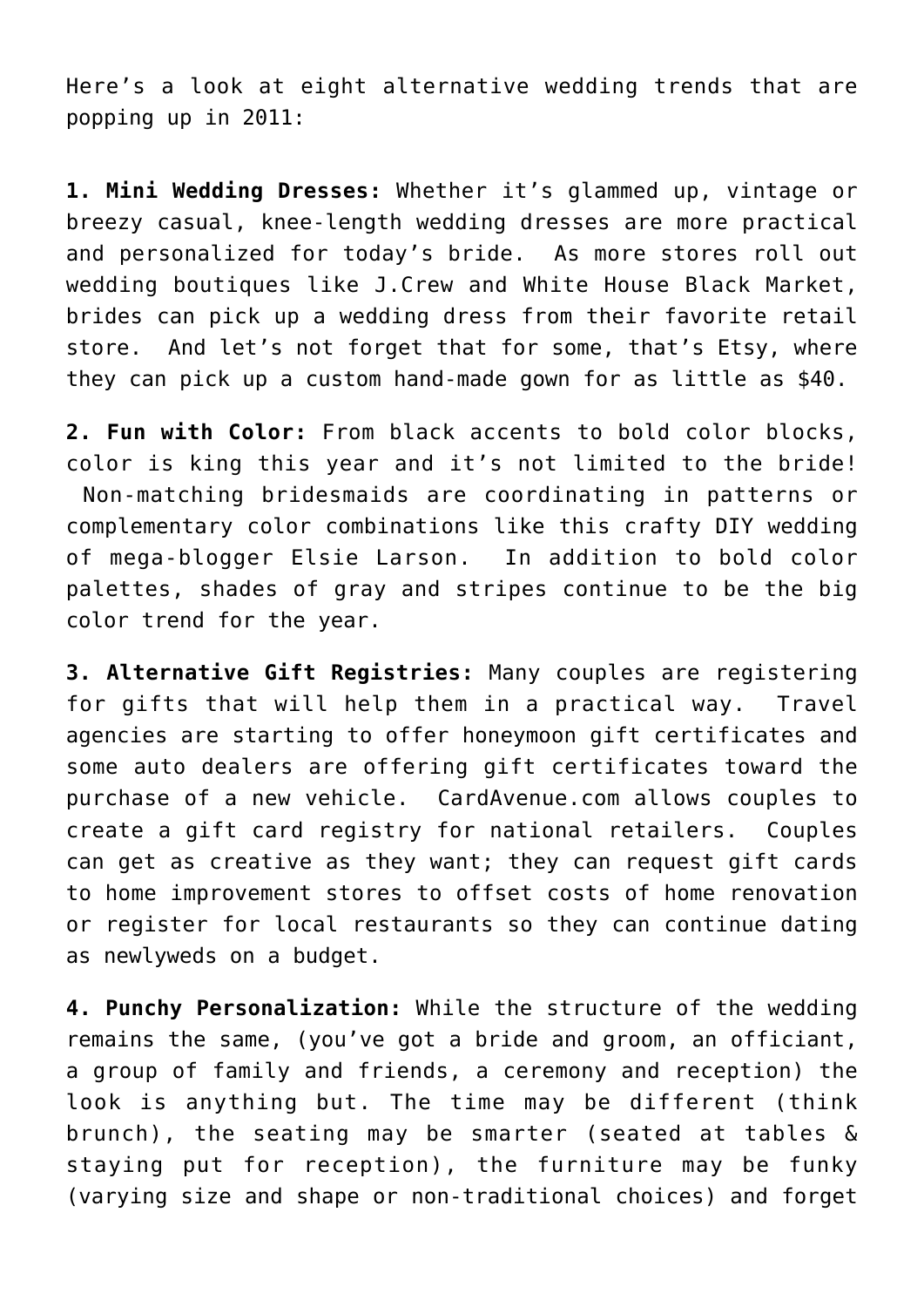the wedding favors – today's couples are giving personalized takeaways, like souvenir photo booth picture strips.

**5. Eco-friendly Finds:** Outdoor spaces, reclaimed furniture, flea market finds and even wooden rings are helping ecoconscious brides and grooms celebrate in a big way without the environmental impact. Green weddings can feature locally grown food and seed-lined wedding invitations that can be planted.

CarbonFund and Terrapass offer wedding carbon footprint calculators, where air travel is most likely to be the big offender. Couples can purchase carbon offsets to lessen the impact, or request contributions as gifts.

**6. The Rustic South:** There's been a rise in rustic weddings in the past several years and it mirrors a growing hunger in popular culture for all things Southern (think The Civil Wars, J.Crew fashion, artisan jeans and home-brewed beer). Today's vintage and rustic weddings are all about embracing simplicity and infusing new life into old things. From location (barns or old warehouses) to furniture & decor (antiques and flea market favorites) to apparel (vintage clothes and even broach bouquets), many couples are going for the nostalgic feel of the old South.

**7. Cultural Cues:** Couples who are looking to add levity to their big day are incorporating pop culture trends. Food cart fare is showing up in pre-wedding cocktail hour and the afterparty. Culturally significant themes like retro Asian flavors and ethnic icons like sushi, ninjas, geisha girls and Chinese lanterns are being used in inventive ways. Vintage board games are showing up as Monopoly pieces in bouquets and Scrabble letter tiles as signs for the buffet.

**8. Death of the Wedding Cake:** The exorbitant cost of traditional tiered wedding cakes has given way to nontraditional desserts like square mini-cakes and cupcake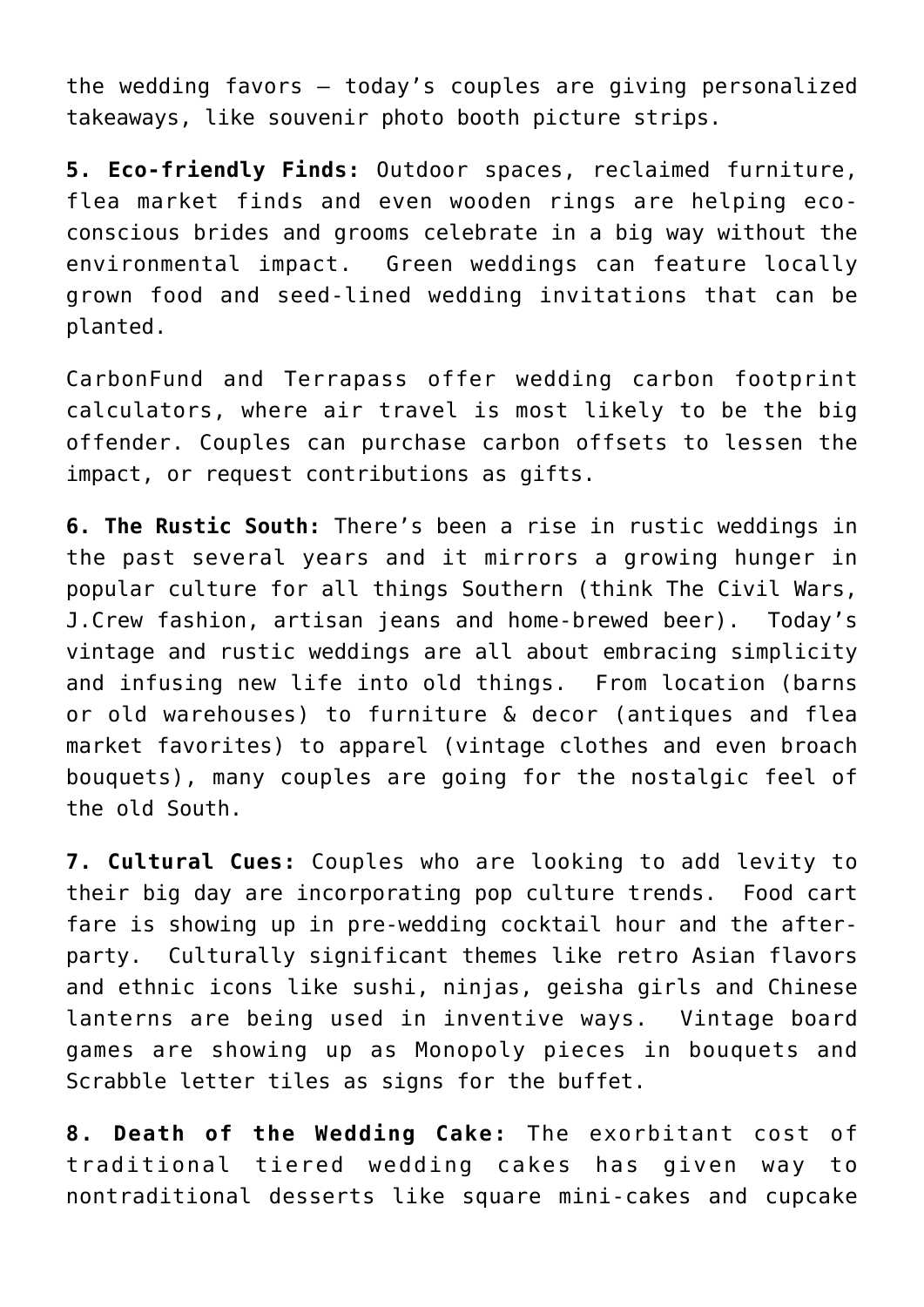tiers. Furthermore, dessert buffets may feature pies, macaroons, Whoopie Pies, cake pops, color-coordinated candy and even ice cream sundae stations or cookies and milk bars.

*Weddings expert Cara Davis is the author of Cheap Ways to Tie the Knot. She also blogs from her home in Orlando, FL about cheap ways to spend and save at CheapWaysTo.com.*

## **[New Dating Apps to Manage](https://cupidspulse.com/17742/new-dating-apps-manage-love-life/) [Your Love Life](https://cupidspulse.com/17742/new-dating-apps-manage-love-life/)**

 $\pmb{\times}$ 

 $\boxed{\times}$  By Rebecca VanderMeulen, GalTime.com

Is your smartphone the first thing to greet you in the morning and the last thing you see at night?

"If you're a power user of your smartphone, you should definitely use it in your dating life," says Laurie Davis, founder of online dating consultant eFlirt Expert.Given how indispensable mobile apps are these days, it's no surprise that there are tons of applications to help you find a dating partner and plan a rendezvous. Pretty much every dating site has its own mobile app, Davis says. Besides that, you can download apps designed just to manage your dating life. "More people are spending time on their smartphones," author and online dating expert Julie Spira tells us. "Mobile dating apps make it more convenient to meet someone while you're on the go and are rapidly growing in popularity."

Our experts say there are so many to choose from, but here are some of the newest choices: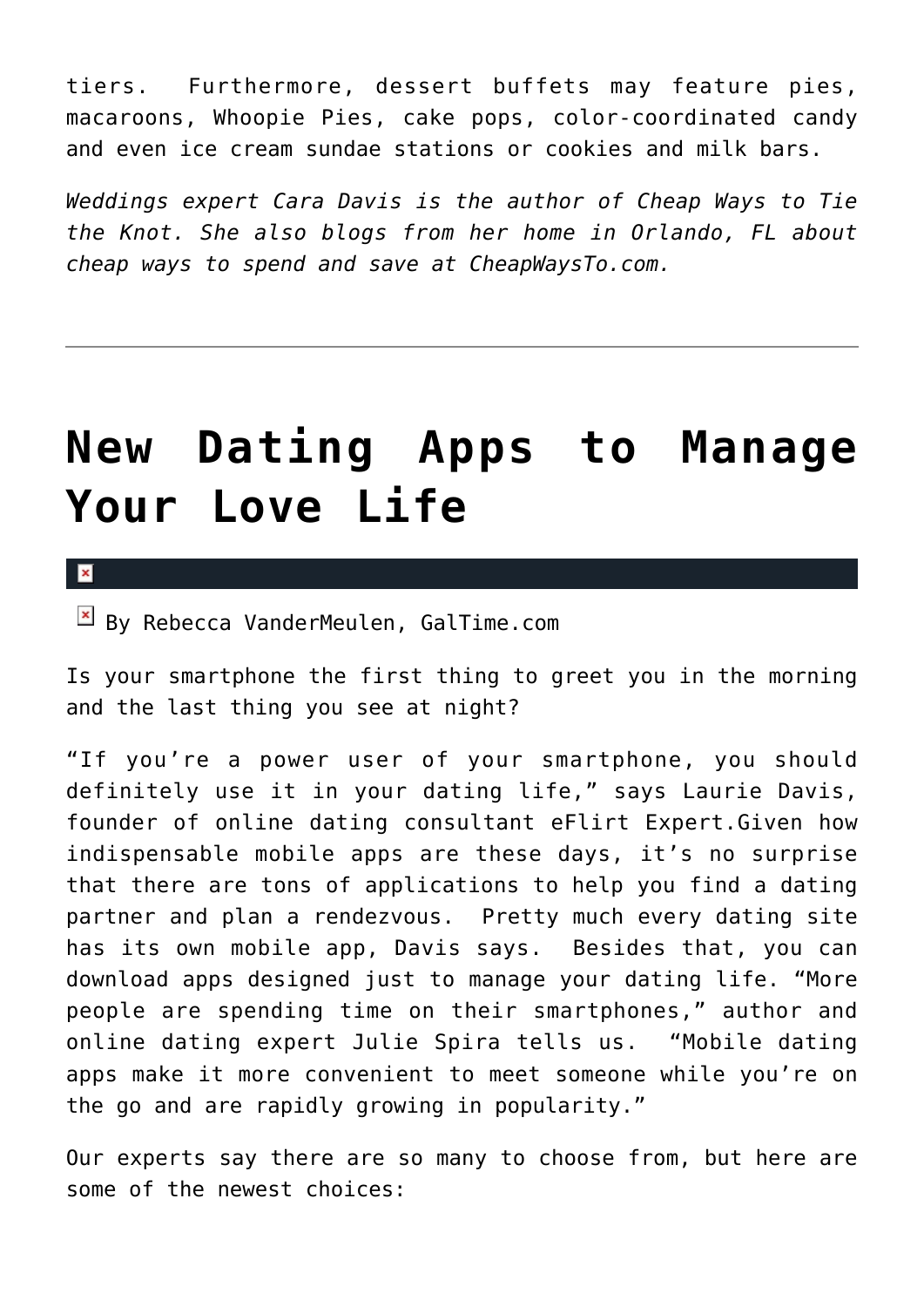## **HowAboutWe**

Instead of scrolling through ubiquitous profiles of singles who like baseball and long walks on the beach, why not vet them based on what they suggest doing for fun? Spira says this app does just that. Here's how it works: Post "How about we …" and use your imagination to complete the sentence. Recent examples include, "How about we sit on a park bench and make up conversations for the people we see?" and, "How about we go see a band that neither of us has heard of?" Someone nearby post something that sounds fun? Send a message. That's it! HowAboutWe's iPhone app, launched in June, integrates with Foursquare — useful if you're looking for a happy hour nearby.

## **Bizzy**

Looking for a new place to take that guy you met online? Davis advises checking out Bizzy, a new app (in Beta) available for Android and Apple devices. Like Foursquare, you check into that new coffee shop down the street and rate it. But Bizzy takes things one step further by asking you for your favorite places — like your thoughts on the best food truck, best live music and best salon. The app recommends places you might like based on your answers to these questions, ratings of places you've checked out before and preferences of people who share your taste.

## **PinPointsX**

Spira says this is the app for when you're looking for a hookup. It shows you other members who live nearby, displaying information like their names, ages, height and weight. Of course you can also make a profile complete with a photo and brief, tantalizing bio. Find someone who looks like fun and you can send a message or give him a call. PinPointsX lets you search for men, women and couples. Plus, the app helps you find bars and hotels once you figure out who you want to meet. PinPointsX is available for Apple devices and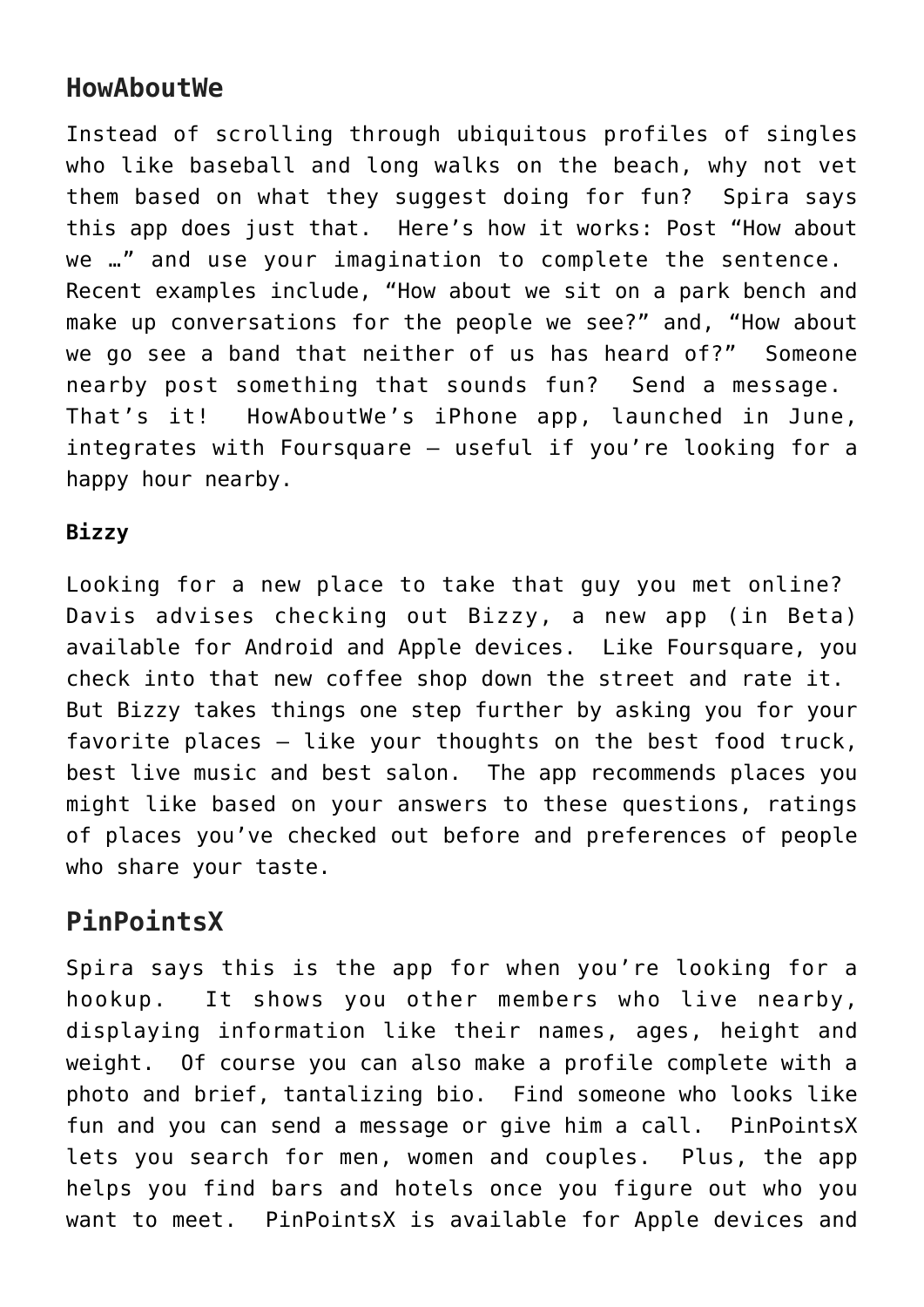in the Android Market.

## **DatingCRM**

Ever meet John during happy hour at that funky dive bar, only to confuse him with Jake from the hot club you checked out last weekend? Then you may want to check out DatingCRM, an app that keeps notes on all the potential dates you meet. While a new guy thinks you're texting, store tidbits about where you met, his favorite beer and what he does for a living. "It's like a digital black book," Davis says. Right now DatingCRM is only available in its private beta version since the developers are still working on the details. But this means you have a chance to give them feedback.

**Got any others we should know about? Let us know your tip on managing your love life … we want to hear from you!**

## **[5 Celebrity Couples That Are](https://cupidspulse.com/16293/5-celebrity-couples-that-are-playing-it-safe-in-the-sun/) [Playing It Safe In The Sun](https://cupidspulse.com/16293/5-celebrity-couples-that-are-playing-it-safe-in-the-sun/)**

 $\mathbf{x}$ 

 $\mathbb{E}$  By Melissa Tierney

Whether it's running through Central Park or hitting the beach, celebrities everywhere are embracing the summertime and loving their naturally sun-kissed or porcelin skin. But despite the fact that it's now August the cast of Jersey Shore is getting their "GTL" on, these five celebrity couples are determined to love the skin they are in without fake and baking at a tanning salon. If you think you're pale and were considering getting a faux glow, think again! Take a look at these five celebrity couples, because they're sure to make you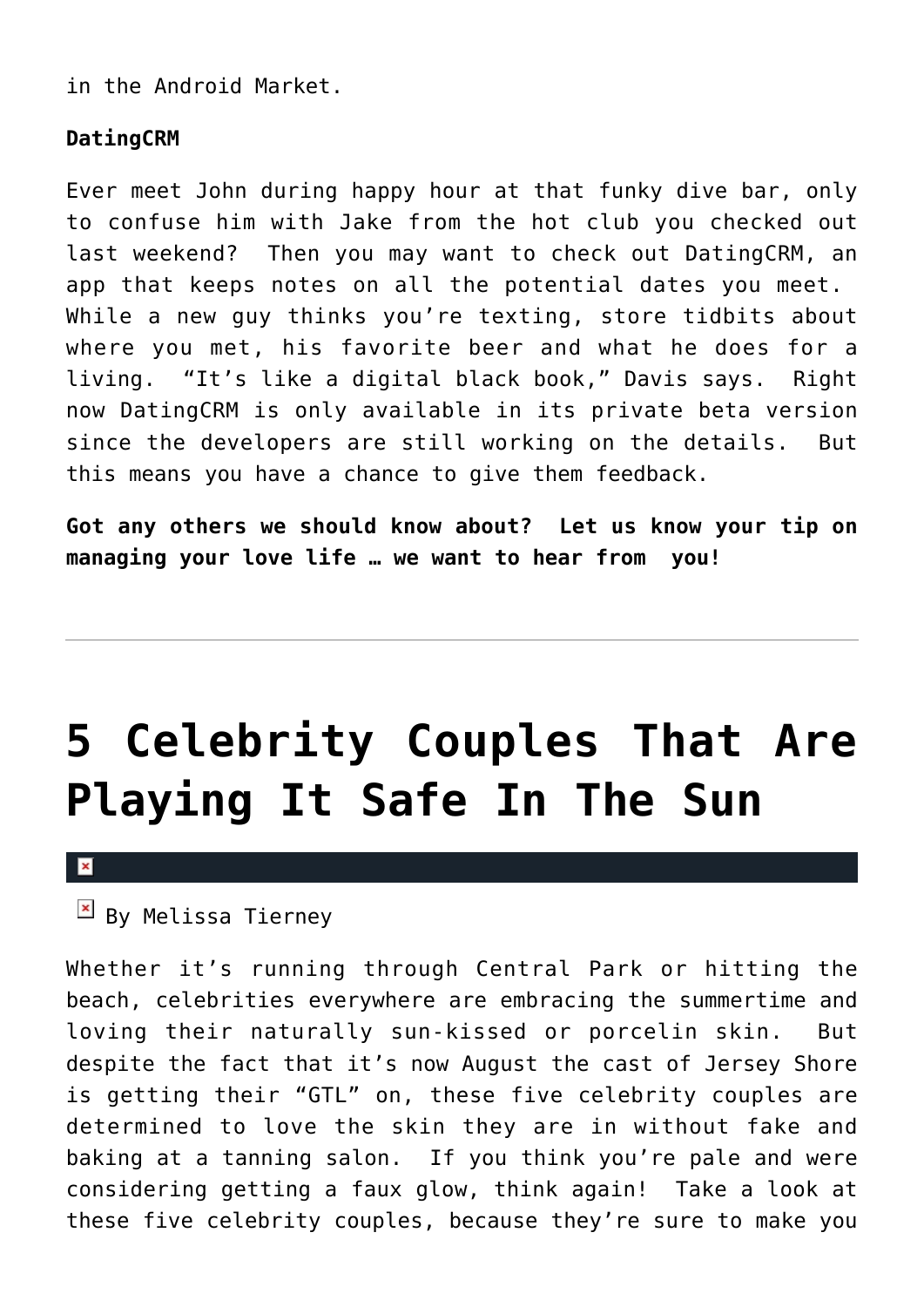feel comfortable and confident in the skin you're in!

**1. Kristen Stewart and Robert Pattinson:** Having pale skin isn't just perfectly acceptable in Stephanie Meyer's *Twilight* world, but in Hollywood as well. Stars like these vamped up hotties are embracing the sun, but in a healthy way. While traveling the world to promote their upcoming movie, *Breaking Dawn Part I*, Stewart and Pattinson have kept to their procelin roots even though the bronze trend is becoming a huge sensation.

**2. Natalie Portman and Benjamin Millepied:** This adorable couple has that new parents glow after welcoming their baby boy into the world this month. Portman, who is known for her light skin, looks ravishing everywhere she goes without having that orange tint that so many celebrities are after this season. Maybe it's time for us to take a tip from Portman and realize a natural glow is much better than a fake one. Fiance and baby daddy, Benjamin Millepied, seems to agree, as he's adored Portman ever since they met on the set of their film, *Black Swan*.

**3. Nicole Kidman and Keith Urban:** It looks like this couple knows just how to play it safe in the sun! The two Aussie's are no strangers to the sun, but when they hit the clear waters and beaches of Sydney, like they did for their 2006 wedding ceremony in North Sydney, they are careful to put on some SPF and cute shades. What better way can these two love birds embrace their culture, than in a conscious and healthy way?

**4. Dita Von Teese and Louis-Marie de Castelbajac:** The sexy pin up girl and French aristocrat have caused quite a stir since they started dating in 2010, but one thing these two don't have to worry about is damage from the sun's harmful rays. Being the ex of vampire-esque Marilyn Manson may have rubbed off on Von Teese, and she'd rather be fair-skinned than brown,